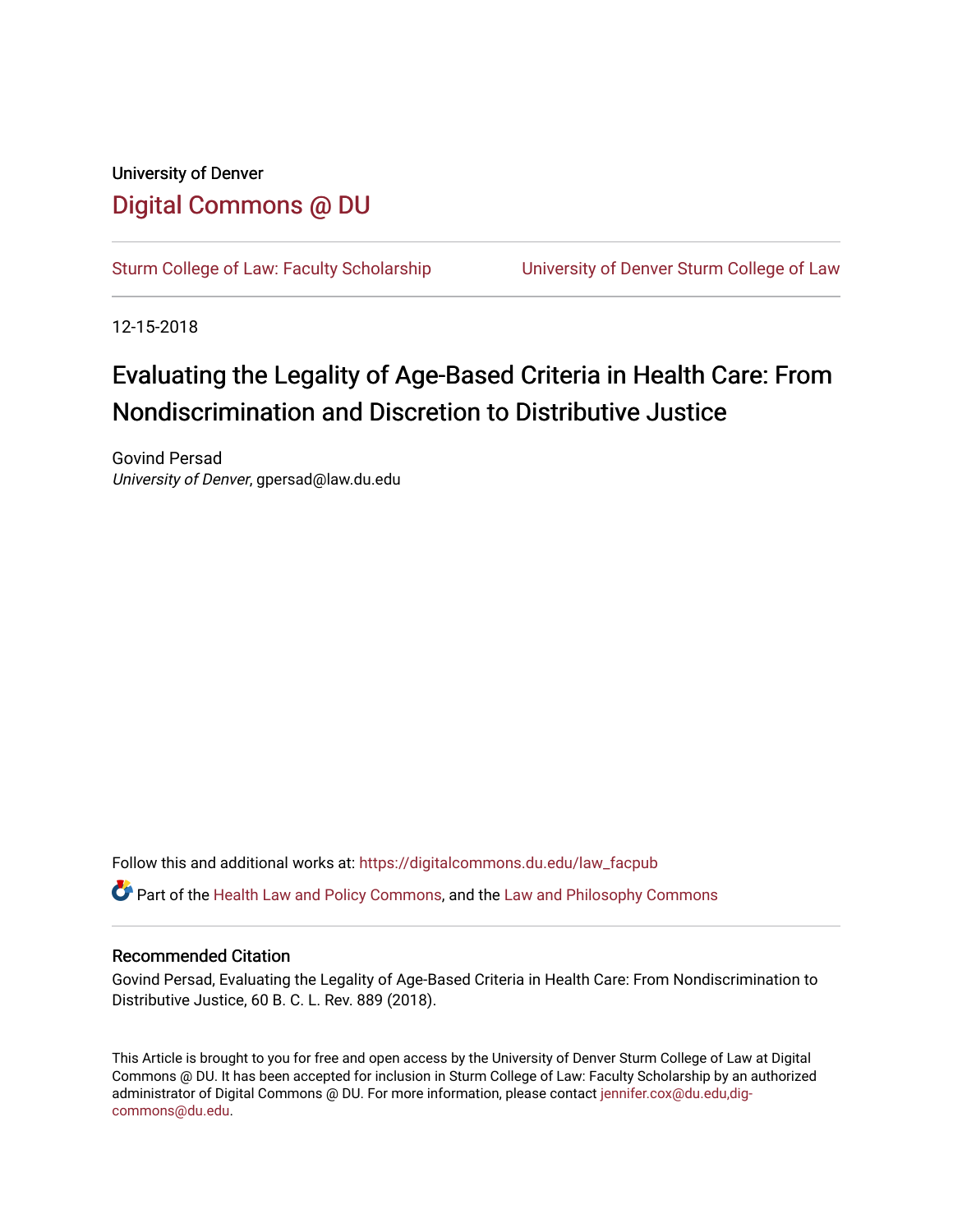# Evaluating the Legality of Age-Based Criteria in Health Care: From Nondiscrimination and Discretion to Distributive Justice

# Publication Statement

Originally published as Govind Persad, Evaluating the Legality of Age-Based Criteria in Health Care: From Nondiscrimination to Distributive Justice, 60 B. C. L. Rev. 889 (2018).

Copyright is held by the author. User is responsible for all copyright compliance.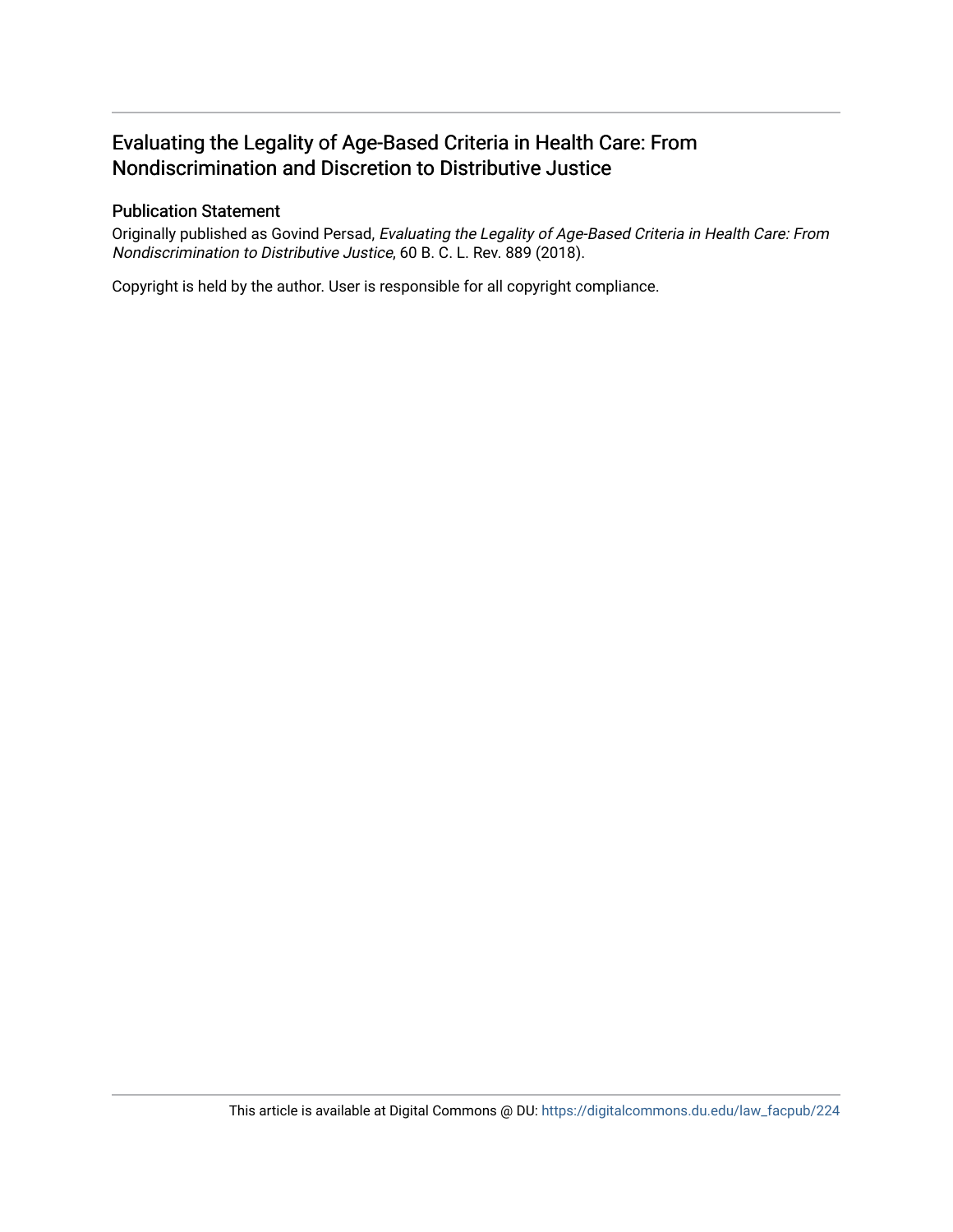# **EVALUATING THE LEGALITY OF AGE-BASED CRITERIA IN HEALTH CARE: FROM NONDISCRIMINATION AND DISCRETION TO DISTRIBUTIVE JUSTICE**

# **GOVIND PERSAD**

| II. THE LEGALITY OF AGE-BASED CRITERIA: ANTIDISCRIMINATION PRINCIPLES  908 |  |
|----------------------------------------------------------------------------|--|
|                                                                            |  |
|                                                                            |  |
|                                                                            |  |
|                                                                            |  |
|                                                                            |  |
|                                                                            |  |
|                                                                            |  |
|                                                                            |  |
|                                                                            |  |
|                                                                            |  |
|                                                                            |  |
|                                                                            |  |
|                                                                            |  |
|                                                                            |  |
|                                                                            |  |
|                                                                            |  |
|                                                                            |  |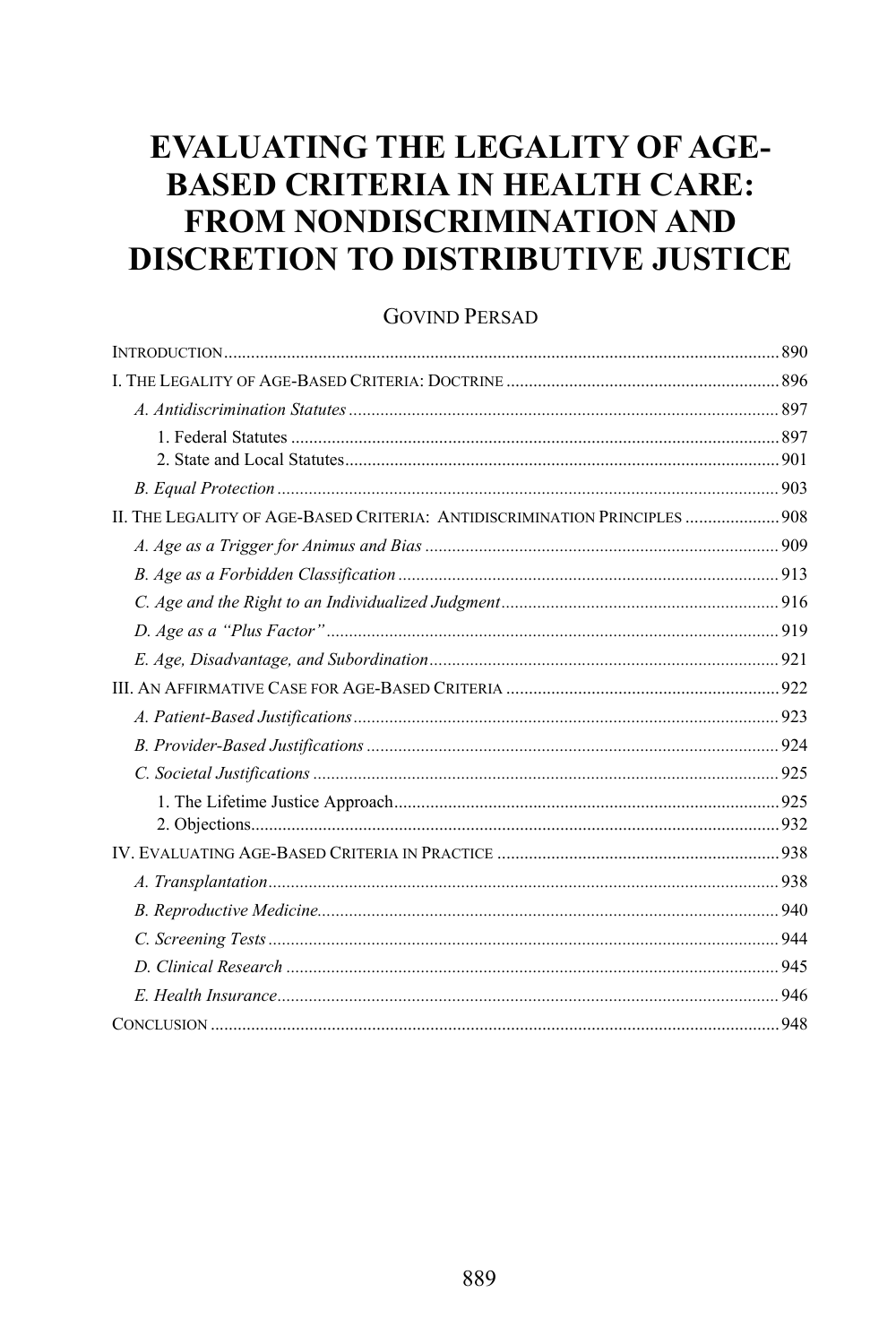# **EVALUATING THE LEGALITY OF AGE-BASED CRITERIA IN HEALTH CARE: FROM NONDISCRIMINATION AND DISCRETION TO DISTRIBUTIVE JUSTICE**

# GOVIND PERSAD[\\*](#page-3-0)

**Abstract:** Recent disputes over whether older people should pay more for health insurance, or receive lower priority for transplantable organs, highlight broader disagreements regarding the legality of using age-based criteria in health care. These debates will likely intensify given the changing age structure of the American population and the turmoil surrounding the financing of American health care. This Article provides a comprehensive examination of the legality and normative desirability of age-based criteria. I defend a distributive justice approach to age-based criteria and contrast it with two prevailing theoretical approaches to age-based criteria, nondiscrimination and discretion. I propose a detailed normative framework for the use of age-based criteria in health care, the *lifetime justice approach*, that considers the future life patients can gain from treatment and the past years of life they already have experienced.

#### <span id="page-3-2"></span>**INTRODUCTION**

In 2017, proposals to weaken the Affordable Care Act's (ACA) limits on health insurance premiums for older purchasers faced opposition from the American Association for Retired Persons (AARP), which exhorted its members to help "ax the age tax."<sup>[1](#page-3-1)</sup> A proposed 2011 change in kidney allo-

 <sup>© 2019,</sup> Govind Persad. All rights reserved.

<span id="page-3-0"></span><sup>\*</sup> Assistant Professor, University of Denver Sturm College of Law. JD, Stanford Law School; PhD, Stanford University. I am grateful to audiences at the 2017 Southeastern Association of Law Schools Conference, the 2017 American Society of Law, Medicine, and Ethics Health Law Scholars Workshop, the University of Denver Sturm College of Law, Northeastern University School of Law, University of Illinois College of Law, and Indiana University Robert H. McKinney School of Law, for their feedback on earlier presentations of these ideas, and to Hank Greely, Barbara Fried, Jill Horwitz, Chad Flanders, Sidney Watson, Lindsay Wiley, Harold Braswell, Kimbell Kornu, Alan Chen, Nic Terry, Elizabeth Pendo, Jim Dubois, Matthew Lawrence, Jalayne Arias, Sandra Johnson, Tim Greaney, Liz McCuskey, Mal Harkins, Mark Hall, Dick Kaplan, Arden Rowell, Rob Kar, Wendy Parmet, and Sharona Hoffman for their detailed comments. <sup>1</sup> *Ax the Age Tax—AARP*, AARP, http://videos.aarp.org/detail/video/5349644641001/ax-the-

<span id="page-3-1"></span>age-tax-aarp [https://perma.cc/CU4C-W6FP]; *see also* Patrick Caldwell, *Watch This Squirrel Explain the GOP's New "Age Tax*,*"* MOTHER JONES (Mar. 7, 2017), http://www.motherjones.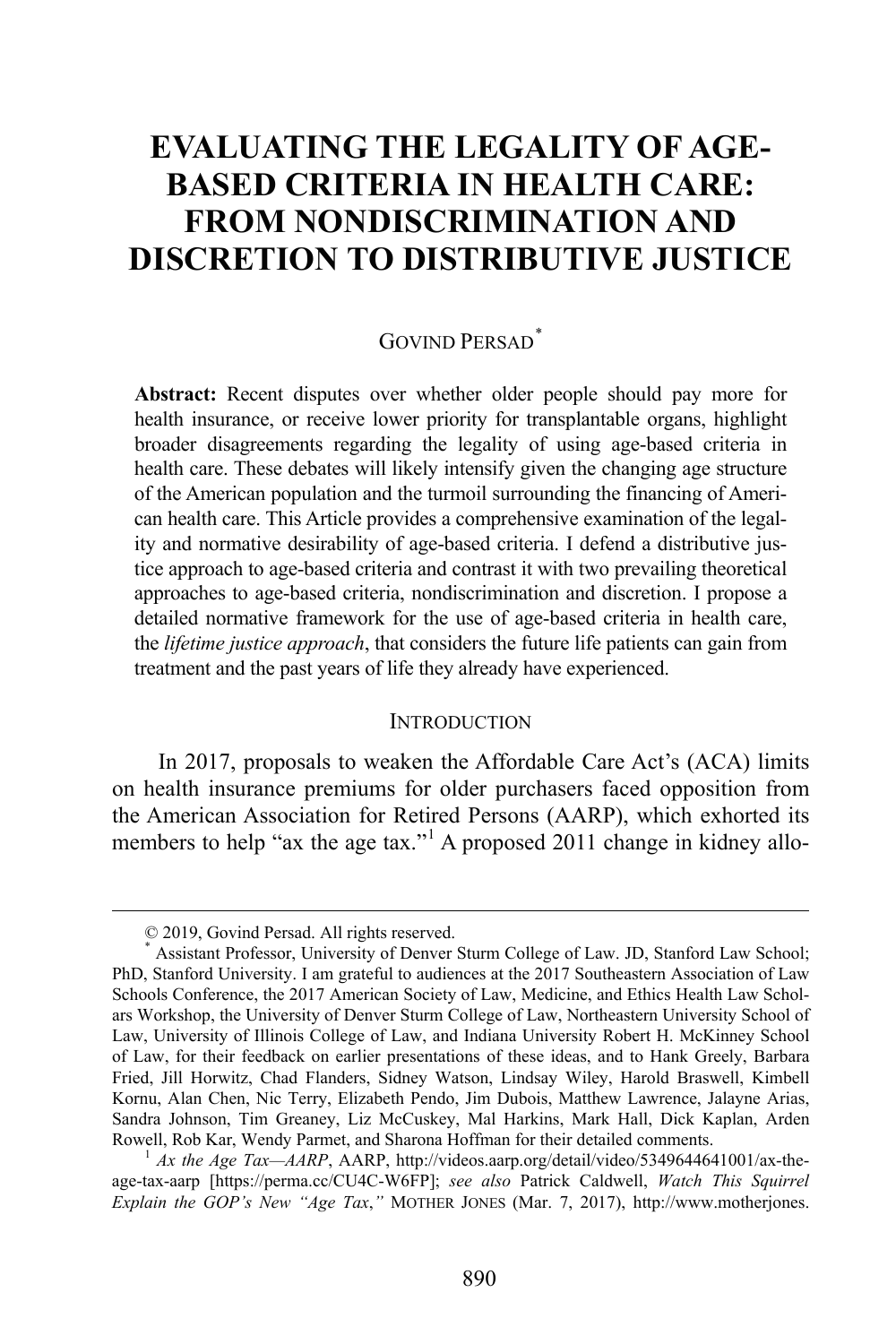cation guidelines that would have given organs from younger donors to younger recipients was defended on the basis that, under current policy, "there are years of life being left on the table."<sup>[2](#page-4-0)</sup> These debates demonstrate the importance and currency of this Article's topic: whether *age-based* criteria for access to medical treatment should be legal.

I define age-based criteria for access to medical treatment as the use of an individual's chronological age as a factor for determining access to med-ical care.<sup>[3](#page-4-1)</sup> The following examples, based on real-life scenarios or proposals, illustrate the use of such criteria:

- 1. Anne, fifty-five, is charged higher premiums for health insurance than Bashirah, twenty-five, because Anne is actuarially predicted to need more treatment.<sup>[4](#page-4-2)</sup>
- 2. Charlotte, sixty-five, is assigned lower priority for kidney transplantation than younger candidates because she already has enjoyed many years of life and likely has fewer future years of life.<sup>[5](#page-4-3)</sup>
- <span id="page-4-6"></span>3. Deepa, forty-five, is refused infertility treatment because providers believe her prospect of conception is so low that treatment would be futile. $6$
- <span id="page-4-8"></span>4. Eric, seventy-five, is not encouraged to get a colonoscopy because the evidence base for colonoscopy in his age group is lacking.<sup>[7](#page-4-5)</sup>

<span id="page-4-7"></span> $\overline{a}$ 

com/politics/2017/03/pissing-off-old-people-seems-like-a-fabulous-plan/ [https://perma.cc/BC2Z-49RU] (discussing AARP's opposition to changes to the ACA). <sup>2</sup> Luis Fábregas, *Kidney Allocation Plan Could Discriminate Against Older People,* TRIB.

<span id="page-4-0"></span>LIVE (Feb. 25, 2011), http://triblive.com/x/pittsburghtrib/lifestyles/health/s\_724572.html?printer friendly=true [https://perma.cc/N7FY-XSVH] (reporting on the United Network for Organ Sharing ("UNOS") proposal and statement by physician Trent Tipple, who is himself a transplant recipient); *see also Mission, Vision, and Values*, UNOS, https://unos.org/about/mission-values/ [https://perma.cc/L3YM-JX7W] (providing an overview of UNOS and the organization's mission of connecting organ donors with donees).<br><sup>3</sup> This Article focuses on age-based criteria that apply to adults because of the special chal-

<span id="page-4-5"></span><span id="page-4-1"></span>lenges presented by minors' psychological capacities and the scope of parental authority. *Cf.* Dep't of Civil Rights v. Beznos Corp., 365 N.W.2d 82, 87–88 (Mich. 1984) (holding that although state antidiscrimination laws protect minors, the laws do not require "identical treatment of children and adults in every situation," and observing that the contrary conclusion would dramatically disrupt contract law, social norms, and the parent-child relationship). <sup>4</sup> *Cf.* Caldwell, *supra* note [1](#page-3-2) (discussing the proposal to weaken limits on health insurance

<span id="page-4-2"></span>premiums for older purchasers).

<span id="page-4-3"></span><sup>&</sup>lt;sup>5</sup> See Lainie Friedman Ross et al., *Equal Opportunity Supplemented by Fair Innings: Equity and Efficiency in Allocating Deceased Donor Kidneys*, 12 AM. J. TRANSPLANTATION 2115, 2115– 16 (2012) (describing the kidney allocation system proposed by UNOS). <sup>6</sup>

<span id="page-4-4"></span>*See* Robert L. Klitzman, *How Old Is Too Old? Challenges Faced by Clinicians Concerning Age Cutoffs for Patients Undergoing in Vitro Fertilization*, 106 FERTILITY & STERILITY 216, 217 (2016) (reporting on the American Society for Reproductive Medicine's ("ASRM") recommendations against providing infertility treatment to women over a certain age).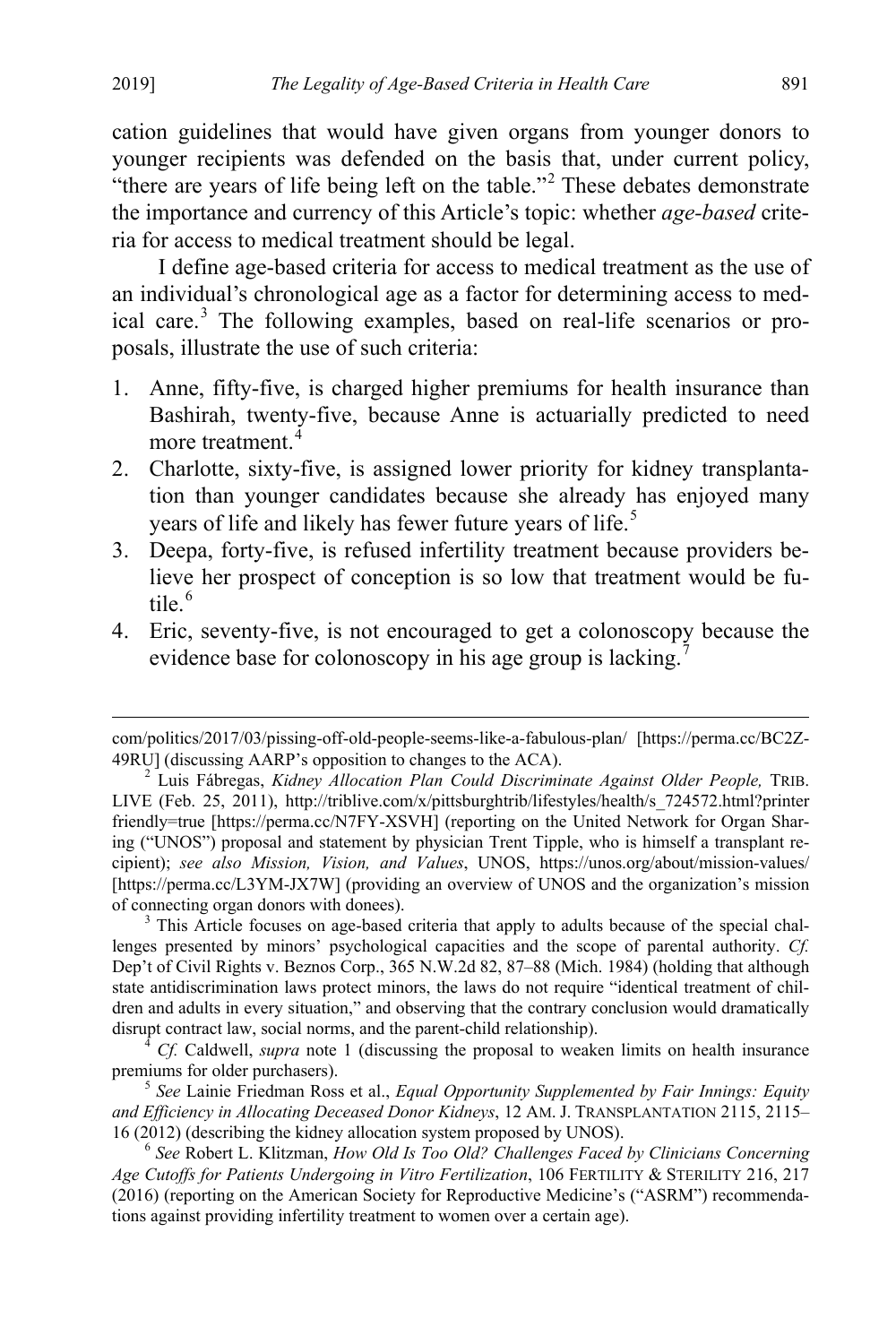- 5. Francisco, eighty-five, receives poorer quality long-term care because caregivers find it repulsive to care for older people.<sup>[8](#page-5-0)</sup>
- <span id="page-5-5"></span>6. Gail, fifty, is refused infertility treatment by a provider who believes it is unnatural for older women to give birth.<sup>[9](#page-5-1)</sup>

<span id="page-5-6"></span>The two prevailing theoretical approaches to age-based criteria are what I call *nondiscrimination* and *discretion*. The nondiscrimination approach identifies with the use of "heightened scrutiny" in equal protection doctrine. [10](#page-5-2) Under this approach, age-based criteria are viewed with great skepticism, analogous to race-based criteria: they are permissible—if at all—only when they advance the interests of disadvantaged groups.<sup>[11](#page-5-3)</sup> The nondiscrimination approach would prohibit the use of age-based criteria in many of the above cases, with the possible exception of Eric's; even in Eric's case, this approach would likely grant him a right to individualized review if he sought a colonoscopy. In contrast, the discretion approach, identified with the use of highly deferential versions of "rational basis" scrutiny in equal protection doctrine, views age-based criteria as broadly permissible and gives wide leeway to medical professionals' judgments.<sup> $12$ </sup> This approach would likely permit the use of age-based criteria in all the above cases, with Gail's case presenting the closest question.

Rather than adopting either the nondiscrimination or the discretion approach, or engaging in an *ad hoc* balancing of these approaches, this Article defends a *distributive justice* approach to age-based criteria. Instead of viewing age as a personal characteristic akin to race or sex, the distributive justice approach regards age as relevant in two ways to the distribution of an extremely valuable and widely desirable good, namely years of life. First, age establishes how much life someone has already enjoyed. Second, age indicates (though imperfectly) how much more life a person is likely to gain

 $\frac{1}{7}$  *See* U.S. PREVENTIVE SERVS. TASK FORCE, USPSTF A AND B RECOMMENDATIONS (2018), https://www.uspreventiveservicestaskforce.org/Page/Name/uspstf-a-and-b-recommendations/ [https:// perma.cc/8AQD-AXLJ] (recommending that colorectal cancer screening start at age 50 and end at age 75).

<span id="page-5-0"></span>*See* Tova Band-Winterstein, *Health Care Provision for Older Persons: The Interplay Between Ageism and Elder Neglect*, 34 J. APPLIED GERONTOLOGY NP113, NP120-21 (2013).

<span id="page-5-1"></span><sup>&</sup>lt;sup>9</sup> See Melissa Reynolds, Note, *How Old Is Too Old? The Need for Federal Regulation Imposing a Maximum Age Limit on Women Seeking Infertility Treatments*, 7 IND. HEALTH L. REV. 277, 295 (2010) (arguing that providing infertility treatment to post-menopausal women is "unethical").<br><sup>10</sup> See infra note[s 64–](#page-16-0)[94](#page-21-0) and accompanying text.<br><sup>11</sup> See J. Grimley Evans, *Rationing Health Care by Age: The Case Again* 

<span id="page-5-4"></span><span id="page-5-3"></span><span id="page-5-2"></span><sup>823 (1997) (</sup>analogizing age-based criteria to race- and sex-based criteria); John Harris, Editorial, *It's Not NICE to Discriminate*, 31 J. MED. ETHICS 373, 375 (2005) (arguing that the "principle of equality applies as much in the face of discrimination on the basis of chronological age . . . as it does to discrimination on the basis of gender, race, and other arbitrary features"). <sup>12</sup> *See infra* note[s 64–](#page-16-0)[94](#page-21-0) and accompanying text.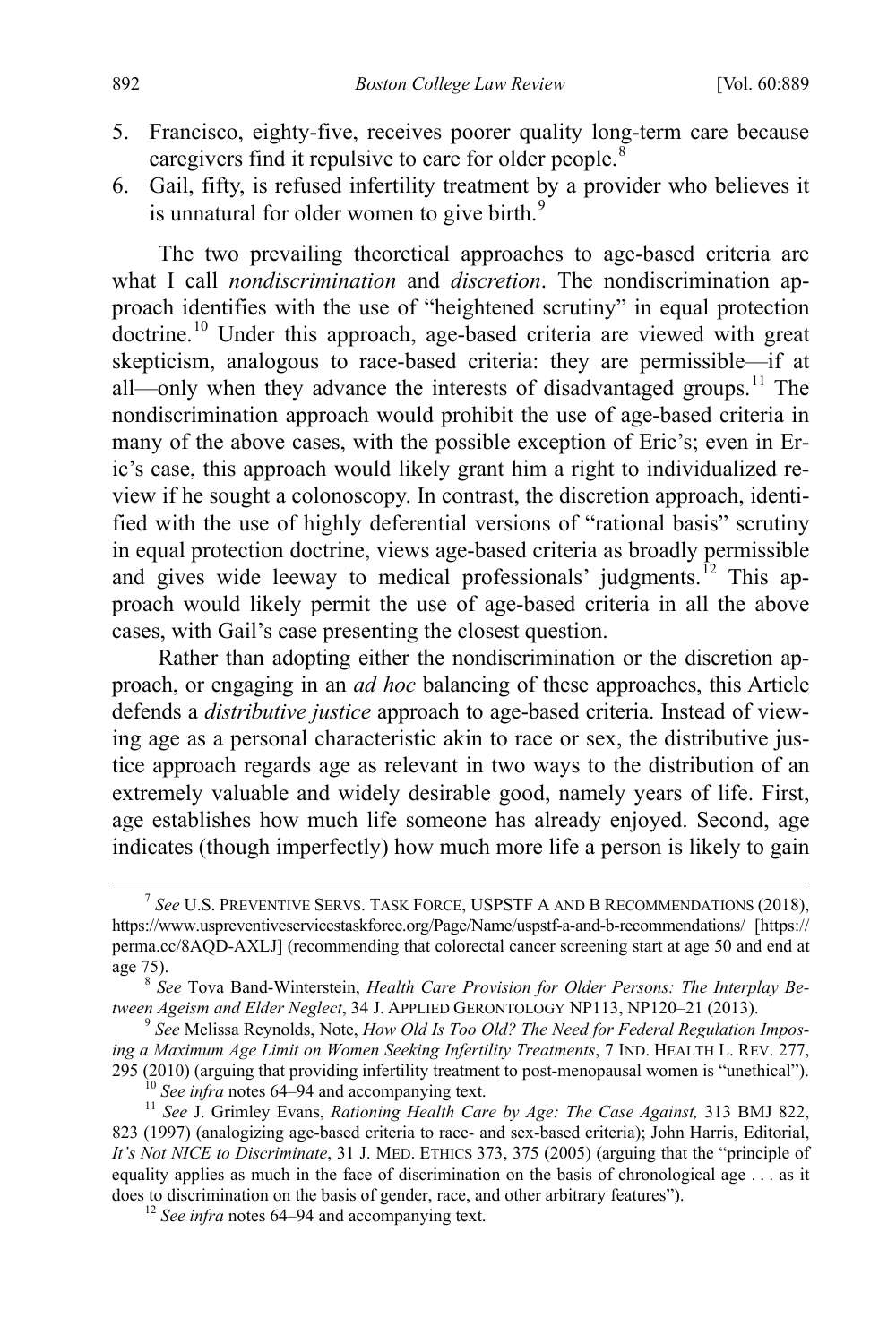<span id="page-6-6"></span>from treatment. A distributive justice approach also differentiates justifications grounded in distributive considerations—such as the higher predicted costs of treating older patients—from justifications grounded in animus or false stereotypes about older patients.<sup>[13](#page-6-0)</sup> The former can be justifiable, but the latter never are, and a distributive justice approach would therefore reject the rationales offered in Francisco's and Gail's cases. The distributive justice approach is therefore aligned with the emerging animus-focused approach to antidiscrimination  $\text{law}$ <sup>[14](#page-6-1)</sup>. The distributive justice approach does better than the discretion approach at addressing genuine unfairness faced by older people, and it does better than the nondiscrimination approach at avoiding reliance on intrusive, costly, and divisive individualized judgments or the adoption of simplistic distributive frameworks that waste precious resources and ignore the compelling moral claims of younger people.<sup>[15](#page-6-2)</sup> The distributive justice approach, however, requires abandoning simple rhetoric, like the claim that "charging older people more" for health insurance is obviously wrong, in favor of more nuanced positions, such as the stance that age-rated premiums can be appropriate but must be designed to be fair to people in different age groups.<sup>[16](#page-6-3)</sup>

<span id="page-6-7"></span><span id="page-6-5"></span>Justifications for using age-based criteria can be grouped into at least four different categories: (1) those grounded in the interests of older patients themselves, (2) those grounded in the interests of medical care providers, (3) those grounded in the interests of society as a whole, and (4) those grounded in factors other than interests. I call these justifications "patientbased," "provider-based," "societal," and "non-interest." Patient-based jus-tifications typically involve safety or harmful side effects.<sup>[17](#page-6-4)</sup> They can also involve patients' financial interests, especially when treatments have higher costs or lower efficacy in older patients. Provider-based justifications can also reflect safety fears: a physician may refuse to be complicit in inflicting

<span id="page-6-1"></span><span id="page-6-0"></span><sup>&</sup>lt;sup>13</sup> *See infra* note[s 95–](#page-22-0)[170](#page-35-0) and accompanying text.<br><sup>14</sup> *See generally Dale Carpenter, Windsor <i>Products: Equal Protection from Animus*, 2013 SUP. CT. REV. 183 (discussing animus). 15 *Cf.* Peter H. Schuck, *The Graying of Civil Rights Law: The Age Discrimination Act of* 

<span id="page-6-2"></span><sup>1975, 89</sup> YALE L.J. 27, 90–93 (1979).<br><sup>16</sup> *See* Rebecca Savransky, *Senate Dem: Graham-Cassidy Is an "Intellectual and Moral Gar-*

<span id="page-6-3"></span>*bage Truck Fire,*" HILL (Sept. 18, 2017), http://thehill.com/policy/healthcare/351200-senate-demgraham-cassidy-an-intellectual-and-moral-garbage-truck-fire [https://perma.cc/D7FN-GGV8] (re-

<span id="page-6-4"></span> $\frac{17}{17}$  See, e.g., Warren v. State, 778 S.E.2d 749, 763 (Ga. 2015) (noting expert agreement on the heightened risks of antipsychotic medications in older patients); Coombes v. Florio, 877 N.E.2d 567, 574 (Mass. 2007) (concluding that patients' age can make harmful side effects more likely and severe).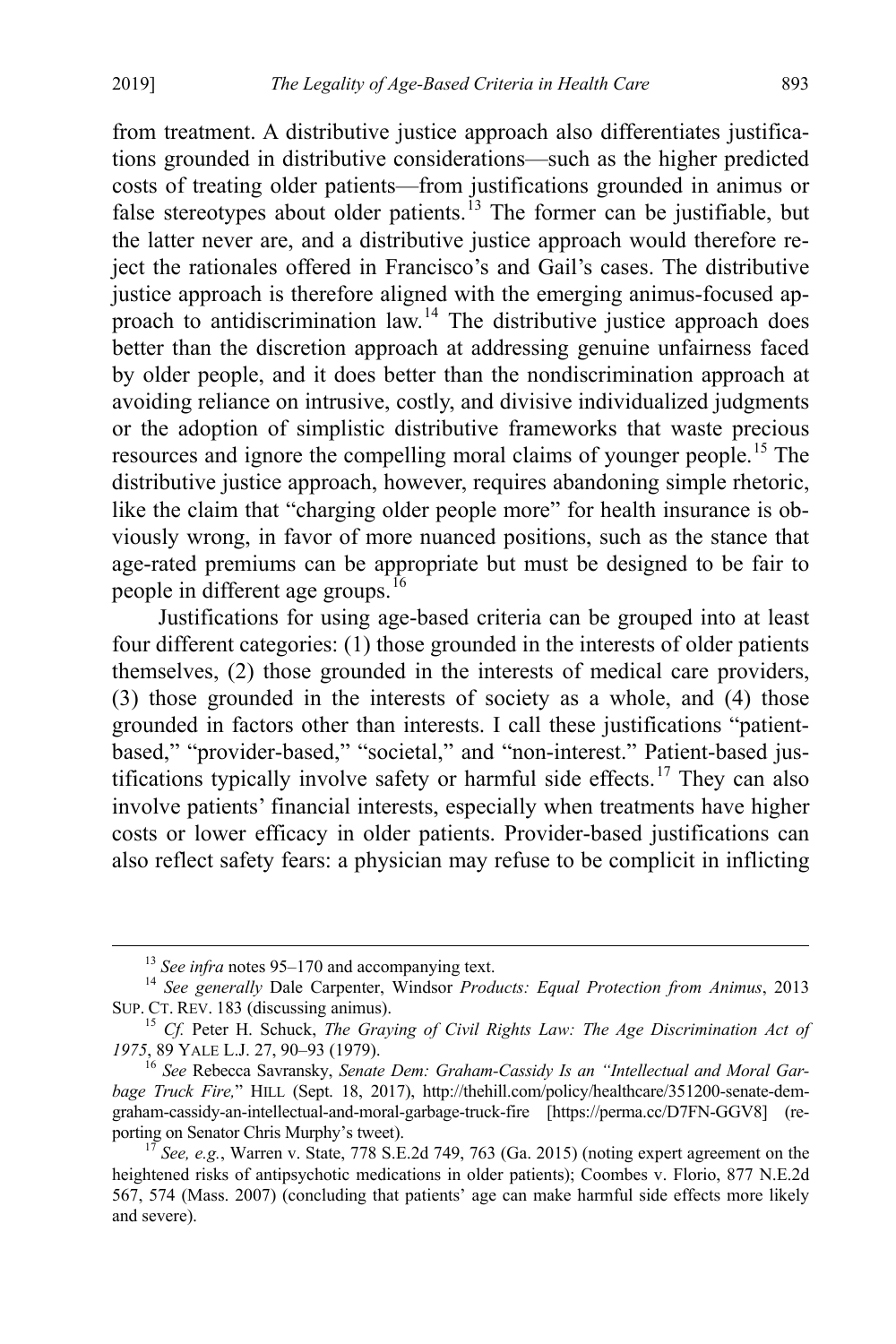<span id="page-7-0"></span>harm even on a willing patient.<sup>[18](#page-7-1)</sup> They can also reflect concerns about futility or inefficacy.[19](#page-7-2) More controversially, they may involve providers protecting their own financial interests by, for instance, refusing to perform risky procedures on older patients because a failed procedure would hurt their success rates and thereby lower their reimbursements.<sup>[20](#page-7-3)</sup> Societal justifications for age-based criteria typically reflect concerns about the fair distribution of medical resources, especially resources that are scarce (such as transplantable organs) or expensive (such as chemotherapy medications or intensive care beds). These justifications often appeal to the ethical principles that scarce and expensive resources should go to individuals who (1) have a greater prospect of benefit, or (2) are at risk of dying young if they are not helped. $21$  Last, non-interest justifications aim to prevent "free-floating evils" that do not implicate interests at all.<sup>[22](#page-7-5)</sup> Table 1 categorizes the above examples using this schema.

<span id="page-7-8"></span><span id="page-7-7"></span><span id="page-7-6"></span>Table 1: Categorizing Justifications for Age-Based Criteria

| Patient-Based | Provider-Based                      | Societal                     | Non-Interest |
|---------------|-------------------------------------|------------------------------|--------------|
| Eric          | Deepa                               | Charlotte                    |              |
|               | Anne (private insurer)<br>Francisco | Anne (government<br>insurer) | Gail         |
|               |                                     |                              |              |

Disputes about age-based criteria in medicine often have deeply personal stakes: many of us fear the prospect of ourselves, or our parents, be-

<span id="page-7-2"></span>servants' or 'grocers,' required to provide whatever treatment their patients and surrogates want"); Thaddeus Mason Pope, *Medical Futility Statutes: No Safe Harbor to Unilaterally Refuse Life-Sustaining Treatment*, 75 TENN. L. REV. 1, 16 (2007) (stating that "many health care providers do not consider the practice of medicine to include measures aimed solely at maintaining corporeal existence and biologic functioning"). <sup>20</sup> *See* Bjorg Thorsteinsdottir, Keith M. Swetz & Jon C. Tilburt, *Dialysis in the Frail Elder-*

<span id="page-7-3"></span>*ly—A Current Ethical Problem, an Impending Ethical Crisis*, 28 J. GEN. INTERNAL MED. 1511, 1511 (2013) (discussing the refusal of services to older patients for financial reasons). The permissibility of at least some self-serving choice by physicians is defended in Paul Litton, *Physician Participation in Executions, the Morality of Capital Punishment, and the Practical Implications of Their Relationship*, 41 J.L. MED. & ETHICS 333, 341 (2013) (arguing that "a physician's personal interests, unrelated to promoting health, represent legitimate limits to the duty of patient loyalty"). <sup>21</sup> *See* Govind Persad, *Priority Setting, Cost-Effectiveness, and the Affordable Care Act,* <sup>41</sup>

<span id="page-7-4"></span>AM. J.L. & MED. 119, 136–37 (2015). <sup>22</sup> *See* JOEL FEINBERG, HARMLESS WRONGDOING 17–20 (1988) (introducing the concept of a

<span id="page-7-5"></span>"free-floating evil").

<span id="page-7-1"></span> <sup>18</sup> *See, e.g.*, Teneille Ruth Brown, *Medical Futility and Religious Free Exercise*, 15 FIRST AMEND. L. REV. 43, 56 (2016) (observing that "nurses and physicians . . . resist feeling complicit in 'torturing' a patient with ventilators, pokes, and tracheotomies"). An excellent discussion of complicity that distinguishes provider-based and patient-based concerns can be found in Seana Valentine Shiffrin, *Paternalism, Unconscionability Doctrine, and Accommodation*, 19 PHIL. & PUB. AFF. 205, 227–30 (2000). <sup>19</sup> *See* Brown, *supra* note [18,](#page-7-0) at 56 (observing that physicians "do not want to be 'indentured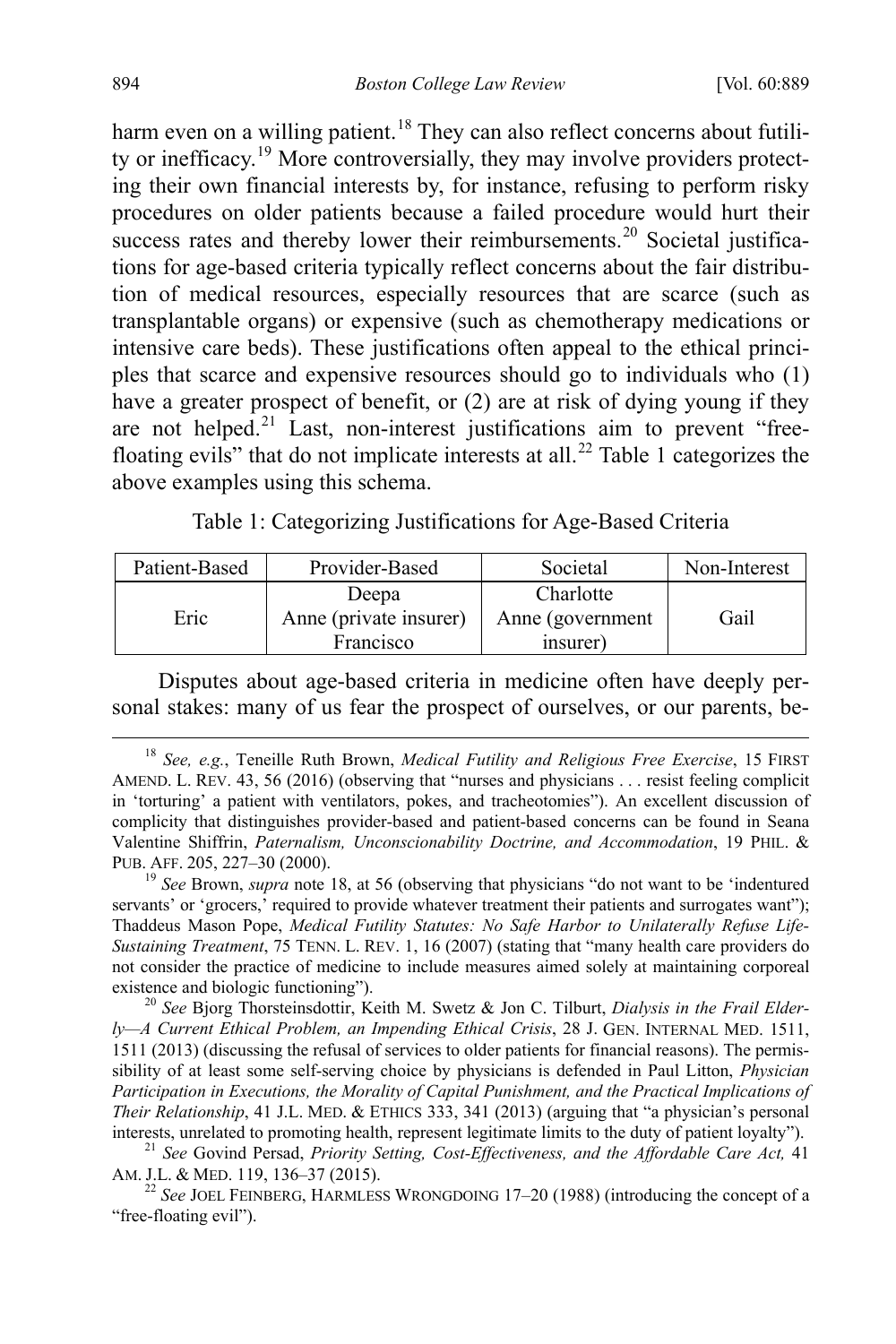ing assigned lower priority for medical treatment in old age. Although I do not expect to defuse controversy, a few clarifications can help avert potential misinterpretations. First, the distributive justice approach regards the use of age-based criteria that may disadvantage some older patients as a fallback option. Treating everyone, if it can be done without sacrificing anything of moral importance, is ethically preferable to denying beneficial treatment to some. That some treatments are less effective in older patients, which supports a patient-based justification for the use of age-based criteria, should also motivate a search for treatments that are effective in all population groups.[23](#page-8-0) Similarly, when evaluating societal justifications grounded in resource scarcity, the first option should always be to assess whether genu-ine scarcity exists, rather than treating scarcity as fixed or unchangeable.<sup>[24](#page-8-1)</sup> Scarcity exists on a spectrum, ranging from conflicts over access to organs (where increasing supply is difficult) to conflicts over access to medicines (where the only barrier is money). Older people's claims to scarce treatment, even if weaker than the claims of younger people, may be stronger than wealthy people's claims to retain wealth that could be used to amelio-rate scarcity.<sup>[25](#page-8-2)</sup> But even though scarcity frequently stems from background injustice and resource misallocation, the need to allocate scarce resources fairly persists. Last, because the distributive justice approach appeals to scarcity, it differs from the approach taken by Daniel Callahan and others, which regards the provision of life-extending treatment to older adults as undesirable even in the absence of scarcity.<sup>[26](#page-8-3)</sup>

<span id="page-8-5"></span>Second, the distributive justice approach is not committed to the view that age must be the decisive factor in every decision. Hypotheticals that compare deserving older people to undeserving younger ones, or greater numbers of older people to lesser numbers of younger ones, are therefore beside the point.<sup>[27](#page-8-4)</sup> Such hypotheticals do not show that age is irrelevant, but only that it can be outweighed by other considerations. This Article's goal is

<span id="page-8-0"></span><sup>&</sup>lt;sup>23</sup> *Cf*. Klitzman, *supra* note 6, at 217 (reporting on the ASRM's recommendations against providing infertility treatment to women over a certain age).

<span id="page-8-1"></span> $^{24}$  *Cf.* Ezekiel J. Emanuel & Govind Persad, *The Ethics of Expanding Access to Cheaper*, *Less-Effective Treatments—Authors' Reply*, 389 LANCET 1008, 1008 (2017) (arguing that the cost and availability of medical resources are variable and impacted by social and political decision making).

<span id="page-8-2"></span><sup>&</sup>lt;sup>25</sup> Cf. Frank Pasquale, Book Review, 32 J. LEGAL MED. 529, 535-36 (2011) (reviewing M. GREGG BLOCHE, THE HIPPOCRATIC MYTH (2011) and arguing that "[t]he current scarcity of care for the least well off is not a natural feature of the world; rather, it is epiphenomenal of repeated decisions not to impose certain tax burdens today").<br><sup>26</sup> DANIEL CALLAHAN, SETTING LIMITS 116 (1987); *see also* Nancy S. Jecker, *Disenfranchis*-

<span id="page-8-3"></span>*ing the Elderly from Life-Extending Medical Care*, 2 PUB. AFF. Q. 51, 64–65 (1988) (explaining that Callahan's view and a similar view defended by Alasdair MacIntyre do not rely on scarcity). <sup>27</sup> *See, e.g.*, Michael M. Rivlin, *Several Other Markers of Fairness Exist, Besides Age*, 314

<span id="page-8-4"></span>BMJ 514, 514 (1997) (presenting hypotheticals).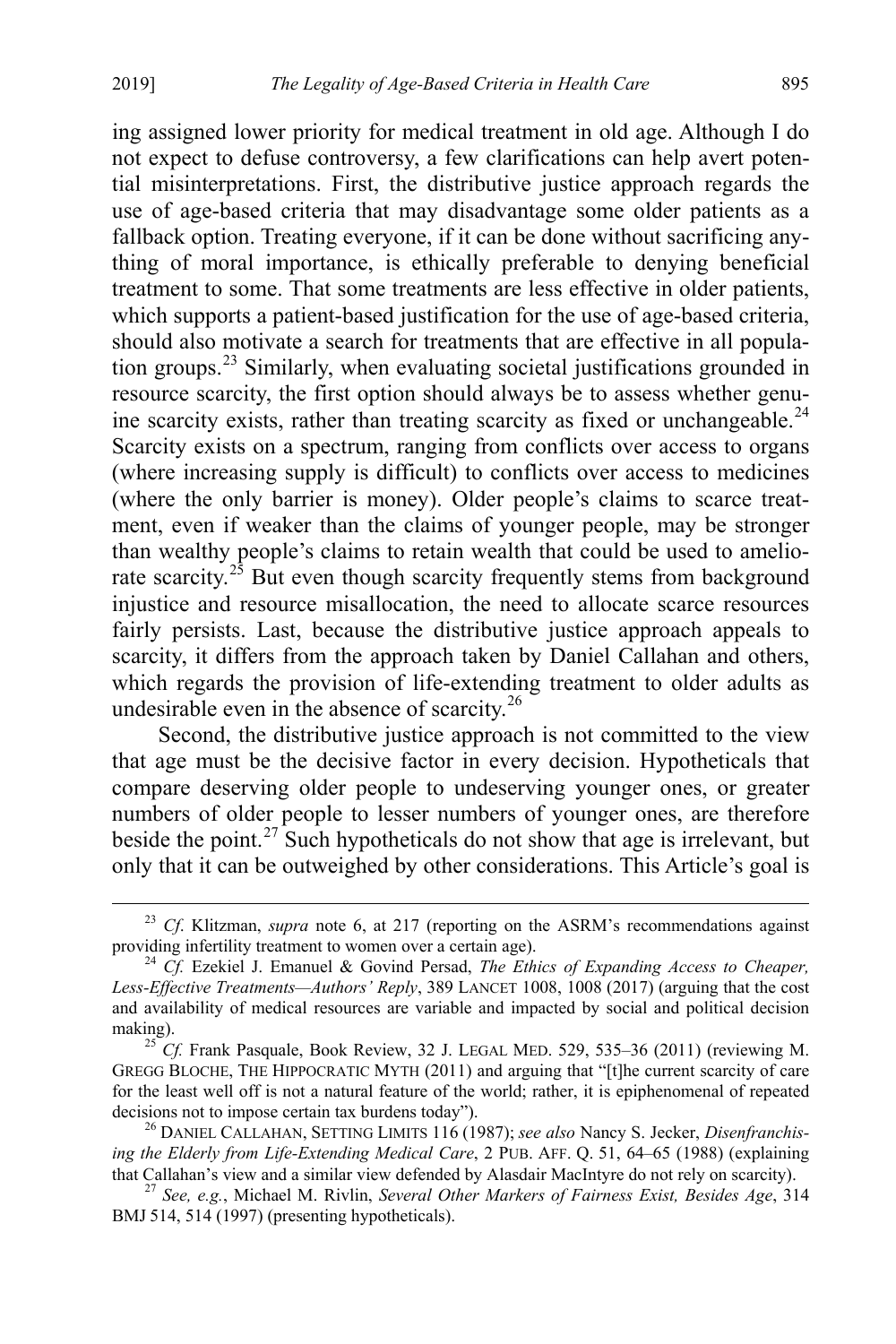not to offer a complete theory of justice in health, but to defend the proposition that age-based criteria can be part of a just health care system.

Part I of this Article explains that age discrimination statutes, as well as the Equal Protection Clause and similar state constitutional provisions, permit the use of age-based criteria when those criteria have a rational grounding and do not appeal to animus or bias.<sup>[28](#page-9-1)</sup> These laws therefore leave room open for the use of a distributive justice approach. Part II argues that the conceptual underpinnings of antidiscrimination law do not support the enactment of new law, or the adoption of new interpretations of existing law, that would reject the use of age-based criteria.<sup>[29](#page-9-2)</sup> Part III proposes a detailed normative framework for the use of age-based criteria in health care, the *lifetime justice approach*, that considers the future life patients can gain from treatment and the past years of life they already have experienced.<sup>[30](#page-9-3)</sup> The lifetime justice approach also includes a principle of nonabandonment, which supports the con-tinued provision of supportive medical care to older people in need.<sup>[31](#page-9-4)</sup> Part III then defends this framework against objections—most prominently, the ob-jection that it disregards the moral equality of older people.<sup>[32](#page-9-5)</sup> Part IV applies the analysis offered in the earlier Parts to age-based criteria employed in various areas of medical practice and health policy, including the examples of transplantation and health insurance discussed at the outset.<sup>[33](#page-9-6)</sup>

# <span id="page-9-0"></span>I. THE LEGALITY OF AGE-BASED CRITERIA: DOCTRINE

In this Part, I consider whether federal and state antidiscrimination statutes or equal protection provisions in the federal Constitution and many state constitutions support a limitation on the use of age-based criteria for access to medical treatment.<sup>[34](#page-9-7)</sup>

<span id="page-9-7"></span><span id="page-9-6"></span>

<span id="page-9-5"></span><span id="page-9-4"></span><span id="page-9-3"></span><span id="page-9-2"></span><span id="page-9-1"></span><sup>&</sup>lt;sup>28</sup> See infra note[s 34–](#page-9-0)[94](#page-21-0) and accompanying text.<br><sup>29</sup> See infra note[s 95–](#page-22-0)[170](#page-35-0) and accompanying text.<br><sup>30</sup> See infra note[s 171](#page-35-1)[–242](#page-51-0) and accompanying text.<br><sup>31</sup> See infra note[s 202](#page-43-0)[–209](#page-45-0) and accompanying text.<br><sup>32</sup> See infra n age discrimination can sometimes support common-law wrongful discharge actions, there are few avenues for bringing common-law age discrimination claims.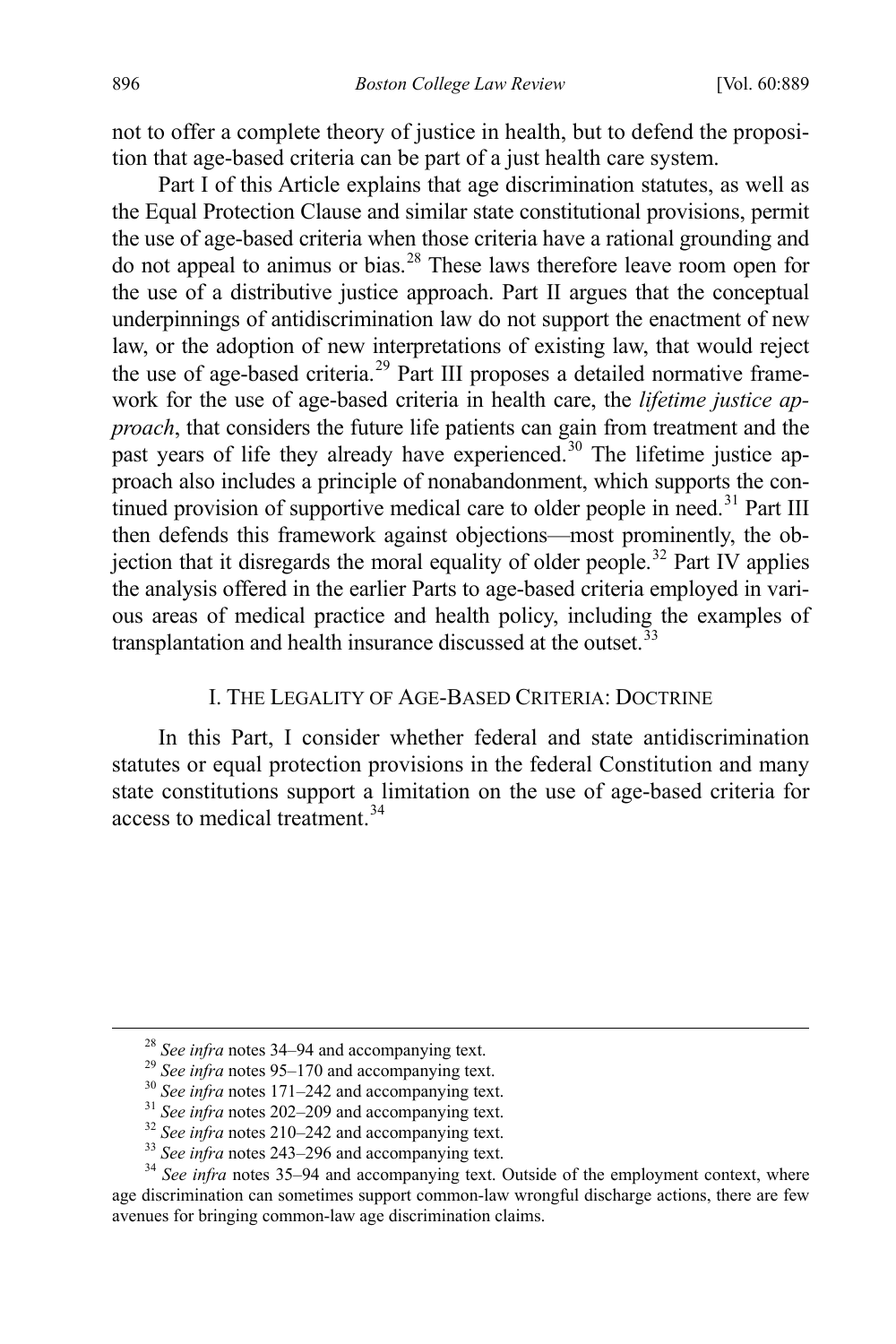### *A. Antidiscrimination Statutes*

# 1. Federal Statutes

<span id="page-10-0"></span>Section 1557 of the ACA includes language proscribing age discrimination.[35](#page-10-1) This language has been welcomed by commentators and advocates who believe that age-based criteria should be analyzed using an antidiscrim-ination framework and should frequently be rejected as unacceptable.<sup>[36](#page-10-2)</sup> Rather than crafting an entirely new approach to age discrimination or borrowing the approaches used for race, sex, or disability discrimination,  $\S$  1557's prohibition on age discrimination adopts and extends the approach taken in the Age Discrimination Act of 1975 ("Age Act").<sup>[37](#page-10-3)</sup> The Age Act specifies that "no person in the United States shall, on the basis of age, be excluded from participation in, be denied the benefits of, or be subjected to discrimi-

<span id="page-10-1"></span> <sup>35</sup> *See* Valarie K. Blake, *An Opening for Civil Rights in Health Insurance After the Affordable Care Act*, 36 B.C. J.L. & SOC. JUST. 235, 269 (2016) (describing a Connecticut court's reliance, in part, on § 1557 to remove an age limit for infertility treatment); Andrew C. Stevens, *Patient Discrimination Litigation Under Section 1557 of the ACA: A Sleeping Giant?*, 9 J. HEALTH & LIFE SCI. L. 111, 116 (2016) ("It is clear that this sleeping giant of patient discrimination litigation is beginning to wake. Will the health care industry be ready?"); Sidney D. Watson, *Section 1557 of the Affordable Care Act: Civil Rights, Health Reform, Race, and Equity*, 55 HOW. L.J. 855, 880 (2012) (noting novelty and breadth of  $\S 1557$ ). The ACA contains additional provisions that explicitly direct when age may be used in medical decision making, which I discuss in other work. *See* Persad, *supra* note [21,](#page-7-6) at 136–38, 140–46 (2015).<br><sup>36</sup> See NAT'L WOMEN'S LAW CTR., STATE OF WOMEN'S COVERAGE: HEALTH PLAN VIOLA-

<span id="page-10-2"></span>TIONS OF THE AFFORDABLE CARE ACT 19 (2015), https://www.nwlc.org/wp-content/uploads/ 2015/08/stateofcoverage2015final.pdf [https://perma.cc/C5NP-CRZQ] (criticizing insurers that limit coverage for reproductive health services based on age); Blake, *supra* note [35,](#page-10-0) at 270; *see also*  Community Catalyst, Comment Letter on Proposed Rule on Nondiscrimination in Health Programs and Activities (Sept. 9, 2015), https://www.govinfo.gov/content/pkg/FR-2016-05-18/pdf/2016- 11458.pdf [https://perma.cc/3Q9Z-MKFQ] (arguing that DHHS should prohibit "[p]lacing age limits on certain types of reproductive health services based on the age of the recipient"); Letter from M. James Kaufman, Vice President, Public Policy, Children's Hosp. Ass'n, to Jocelyn Samuels, Dir., Office for Civil Rights., U.S. Dep't of Health & Hum. Servs. (Nov. 9, 2015), https://www.childrens hospitals.org/-/media/Files/CHA/Main/Issues\_and\_Advocacy/Key\_Issues/Medicaid/Letters\_and Testimony/2015/CCH\_Comments\_1557\_Nondiscrimination\_Proposed\_Rule11,-d-,09,-d-,2015. pdf [https://perma.cc/PU4N-GWG3] (arguing that the DHHS should clarify that insurers cannot impose "arbitrary age" limits). <sup>37</sup> *See* The Age Discrimination Act of 1975, 42 U.S.C. §§ 6101–6107 (2012) ("Age Act")

<span id="page-10-3"></span><sup>(</sup>listing the regulations that prohibit age-based discrimination in any program or activity that receives federal funds). The Health Security Act (HSA) proposed during the 1990s also would have incorporated the Age Act's provisions. *See* Vernellia R. Randall, *Does Clinton's Health Care Reform Proposal Ensure (E)qual(ity) of Health Care for Ethnic Americans and the Poor?* 60 BROOK. L. REV. 167, 193 n.127 (1994).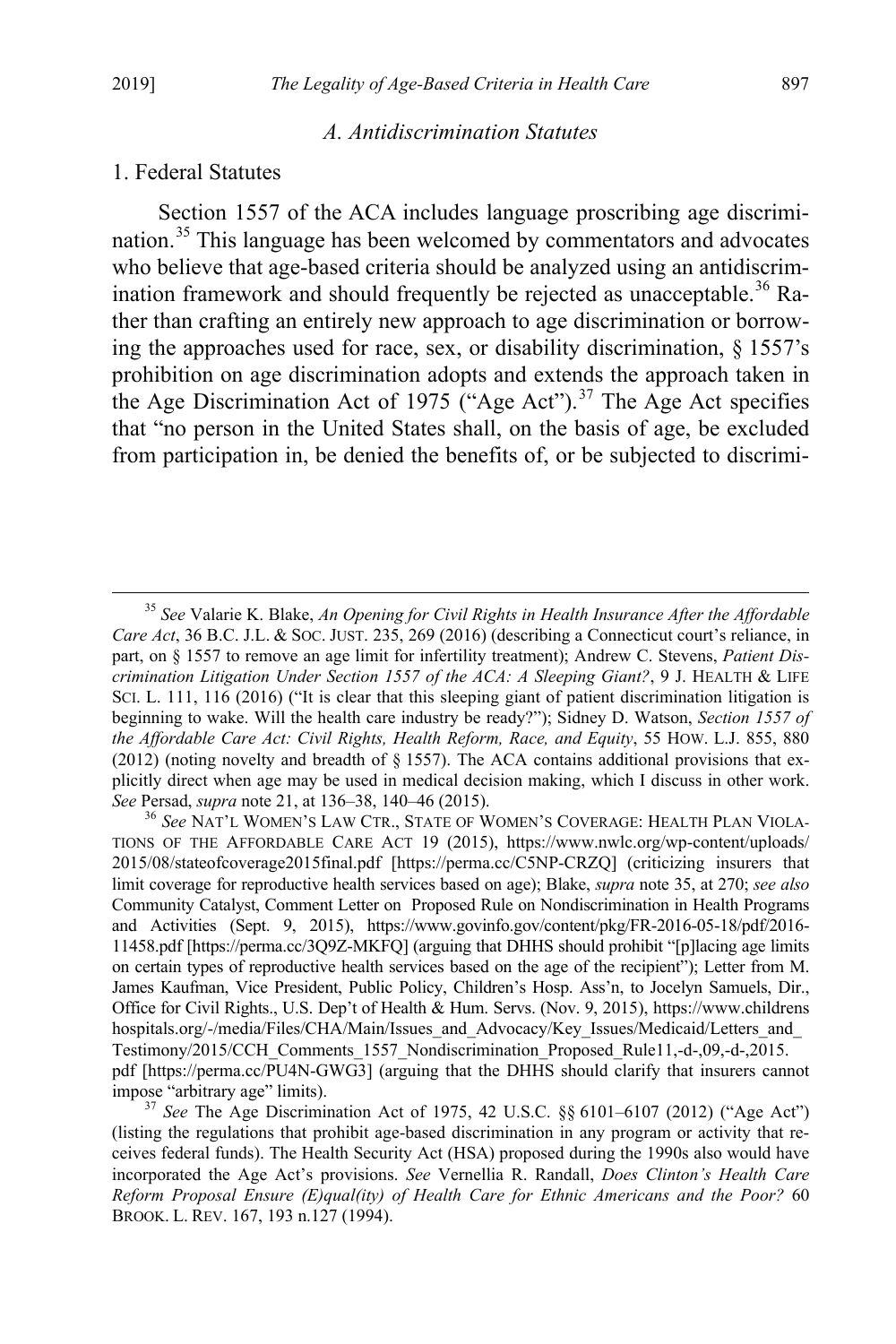nation under, any program or activity receiving Federal financial assistance $"$ <sup>[38](#page-11-0)</sup>

There is no published precedent either prohibiting the use of an agebased criterion in health care under § 1557 or upholding the use of such a criterion. Valarie Blake reports that Connecticut modified its age-based criteria for reimbursing infertility treatments in light of § 1557, although it also relied on new medical evidence, leaving ambiguous whether age-based criteria were universally barred, or whether the new evidence in this par-ticular situation made the difference.<sup>[39](#page-11-1)</sup> The Age Act itself also has not generated precedent in the health context, although the Obama administration's Department of Health and Human Services (DHHS) raised informal concerns that proposals, such as the proposal discussed in the introduction, to "age-match" organs for transplantation—i.e. to provide organs from donors of a given age to recipients in roughly the same age bracket—would violate the Age Act.<sup>[40](#page-11-2)</sup> Transplantation scholars argued that a well-designed agematching proposal should be legal when impacts on individuals over their entire lifetimes are considered, and DHHS apparently conceded that agebased criteria can be acceptable when age is not the sole factor considered in determining eligibility, or when age-based cutoffs are supported by a de-tailed justification.<sup>[41](#page-11-3)</sup>

<span id="page-11-4"></span>The modest academic literature on the Age Act's applicability to medicine has reached little consensus. Some commentators assert that the use of age cutoffs for access to medical procedures would violate the Age Act, others claim that the Age Act offers little protection in practice against the allocation of resources by age, and another concludes that the question is a

<span id="page-11-0"></span> $38$  42 U.S.C. § 6102. The applicability of the Age Discrimination in Employment Act (ADEA) to health insurance designs that differentiate beneficiaries based on age has also generated some litigation. *See, e.g.*, Am. Ass'n of Ret. Pers. v. EEOC, 489 F.3d 558 (3d Cir. 2008).<br><sup>39</sup> Blake, *supra* note 35, at 269.<br><sup>40</sup> Ross et al., *supra* not[e 5,](#page-4-6) at 2115–16 (noting the HHS's concerns that the kidney a

<span id="page-11-2"></span><span id="page-11-1"></span>proposal's age-matching formula is arbitrary); *see also* David L. Weimer, *Stakeholder Governance of Organ Transplantation: A Desirable Model for Inducing Evidence-Based Medicine?* 4 REG. & GOVERNANCE 281, 291 (2010) (observing that, after the introduction of a proposal for organ allocation in 2009, "HHS staff who sit ex officio on the committees . . . expressed concern that, because the proposal uses age as a factor in predicting net benefits, the HHS Office of Civil Rights might object on the basis of age discrimination"). <sup>41</sup> Richard N. Formica, John J. Friedewald & Mark Aeder, *Changing the Kidney Allocation* 

<span id="page-11-3"></span>*System: A 20-Year History,* 3 CURRENT TRANSPLANTATION REP. 39, 40 (2016) (reporting that the Office of Civil Rights advised that age could be used to determine kidney allocation if it is not the sole factor and that "if age was to be used as a single metric, there must be a rationale as to why 15 versus 14 versus 16 years was chosen"); Ross et al., *supra* not[e 5,](#page-4-6) at 2118 (arguing for an allocation system that equalizes treatment for individuals at different life stages).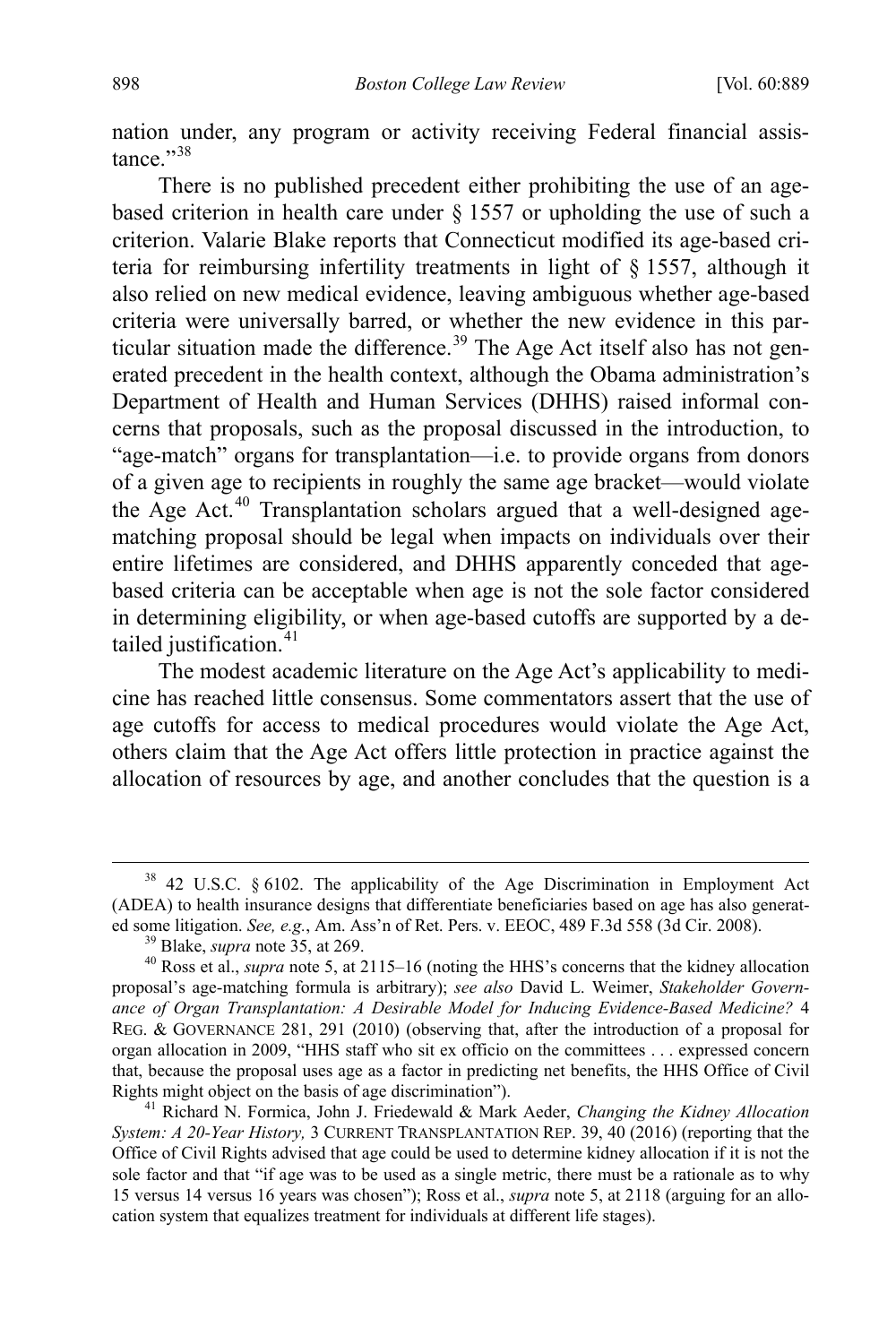<span id="page-12-0"></span>close one.[42](#page-12-1) Some also suggest that the use of age as one factor among many is more legally defensible than the use of age as a sole factor.<sup>[43](#page-12-2)</sup>

I will argue that two major exceptions in the Age Act—those for (1) age-based criteria explicitly adopted in law and (2) the "normal operation" of programs—leave ample room for distributive justice considerations. First, the Age Act does not apply to criteria that are themselves explicitly adopted in federal, state, or local law or that are necessary for the achieve-ment of objectives adopted in such law.<sup>[44](#page-12-3)</sup> This exemption is consonant with the distributive justice approach: it allows legislative bodies, which are the proper actors to make population-level distributive judgments, to consider age.<sup>[45](#page-12-4)</sup> That the Age Act permits age-based criteria that are explicitly approved under state law supports the view that Connecticut's decision to change its infertility reimbursement guidelines was motivated by new empirical evidence, rather than by a broad § 1557 prohibition on the use of

<span id="page-12-2"></span>bles fairness, individualized examinations, and provides practical advantages); *see also* Eidelson, *supra* note [42,](#page-12-0) at 1650 (arguing that a "compound longevity estimate" including non-age factors may be more legally defensible). <sup>44</sup> 42 U.S.C. § 6103 (listing the exemptions to the Age Act). As one case puts it, "[t]he Age

<span id="page-12-1"></span> <sup>42</sup> *See* Howard Eglit, *Health Care Allocation for the Elderly: Age Discrimination by Another Name?* 26 HOUS. L. REV. 813, 873–74 (1989) (discussing the administrative challenges of implementing the Age Act); Thomas D. Overcast & Roger W. Evans, *Technology Assessment, Public Policy and Transplantation: A Restrained Appraisal of the Massachusetts Task Force Approach*, 13 LAW MED. & HEALTH CARE 106, 109 (1985) (explaining that the exceptions in the Age Act that permit using age as a factor weaken the likelihood that the Age Act will be used to challenge an age discrimination claim); Jessica Dunsay Silver, *From Baby Doe to Grandpa Doe: The Impact of the Federal Age Discrimination Act on the "Hidden" Rationing of Medical Care*, 37 CATH. U. L. REV. 993, 1070 (1988) (asserting that a health care provider who continually refuses to treat patients due to their age could be subject to the Age Act); *see also* Patrick R. Grady, *You've Got to Have (a) Heart: Allocating Hearts for Transplantation: Should Age Make a Difference?*, 7 EXPE-RIENCE 12, 14 (1997) (noting that the applicability of the Age Act to Medicare and Medicaid is uncertain); Haavi Morreim, *Should Age Be a Basis for Rationing Health Care?: Commentary 1*, 16 VIRTUAL MENTOR 339, 341 (2014) (arguing that an age cutoff for access to medical treatment would likely violate the Age Act); Karen DeBolt, Comment, *What Will Happen to Granny? Ageism in America: Allocation of Healthcare to the Elderly & Reform Through Alternative Avenues*, 47 CAL. W. L. REV. 127, 166 (2010) (noting that the Age Act does little to protect older persons from Medicare's "rationing of heart transplants"); Benjamin Eidelson, Comment, *Kidney Allocation and the Limits of the Age Discrimination Act*, 122 YALE L.J. 1635, 1645 (2013) (stating that the convergence of the Age Act's purpose and its application presents "difficult questions"). 43 Silver, *supra* note 42, at 1070 (arguing that the use of age as one factor among others ena-

<span id="page-12-3"></span>Discrimination Act differs somewhat from the other civil rights statutes in that the Age Discrimination Act itself specifies certain categories of age discrimination which will be considered permissible." NAACP v. Wilmington Med. Ctr., Inc., 491 F. Supp. 290, 316 (D. Del. 1980), *aff'd sub nom.* NAACP v. Med. Ctr., Inc., 657 F.2d 1322 (3d Cir. 1981). <sup>45</sup> *Cf.* Peter M. Gerhart, *The Tragedy of TRIPS*, 2007 MICH. ST. L. REV. 143, 159 (arguing

<span id="page-12-4"></span>that "[l]egislatures can reflect the kind of basic values and shared goals that allow distributive policies to be enacted and sustained").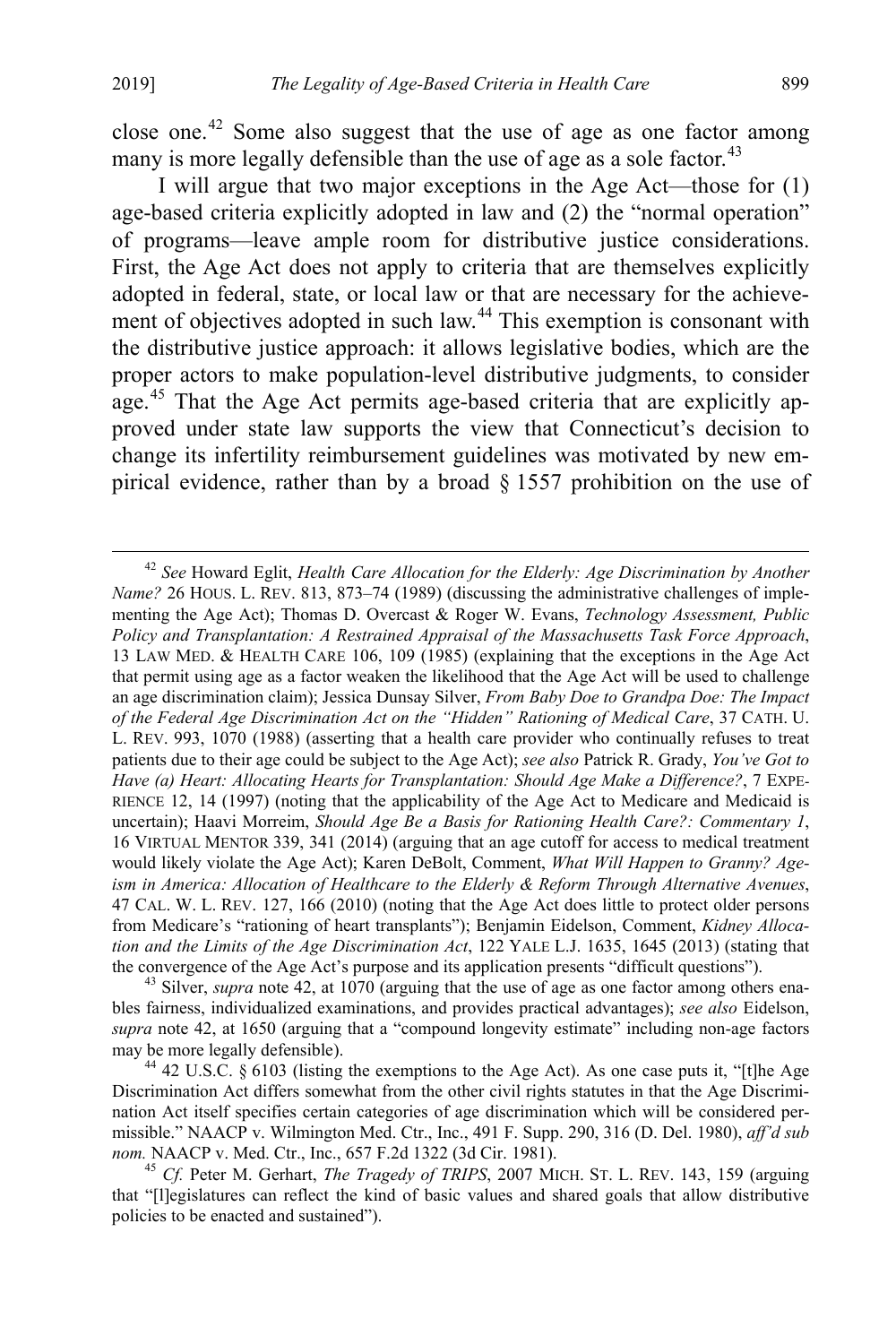age-based criteria.[46](#page-13-0) Had Connecticut wanted to continue using age-based criteria for reimbursement, it could have done so by passing legislation. The distributive justice approach can also explain why age-based criteria adopted by administrators rather than legislators remain subject to the Age Act; although some have questioned "how an age distinction can be discriminatory when adopted by program administrators and not discriminatory when enacted by legislators," administrative discretion allows more room for bi-ased judgments than an explicit legislative enactment does.<sup>[47](#page-13-1)</sup>

The "normal operation" exception also allows for distributive considerations and rejects a pure nondiscrimination approach. The permissibility of taking age into account as a factor necessary for the normal operation of a program is judged by a four-part test: (1) age must be used as a measure of some other characteristic, (2) the other characteristic must itself be important to the normal operation or statutory objective of the activity, (3) age must be a reasonable proxy for the other characteristic, and (4) direct meas-urement of the other characteristic must be impractical.<sup>[48](#page-13-2)</sup> This exception would allow the use of age as a proxy for future life expectancy. It also could allow the use of age as a comparative measure of past years of life lived, even while prohibiting the use of approaches that set an absolute age cutoff. Although knowing a person's age also tells you how many years of life a person has lived, the fact of age in itself is different from the number of years someone has already enjoyed (to which the distributive justice approach appeals).[49](#page-13-3)

<span id="page-13-5"></span>Section 1557, following the Age Act's framework, also requires complainants to exhaust administrative remedies, including mediation, before filing suit.[50](#page-13-4) During the rulemaking process, some advocates argued that § 1557 should be interpreted to drop the Age Act's administrative exhaustion requirement, resulting in age discrimination claims being treated identically to race or sex discrimination claims, where exhaustion is not re-

<span id="page-13-1"></span><span id="page-13-0"></span><sup>46</sup> *Cf*. Blake, *supra* note 35, at 269 (stating that the court's reasoning was ambiguous). 47 Silver, *supra* note 42, at 1035; *see* 45 C.F.R. § 90.13 (2018) (defining normal operation as the "operation of a program or activity without significant changes that would impair its ability to meet its objectives").<br><sup>48</sup> 45 C.F.R. § 90.14 (listing the four exceptions to the prohibition on using age as a factor).<br><sup>49</sup> *Cf.* Espen Gamlund, *What Is So Important About Completing Lives? A Critique of the Mod-*

<span id="page-13-3"></span><span id="page-13-2"></span>*ified Youngest First Principle of Scarce Resource Allocation*, 37 THEORETICAL MED. & BIOETH-ICS 113, 123 n.18 (2017) (distinguishing "the moral relevance of age simpliciter" from the significance of age as "an important indicator of the degree of completion of a life").<br><sup>50</sup> See 45 C.F.R. §§ 91.42-44, 91.50 (explicitly requiring exhaustion of administrative reme-

<span id="page-13-4"></span>dies); Phoebe Weaver Williams, *Age Discrimination in the Delivery of Health Care Services to Our Elders*, 11 MARQ. ELDER'S ADVISOR 1, 33–35 (2009) (describing the Age Act's administrative procedural requirements).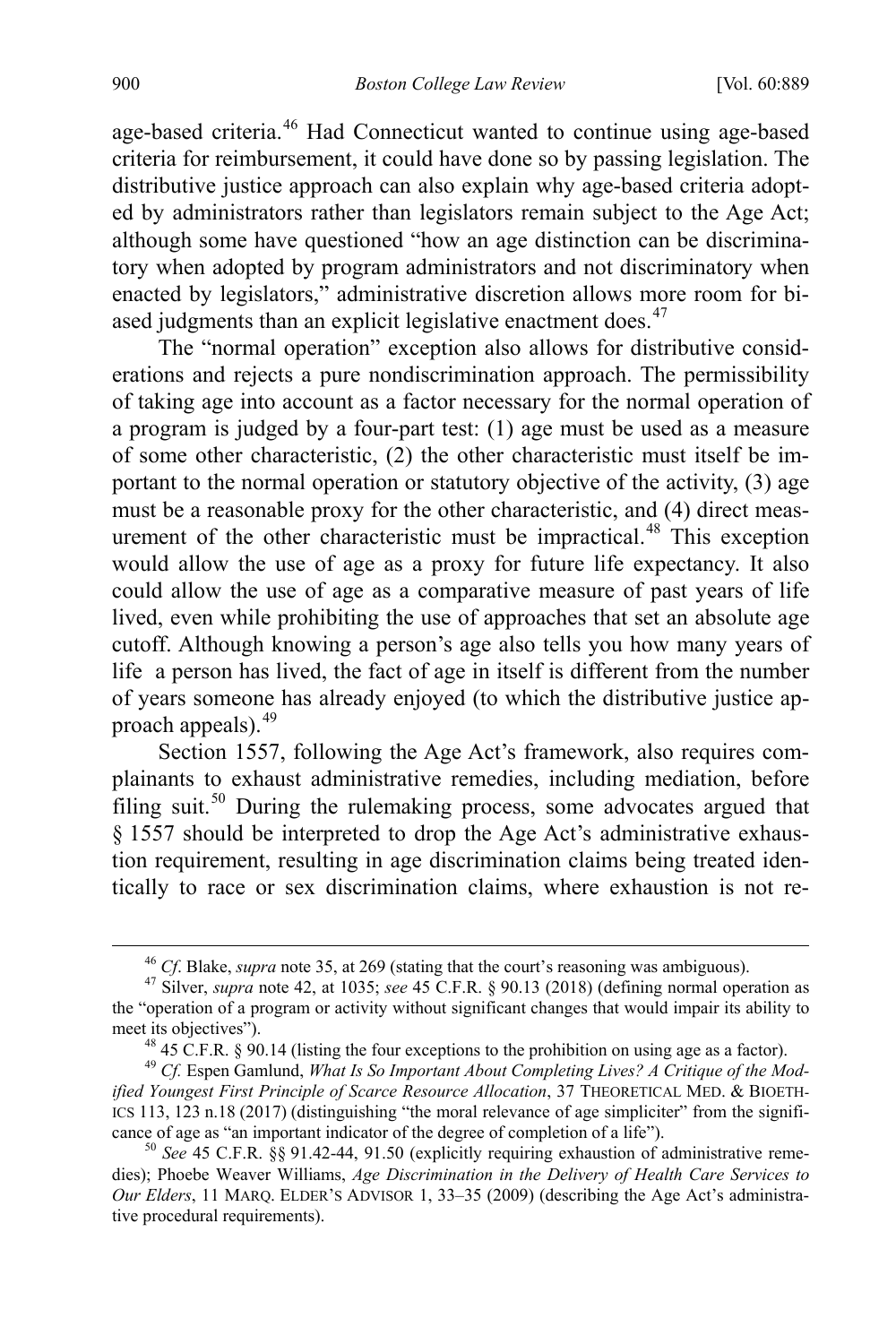quired.<sup>[51](#page-14-0)</sup> The final rules, however, maintained the administrative exhaustion requirement.[52](#page-14-1) The choice to maintain the administrative exhaustion requirement is consistent with the distributive justice approach in that mediation and administrative remedies may be appropriate for a distributive disagreement, whereas proceeding directly to litigation is more appropriate where an inherently objectionable criterion such as race or sex is at issue.<sup>[53](#page-14-2)</sup>

# 2. State and Local Statutes

State civil rights statutes often proscribe age discrimination in public accommodations.[54](#page-14-3) (Some, however, contain explicit exemptions for age-based criteria targeting minors, for reasonable consideration of age in general, or for laws that disadvantage people under forty.)<sup>[55](#page-14-4)</sup> Some state statutes specific to the operation of health programs, such as clinical research or sterile injection

<span id="page-14-0"></span><sup>&</sup>lt;sup>51</sup> See Healthcare and Equal. Experts, Comment on Proposed Rule on Nondiscrimination in Health Programs and Activities (Nov. 8, 2015), https://law.yale.edu/system/files/documents/pdf/ Solomon/healthcareequalitylawexpertsltr.pdf [https://perma.cc/U5GU-LBST] (describing the requirement for administrative exhaustion of age discrimination claims as an "absurd consequence[]" given that sex discrimination claims do not require administrative exhaustion); *cf.*  Rumble v. Fairview Health Servs., No. 14-CV-2037, 2015 WL 1197415, at \*11 (D. Minn. Mar. 16, 2015) (rejecting the "illogical result" of having different procedural requirements apply whether the § 1557 plaintiff's claim is due to "race, sex, age, or disability"); Watson, *supra* note [35,](#page-10-0) at 880 (noting that § 1557 plaintiffs "appear to have their choice of process"). <sup>52</sup> *See* Nondiscrimination in Health Programs and Activities, 81 Fed. Reg. 31,441 (May 18,

<span id="page-14-1"></span><sup>2016) (</sup>to be codified at 45 C.F.R. pt. 92) (providing that "[m]ediation and exhaustion of administrative remedies will still be required for age discrimination allegations in complaints, but not for allegations of other covered types of discrimination"). <sup>53</sup> *Cf.* Schuck, *supra* note [15,](#page-6-5) at 63 (contrasting the Age Act with Title VI, which prohibits

<span id="page-14-2"></span>discrimination on the basis of race or ethnicity). <sup>54</sup> *See* Nat'l Conf. of State Legislatures, State Public Accommodation Laws (2016), http://

<span id="page-14-3"></span>www.ncsl.org/research/civil-and-criminal-justice/state-public-accommodation-laws.aspx [https:// perma.cc/RA5Q-57GJ] (listing nineteen states that prohibit "age-based discrimination in areas of public accommodation").<br><sup>55</sup> *See, e.g.*, CONN. GEN. STAT. ANN. § 46a-64 (2018) (exempting minors from the prohibition

<span id="page-14-4"></span>against age discrimination); 775 ILL. COMP. STAT. ANN. § 5/1-103 (2018) (excepting apprenticeship programs from the definition of age as, "the chronological age of a person who is at least 40 years old"); LA. STAT. ANN. § 51:2231 (2018) (stating that the age discrimination prohibitions "in connection with public accommodations shall be limited to individuals who are at least forty years of age"); MONT. CODE ANN. § 49-2-304 (2017) (permitting consideration of age when "based on reasonable grounds"); N.D. CENT. CODE ANN. § 14-02.4-02 (West 2018) (defining age as at least forty years); OR. REV. STAT. ANN. § 659A.406 (2018) (limiting the prohibition against age discrimination to persons at least 18 years of age); VA. CODE ANN. § 2.2-3902 (2018) (permitting age distinctions "where the program, law or activity constitutes a legitimate exercise of powers of the Commonwealth for the general health, safety and welfare of the population at large"); *see also*  OHIO REV. CODE ANN. § 4112.02 (2018) (permitting mandatory retirement ages for police and firefighters).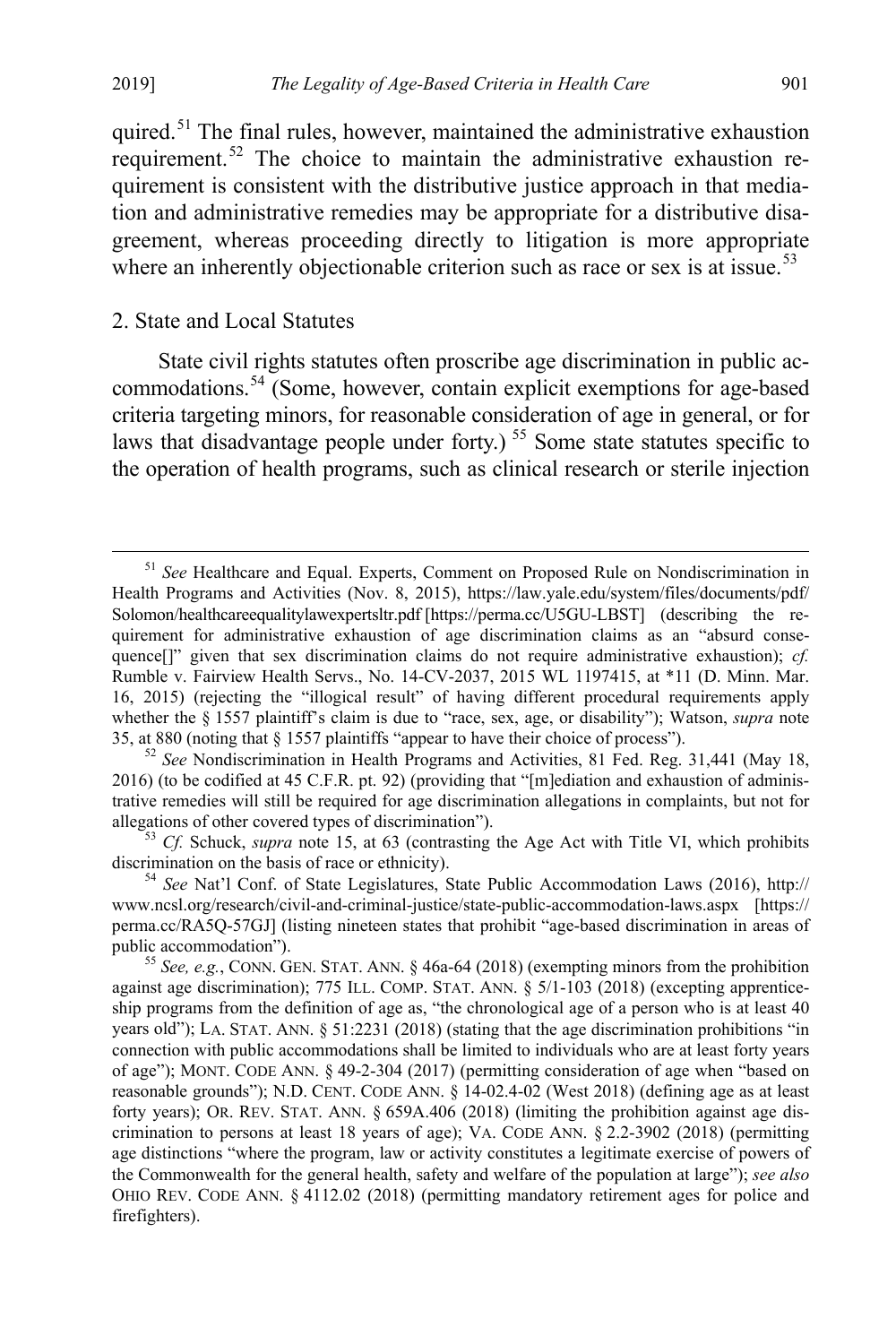programs, also contain language barring age discrimination.<sup>[56](#page-15-0)</sup> Local ordinances can also contain protections for older people, including protections against age discrimination.<sup>[57](#page-15-1)</sup>

There is no case law examining how state and local law might limit the use of age-based criteria, and there is little scholarly analysis of the topic. The one exception is a student comment criticizing a recent Oklahoma statute for potentially requiring "transplant centers in Oklahoma to perform organ transplants on patients who may not only fail to qualify as candidates but also to survive the procedure itself due to age or illness."[58](#page-15-2) The statute proscribes medical decisions that are grounded in any view that regards "extending the life of an elderly, disabled, or terminally ill individual as of lower value than extending the life of an individual who is younger, non-disabled, or not terminally ill."<sup>[59](#page-15-3)</sup> A distributive justice approach, however, need not claim that extending an elderly person's life has "lower value" for that person or for society; instead—analogous to some arguments for progressive taxation—it can claim that an elderly person has less need for an extra year of life and therefore less entitlement to that year, even though the year has the same value for her as it would for someone else.<sup>[60](#page-15-4)</sup> It therefore may not fall afoul of the statute. Additionally, the statute's placement of age alongside disability suggests that the statute's aim is to prohibit the assignment of a lower "quality weight" to life extension for elderly or disabled people, rather than to prohibit the consideration of how many years some-

<span id="page-15-1"></span>*ernment: Findings from a National Survey*, 21 TEMP. POL. & C.R. L. REV. 365, 372 (2012) (discussing more than one thousand local ordinances that potentially implicated rights of the elderly). 58 Kendra Norman, Comment, *Live and Let Die: The Consequences of Oklahoma's Nondis-*

<span id="page-15-2"></span>*crimination in Treatment Act*, 68 OKLA. L. REV. 585, 608 (2016) (arguing that the statute prevents medical providers from making important quality of life "value judgment[s]"). The statute was based on model legislation written by an interest group, the National Right to Life Committee, which suggests that similar statutes are likely to be proposed elsewhere. See id. at 600.<br><sup>59</sup> OKLA. STAT. ANN. § 3090.3 (2018).<br><sup>60</sup> I distinguish the *value* of additional life to a person from the *entitlement* that pe

<span id="page-15-4"></span><span id="page-15-3"></span>additional years of life at *infra* note [190 a](#page-40-0)nd accompanying text.

<span id="page-15-0"></span> <sup>56</sup> *See, e.g.*, ARIZ. REV. STAT. ANN. § 36-3005 (2018) (stating that domestic violence service providers may not receive federal funds if they discriminate on the basis of age); HAW. REV. STAT. ANN. § 334E-2 (2018) (providing that patients in psychiatric facilities are not to be subject to "discriminatory treatment" due to age); MINN. STAT. ANN. § 148F.17 (2018) (requiring providers who "teach, evaluate, supervise, or conduct research" to not "discriminate on the basis of . . . age" against research subjects); NEV. REV. STAT. ANN. § 439.994 (2017) (prohibiting age discrimination in any "sterile hypodermic device program"); OR. REV. STAT. ANN. § 659.875 (2018) (prohibiting age discrimination by "any health benefit plan issued or delivered in this state"); S.C. CODE ANN. § 44-69-80 (2018) (prohibiting age discrimination by home health agencies "in the recruitment, location of patient, acceptance or provision of goods and services to patients or potential patients"). <sup>57</sup> *See* Israel Doron & Kim Dayton, *"Thinking Locally": Law, Aging, and Municipal Gov-*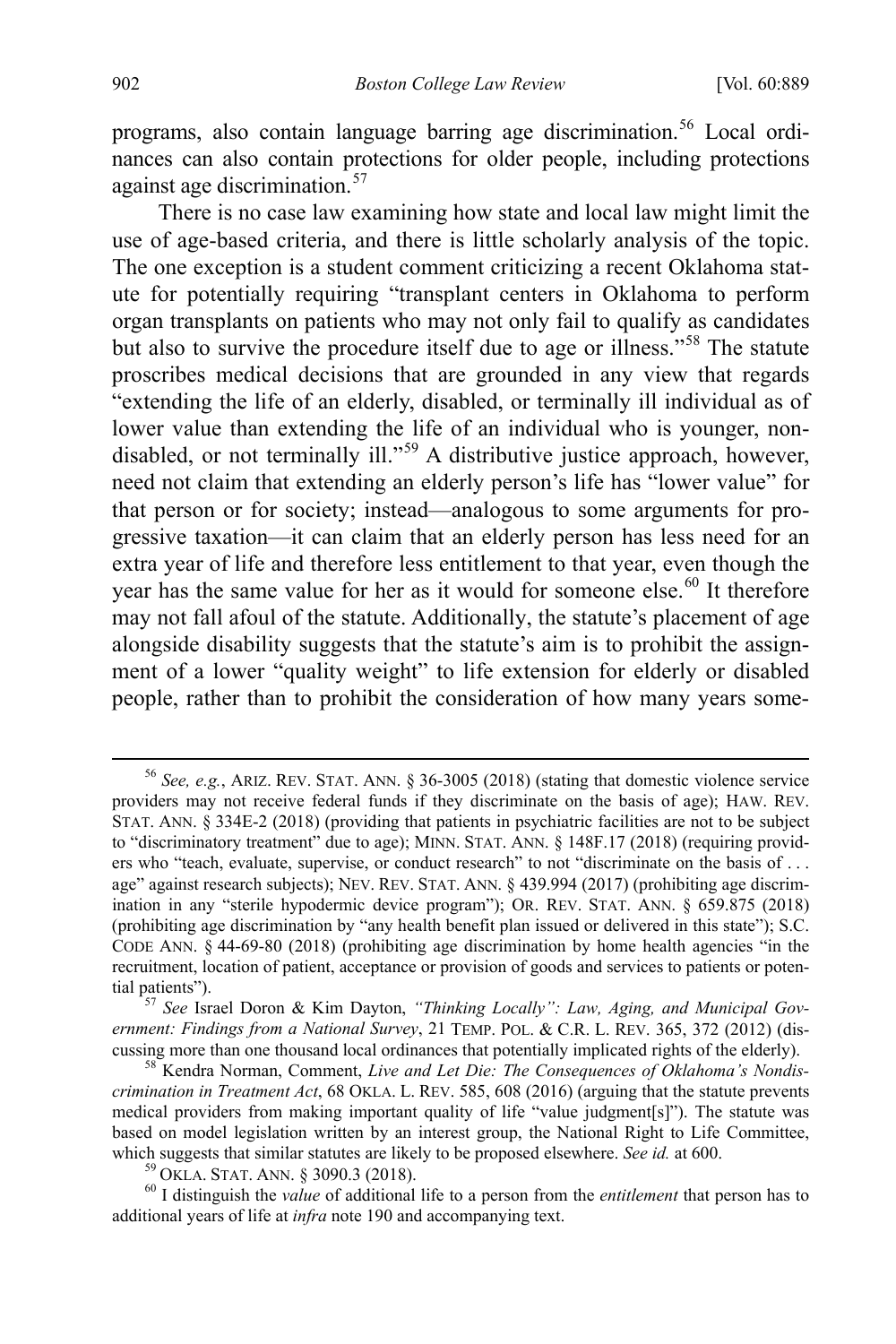one has enjoyed.[61](#page-16-1) The statute also does not require that providers be indifferent to the number of years a patient can gain from treatment. Finally, the statute's reference to "elderly" individuals, rather than to age as such, makes it inapplicable to age-based criteria that differentiate younger people from middle-aged people.<sup>[62](#page-16-2)</sup>

Going beyond the distinctive language of the Oklahoma statute, most state statutes prohibit age "discrimination," rather than using the broader Age Act language that prohibits exclusion from programs or denial of benefits. This language leaves more room for distributive justice considerations because not all cases where age-based criteria *disadvantage* a patient necessarily constitute age *discrimination*. [63](#page-16-3) Recognizing a difference between disadvantage and invidious discrimination could harmonize state statutory law with equal protection law, which I discuss next.

# <span id="page-16-0"></span>*B. Equal Protection*

Discussions of a constitutional prohibition on age discrimination have focused on the Fourteenth Amendment's Equal Protection Clause.<sup>[64](#page-16-4)</sup> In 1976, in *Massachusetts Board of Retirement v. Murgia*, the Supreme Court determined that older adults are not a group akin to racial or national-origin groups, observing that age discrimination—even against the elderly—has not been as severe as racial discrimination, and that "old age does not define a 'discrete and insular' group . . . in need of 'extraordinary protection from the majoritarian political process,'" but only "marks a stage that each of us will reach if we live out our normal span."<sup>[65](#page-16-5)</sup> Accordingly, the Court con-

<span id="page-16-3"></span><span id="page-16-2"></span><span id="page-16-1"></span><sup>&</sup>lt;sup>61</sup> *See* OKLA. STAT. ANN. § 3090.<br><sup>62</sup> *See id.* 63 *Cf.* Persad, *supra* note [21,](#page-7-6) at 147–48 (differentiating between various concerns including: (1) varying treatment of individuals with differing health statuses; (2) whether "designs systematically disadvantage" people due to their belonging to an "illness-based class"; and (3) whether

<span id="page-16-4"></span>insurance disadvantages people who belong to a "non-illness-based class[]").<br><sup>64</sup> See U.S. CONST. amend. XIV, § 1 (stating that "[n]o state shall make or enforce any law which shall . . . deny to any person within its jurisdiction the equal protection of the laws"). Beyond the Fourteenth Amendment itself, there is a small scholarly literature, but no published precedent, concerning whether the Twenty-Sixth Amendment's prohibition on abridging the voting rights of people over eighteen should be "read back" into the Fourteenth Amendment's antidiscrimination guarantee to decisively establish a prohibition on age discrimination. *Compare* Eric S. Fish, Response, *Originalism, Sex Discrimination, and Age Discrimination*, 91 TEX. L. REV. SEE ALSO 1, 2–3 (2012), http://texaslawreview.org/wp-content/uploads/2015/08/Fish-91-TLRSA-1.pdf [https://perma.cc/AU6U-X426] (rejecting the view that the Twenty-Sixth Amendment supports a prohibition on age discrimination outside the voting rights context), *with* Michael C. Dorf, *Equal Protection Incorporation*, 88 VA. L. REV. 951, 995 (2002) (arguing that the Twenty-Sixth Amendment supports the position that "age discrimination should be presumptively invalid"). <sup>65</sup> Mass. Bd. of Ret. v. Murgia, 427 U.S. 307, 313–14 (1976) (per curiam).

<span id="page-16-5"></span>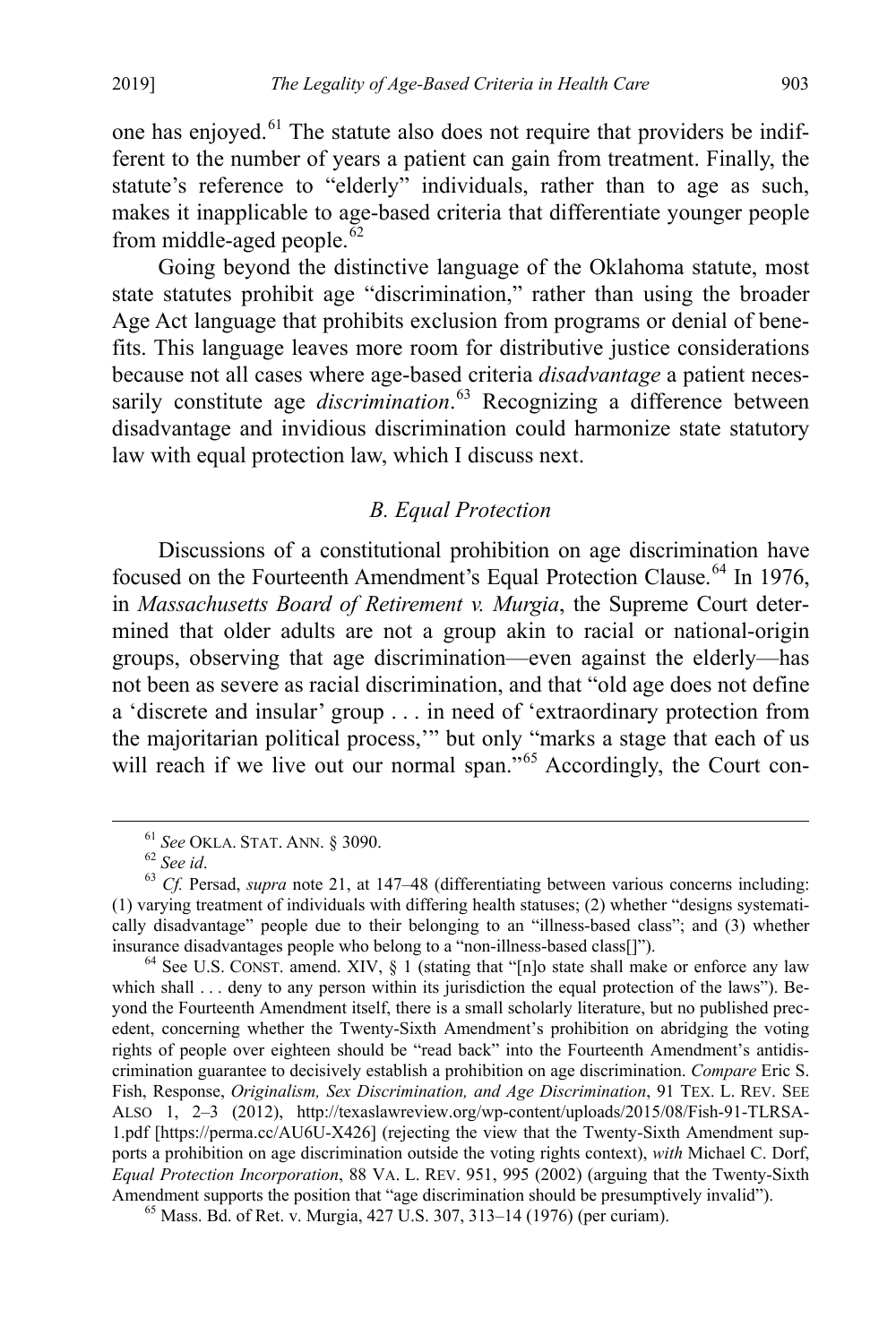cluded that, under the Equal Protection Clause, classifications that disadvantage older people do not require the strict scrutiny applied to classifications on the basis of race or national origin, but rather only require a ration-al basis.<sup>[66](#page-17-1)</sup> Individualized assessment of older people's capacities is not re-quired.<sup>[67](#page-17-2)</sup>

In dissent, Justice Marshall agreed that age-based classifications differ from race- or sex-based classifications because older people are not "isolated in society, and discrimination against them is not pervasive but is centered primarily in employment."[68](#page-17-3) Focusing on the importance of employment, he would have concluded that "to sustain the legislation appellants must show a reasonably substantial interest and a scheme reasonably closely tailored to achieving that interest."[69](#page-17-4) Marshall also would have concluded that automatic employment termination on the basis of age, without indi-vidualized testing, is irrational.<sup>[70](#page-17-5)</sup>

The Supreme Court has subsequently reaffirmed and extended the approach taken in *Murgia*, most recently by adopting the position that "[s]tates may discriminate on the basis of age without offending the Fourteenth Amendment if the age classification in question is rationally related to a legitimate state interest."<sup>[71](#page-17-6)</sup> This language makes explicit that a rational basis test applies to age-based criteria that disadvantage middle-aged or younger people, as well as to those that disadvantage older people.

Some commentators have asserted that *Murgia* and its progeny rest on factual mistakes or invidious stereotypes and should be overturned.<sup>[72](#page-17-7)</sup> More innovatively, Nina Kohn has argued that the use of age-based criteria in specific contexts, such as medical decision making, can be subject to heightened legal scrutiny even if *Murgia* and subsequent cases remain good law.[73](#page-17-8) Kohn asserts that the "case for heightened scrutiny in the health care context would

<span id="page-17-4"></span><span id="page-17-3"></span><span id="page-17-2"></span><span id="page-17-1"></span><sup>66</sup> *Id.* at 314–15.<br><sup>67</sup> *Id.* at 316.<br><sup>68</sup> *Id.* at 325 (Marshall, J., dissenting).<br><sup>69</sup> *Id.*  $^{70}$  *Id.* at 327 (finding "no reason at all for automatically terminating those officers who reach the age of 50; indeed, that action seems the height of irrationality").<br><sup>71</sup> Kimel v. Fla. Bd. of Regents, 528 U.S. 62, 83 (2000).<br><sup>72</sup> *See Julie R. Steiner, Comment, Age Classifications and the Fourteenth Amendment: Is* 

<span id="page-17-7"></span><span id="page-17-6"></span><span id="page-17-5"></span>Murgia *Standard Too Old to Stand?,* 6 SETON HALL CONST. L.J. 263, 293 (1995); *see also* Nina A. Kohn, *Rethinking the Constitutionality of Age Discrimination: A Challenge to a Decades-Old Consensus*, 44 U.C. DAVIS L. REV. 213, 247 (2010). <sup>73</sup> *See* Kohn, *supra* note [72,](#page-17-0) at 260. Kohn relies on the work of another scholar, Julie Nice,

<span id="page-17-8"></span>who identifies a "third strand" of equal protection case law that addresses situations where important rights are denied on the basis of "class-based distinctions," such as age distinctions. *See*  Julie A. Nice, *The Emerging Third Strand in Equal Protection Jurisprudence: Recognizing the Co-Constitutive Nature of Rights and Classes*, 1999 U. ILL. L. REV. 1209, 1211 (articulating the "third strand" approach to equal protection analysis).

<span id="page-17-0"></span>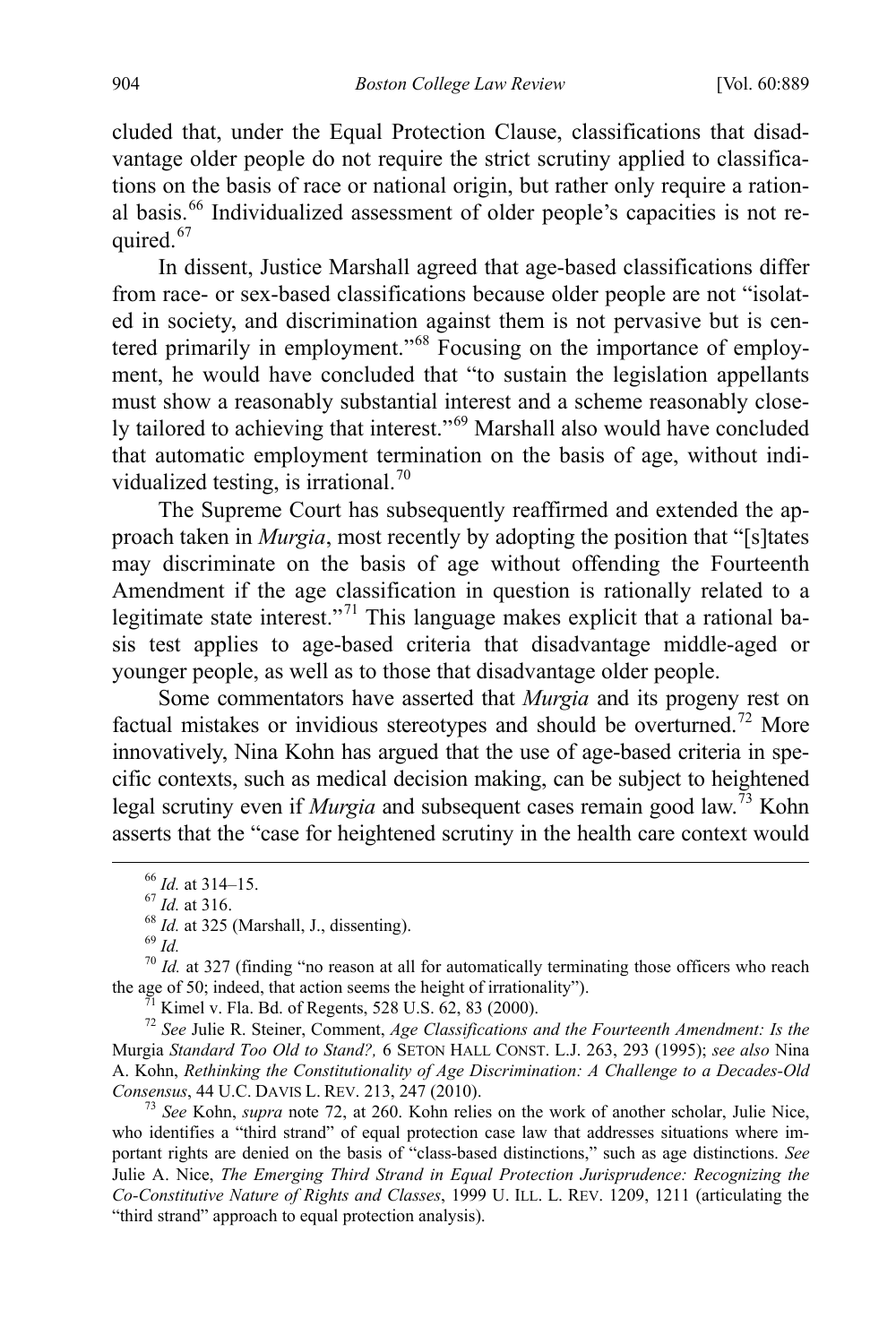be most compelling where the government uses age-based classifications to deny older adults the right to obtain a certain procedure regardless of need or ability to pay," as with a hypothetical "policy that stated that no person over a certain age could receive a certain type of organ transplant regardless of his or her need or ability to pay."<sup>[74](#page-18-0)</sup> Heightened scrutiny of such a policy is warranted because "the government would be denying a very important interest (that in a vital organ) to a very vulnerable population (older people in need of such an organ)."[75](#page-18-1) This approach, as Kohn observes, combines equal protection and fundamental rights analyses. Kohn likewise argues that age-based reimbursement criteria for back surgery should receive heightened scrutiny, though she acknowledges that the case here is weaker.<sup>[76](#page-18-2)</sup> Kohn concedes, however, that age-based criteria for the provision of financial benefits would likely not receive heightened scrutiny.<sup>[77](#page-18-3)</sup> This conclusion would support the constitutionality of age-rated insurance premiums.

I disagree with Kohn's defense of applying heightened scrutiny to agebased medical criteria. Although receiving a vital organ may be crucial to a particular individual's survival, federal constitutional law does not recognize the right to *receive* medical treatment—in contrast to the right to *refuse*—as fundamental. As Kohn admits, the Supreme Court has "never recognized access to health care as a fundamental right" and, moreover, has expressly rejected the equation of rights to refuse medical treatment with rights to receive such treatment.<sup>[78](#page-18-4)</sup> The same is true in lower federal courts and in state courts.[79](#page-18-5) Courts have also rejected the effort to use *Roe v. Wade*

<span id="page-18-3"></span><span id="page-18-2"></span>provided social security payments to the middle-aged instead of the old"). <sup>78</sup> *Id.* at 273; *see* Washington v. Glucksberg, 521 U.S. 702, 725–26 (1997) (rejecting the view

<span id="page-18-4"></span>that "the right to refuse unwanted medical treatment could be somehow transmuted into a right to assistance in committing suicide"); *cf.* O. Carter Snead, Response, *Unenumerated Rights and the Limits of Analogy: A Critique of the Right to Medical Self-Defense*, 120 HARV. L. REV. F. 1, 2 (2009), https://harvardlawreview.org/wp-content/uploads/pdfs/snead.pdf [https://perma.cc/JXR5- VYVX] (rejecting a fundamental constitutional right to "medical self-defense"). These arguments apply even more strongly in the case of non-lifesaving treatment.<br><sup>79</sup> *See* Mitchell v. Clayton, 995 F.2d 772, 775 (7th Cir. 1993) (observing that "most federal

<span id="page-18-5"></span>courts have held that a patient does not have a constitutional right to obtain a particular type of treatment or to obtain treatment from a particular provider if the government has reasonably prohibited that type of treatment or provider"); Mont. Cannabis Indus. Ass'n v. State, 286 P.3d 1161, 1166 (Mont. 2012) (concluding that "in pursuing health, an individual does not have a fundamen-

<span id="page-18-1"></span><span id="page-18-0"></span> <sup>74</sup> Kohn, *supra* note [72,](#page-17-0) at 273–74. 75 *Id.* at 274; *cf.* Basile J. Uddo, *The Withdrawal or Refusal of Food and Hydration as Age Discrimination: Some Possibilities*, 2 ISSUES L. & MED. 39, 58–59 (1986) (arguing that *Murgia*'s use of a rational basis test may not apply to the denial of life-prolonging health care because "[a] compelling argument can be made that a person's right to his own life, and the medical treatment necessary to sustain it, is as fundamental as a right can be," and that therefore "the Court may scrutinize more closely challenged government actions that could result in someone's death'').<br><sup>76</sup> Kohn, *supra* note [72,](#page-17-0) at 275.<br><sup>77</sup> Id. at 276 (considering a hypothetical in which "the government reversed current poli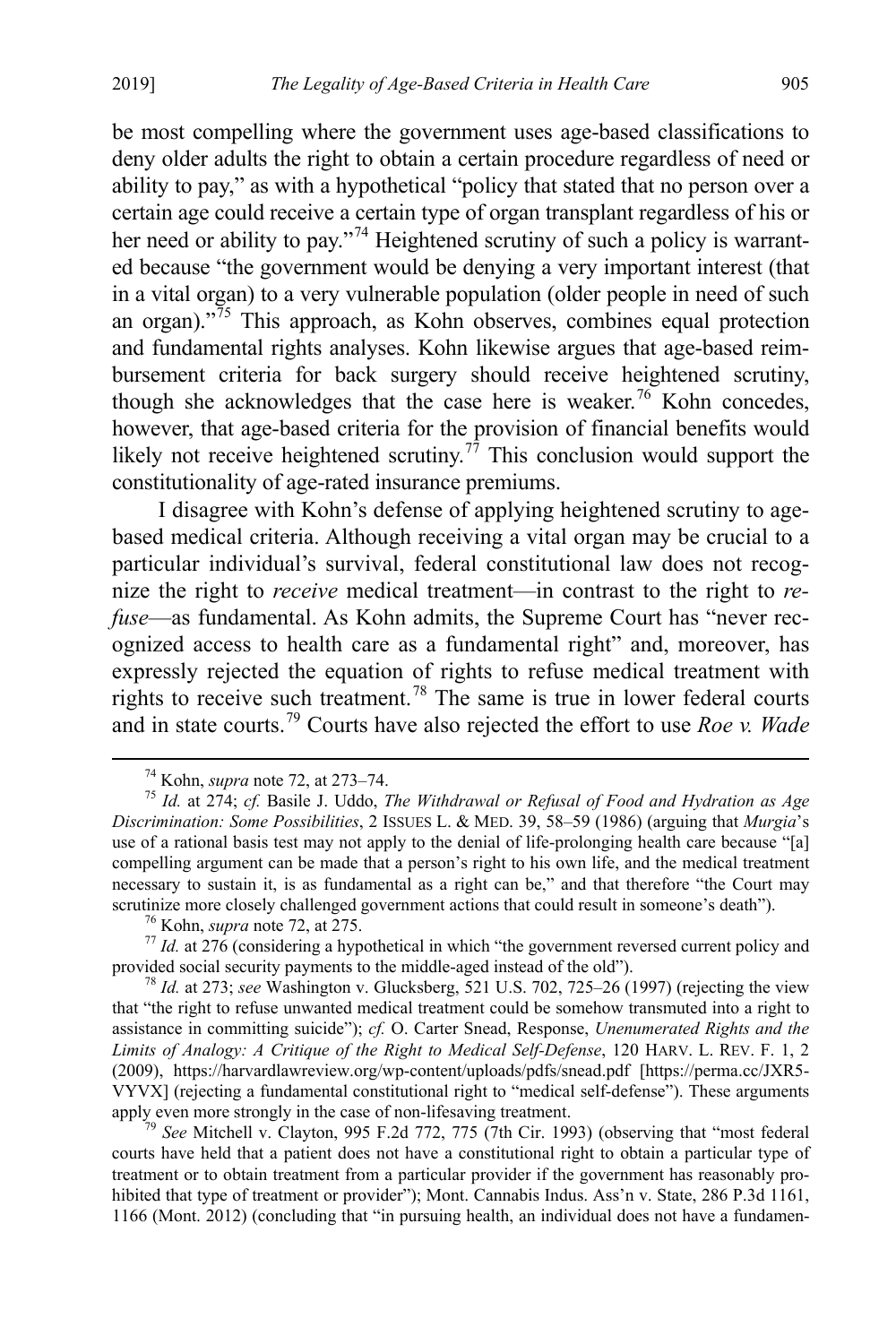and related cases that focus on family-planning and reproductive rights to support a general right to receive the medical care of one's choice. $80^\circ$  $80^\circ$  Additionally, older people in need of an organ and younger people in need of an organ are equally vulnerable to the threat of death from organ failure, which indicates that transplantation is an area of life where older people are not at special risk. $81$ 

The scant precedent on age-based criteria for transplantation provides no affirmative support for Kohn's theory that heightened scrutiny is warranted. The only published case considering an equal protection suit by a plaintiff seeking organ transplantation affirmed the dismissal of the plaintiff's complaint as factually unsubstantiated, without settling the question of how age discrimination law applies to organ allocation.<sup>[82](#page-19-2)</sup> In a more recent, highly publicized case, lawyers for ten-year-old Sarah Murnaghan asserted that organ transplantation rules that limit children's ability to receive organs from adult donors constitutes age discrimination.<sup>[83](#page-19-3)</sup> Murnaghan secured a temporary restraining order and obtained a transplant soon afterward, but the restraining order did not resolve the substantive legal issues.<sup>[84](#page-19-4)</sup>

<span id="page-19-6"></span>Courts' refusal to apply heightened scrutiny to transplantation decisions is consistent with the distributive justice approach I defend. If courts viewed the right to receive scarce treatments like transplants as fundamental, this would make systematic allocation of scarce medical resources—such as the UNOS allocation systems for organs—difficult to employ.<sup>[85](#page-19-5)</sup> Recognizing a fundamental right to *refuse* medical treatments, in contrast, does not present

 $\overline{a}$ 

tal affirmative right of access to a particular drug"); *see also* Smith v. Shalala, 954 F. Supp. 1, 3 (D.D.C. 1996) (rejecting the view that the "government has an affirmative obligation to set aside its regulations in order to provide dying patients access to experimental medical treatments").<br><sup>80</sup> People v. Younghanz, 156 Cal. App. 3d 811, 816 (Ct. App. 1984) (rejecting an analogy to

<span id="page-19-0"></span>family-planning cases and observing that "[t]he right to seek a particular form of medical treatment as a cure for one's illness, however, has not been recognized as a fundamental right in California"). *Contra* Kohn, *supra* note [72,](#page-17-0) at 273 & n.291 (citing family-planning cases as examples of legally protected health care decisions). <sup>81</sup> *Cf. Murgia*, 427 U.S. at 325 (Marshall, J., dissenting) (differentiating employment discrim-

<span id="page-19-1"></span>ination from other discrimination on the basis of age).<br><sup>82</sup> Wheat v. Massachusetts, 994 F.2d 273, 276 (5th Cir. 1993).<br><sup>83</sup> Scott D. Halpern, *Turning Wrong into Right: The 2013 Lung Allocation Controversy*, 159

<span id="page-19-3"></span><span id="page-19-2"></span>ANNALS INTERNAL MED. 358, 358–59 (2013) (describing Sarah Murnaghan's case). Interestingly, Murnaghan's attorneys omitted any Age Act claims from their pleadings, focusing solely on constitutional equal protection claims and other administrative law claims. *See* Complaint for a Temporary Restraining Order and Preliminary and Permanent Injunctive Relief at 16–18, Murnaghan v. Dep't of Health & Human Servs., No. 13-CV-03083 (E.D. Pa. June 5, 2013), https://www. courtlistener.com/recap/gov.uscourts.paed.477750.1.0.pdf [https://perma.cc/BU8L-KXXH]. <sup>84</sup> *See* Supplemental Memorandum at 1–2, *Murnaghan*, No. 13-CV-03083, https://www.court

<span id="page-19-5"></span><span id="page-19-4"></span>listener.com/recap/gov.uscourts.paed.477750.12.0.pdf [https://perma.cc/9T3U-R5HS]. <sup>85</sup> *See infra* note[s 140](#page-30-0)[–153](#page-32-0) and accompanying text.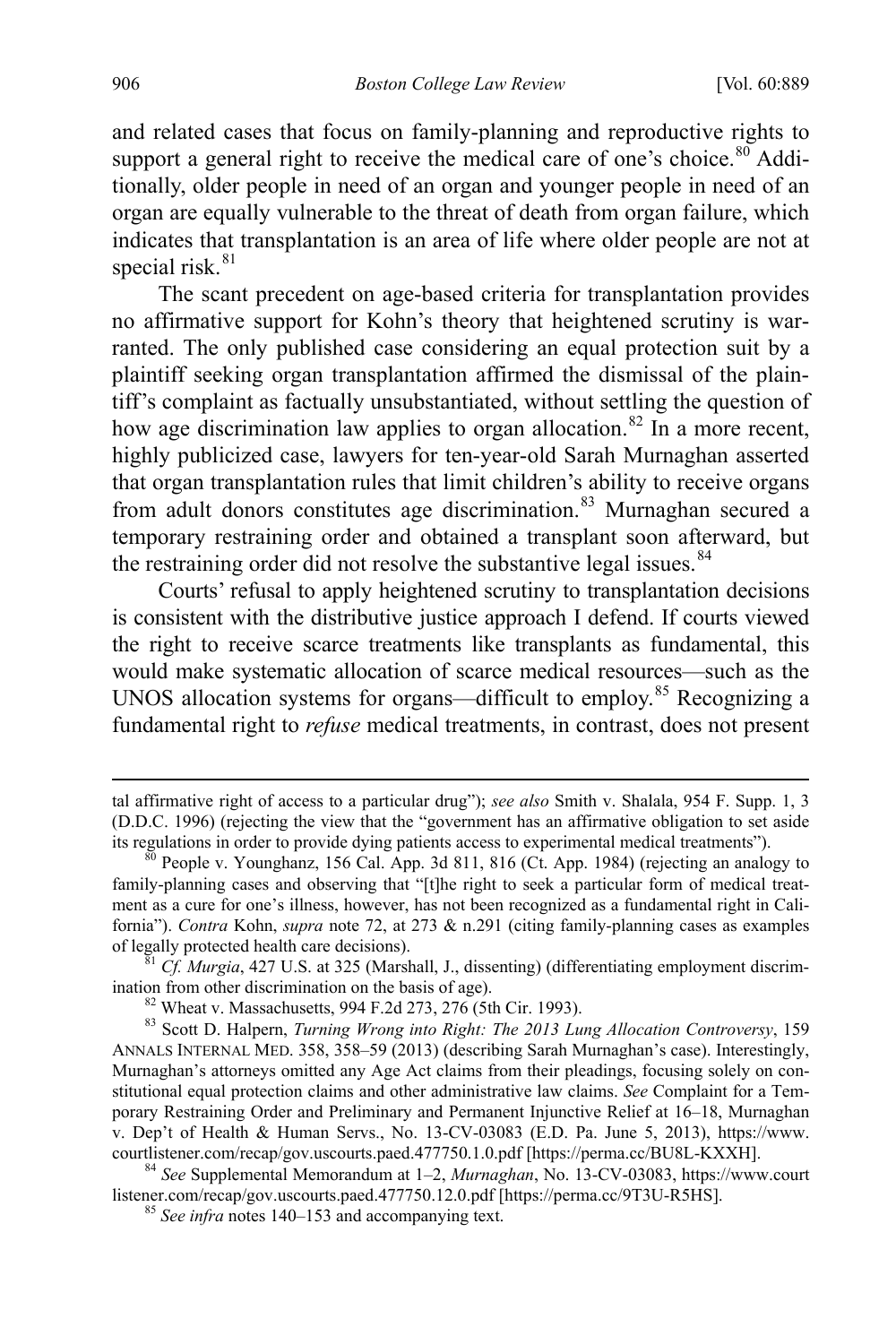similar distributive issues, because refusals do not generate competing distributive claims to a scarce good.

A rational basis test that emphasizes that the state's interest must be legitimate—the approach taken in in *City of Cleburne v. Cleburne Living Center*—is a better way of reviewing age-based criteria than the heightened scrutiny for which Kohn advocates.<sup>[86](#page-20-0)</sup> In *Cleburne*, the Court struck down a city council decision that treated a home for mentally disabled adults disadvantageously, concluding that the city's decision responded primarily to the negative attitudes of community members toward mentally disabled people, and that "mere negative attitudes, or fear" could not be used to support the council's decision. $87$  The Court, however, declined to conclude that classifications disadvantaging the mentally disabled should receive heightened scrutiny in general.[88](#page-20-2) In doing so, the *Cleburne* Court read *Murgia* as supporting the principle that legislative consideration of personal characteristics such as age in furtherance of distributive purposes should not be subject to heightened scrutiny.<sup>[89](#page-20-3)</sup> This principle is consonant with the distributive justice approach.

Notably, the *Cleburne* approach, unlike Kohn's approach, does not depend on the importance of the right at issue, but on the irrationality of the government's justification for denying the right. The *Cleburne* approach would therefore be more likely to protect Francisco's interest in not being subjected to substandard nursing care, or Gail's interest in not being denied infertility treatment on the basis that it is "unnatural," than to vindicate Charlotte's efforts to obtain an organ transplant, even though transplantation is a lifesaving intervention. More generally, the *Cleburne* approach favors the overturning of decisions on an as-applied basis over the complete rejection of a developed legal framework.

Many state constitutions also contain equal protection provisions: some closely parallel the federal Constitution, and others substantially di-

<span id="page-20-1"></span><span id="page-20-0"></span>

<span id="page-20-3"></span><span id="page-20-2"></span>

<sup>86</sup> City of Cleburne v. Cleburne Living Ctr., 473 U.S. 432 (1985).<br><sup>87</sup> *Id.* at 448.<br><sup>88</sup> *Id.* at 440–70. <br><sup>89</sup> *Id.* at 441–42. In *City of Cleburne v. Cleburne Living Center*, Justice White stated:

The lesson of *Murgia* is that where individuals in the group affected by a law have distinguishing characteristics relevant to interests the State has the authority to implement, the courts have been very reluctant, as they should be in our federal system and with our respect for the separation of powers to closely scrutinize legislative choices as to whether, how, and to what extent those interests should be pursued.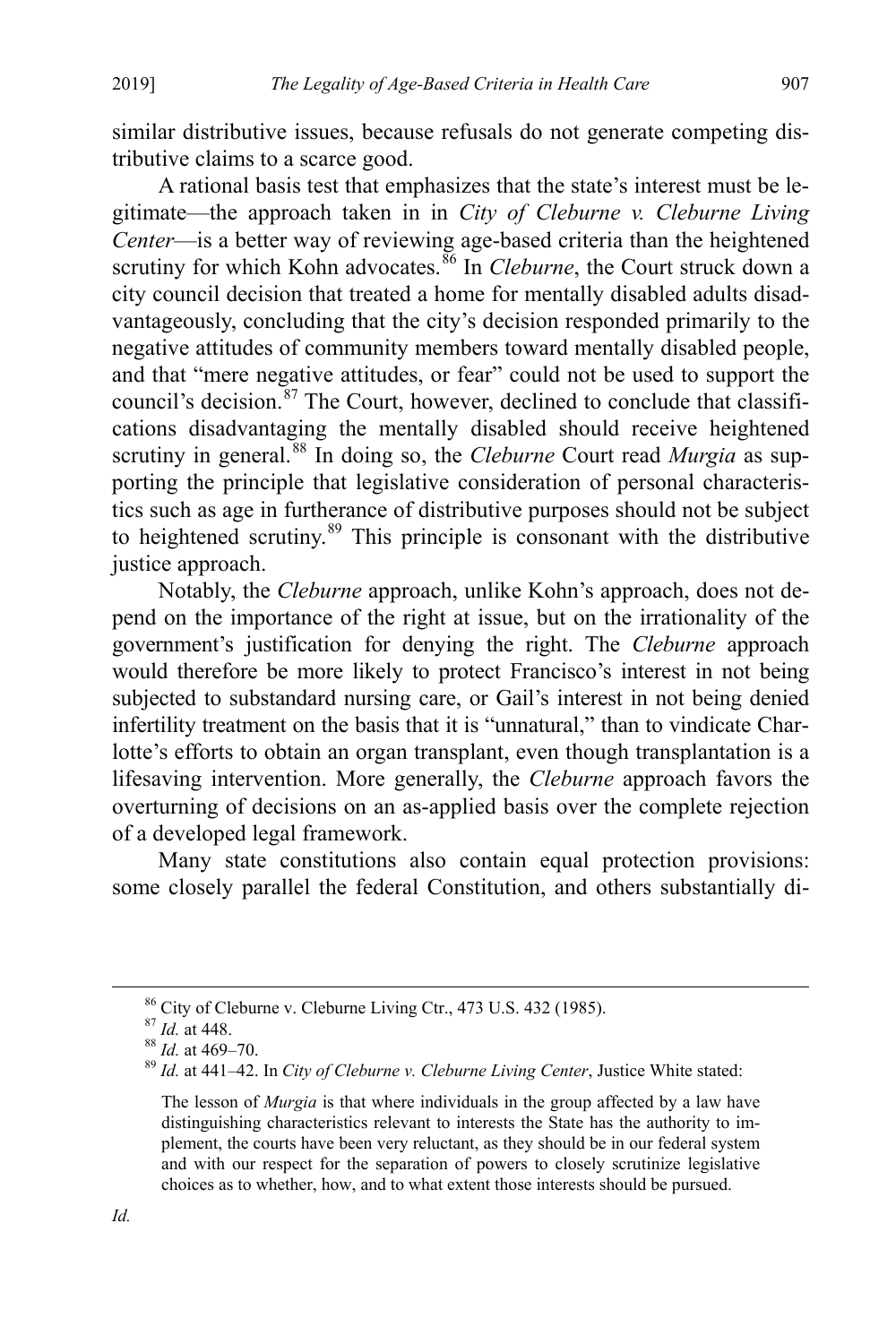<span id="page-21-1"></span>verge.<sup>[90](#page-21-2)</sup> State courts interpreting these provisions in age discrimination contexts have typically followed the *Murgia* approach, frequently with little explicit acknowledgement that state constitutional interpretation need not follow the Supreme Court's interpretation of the U.S. Constitution, but sometimes on the basis that the reasoning in *Murgia* and its progeny is persuasive. <sup>91</sup> Some state courts, however, particularly those interpreting provisions that differ meaningfully from the Equal Protection Clause, have ap-plied more searching scrutiny to certain age-based classifications.<sup>[92](#page-21-4)</sup> Another state court has invalidated age-based criteria as irrational even under a ra-tional basis test.<sup>[93](#page-21-5)</sup>

This willingness to invalidate some age-based criteria as irrational leaves open the possibility—which I discuss in Part II.E—that there may in fact be a case for invalidation of age-based criteria that disadvantage younger, rather than older, people.<sup>[94](#page-21-6)</sup>

# <span id="page-21-0"></span>II. THE LEGALITY OF AGE-BASED CRITERIA: ANTIDISCRIMINATION PRINCIPLES

In Part I, I argued that current law does not support a broad prohibition on the use of age-based criteria in medical decision making, although the lack of extensive precedent means that many questions remain unresolved. This description of the law does not settle whether such a broad prohibition *should* exist. The analysis of Part I might be read to indicate a need for new federal or state legislation; for regulatory or judicial interpretations that ex-

<span id="page-21-4"></span><sup>92</sup> See, e.g., Badgley v. Walton, 10 A.3d 469, 481 (Vt. 2010) (rejecting the rational basis standard for an age discrimination claim under the Vermont Constitution); *cf.* Power v. City of Providence, 582 A.2d 895, 901 & n.6 (R.I. 1990) (declining to decide the standard of scrutiny for an age discrimination claim under the Rhode Island Constitution).

<span id="page-21-2"></span> <sup>90</sup> *See* Jeffrey M. Shaman, *The Evolution of Equality in State Constitutional Law*, 34 RUT-GERS L.J. 1013, 1014–17 (2003) (discussing the spectrum of equal protection provisions in state constitutions). 91 Shaman, *supra* note [90](#page-21-1)*,* at 1078 (stating that state courts usually follow the rational basis

<span id="page-21-3"></span>standard articulated in *Murgia* to evaluate claims of age-based discrimination); *see, e.g.*, Landers v. Stone, 496 S.W.3d 370, 377 (Ark. 2016) (stating that age is not a suspect classification under the Equal Protection Clause); Nagle v. Bd. of Ed., 629 P.2d 109, 113 (Haw. 1981) (concluding that the rational basis test is the "proper" test to apply); Cruz v. Chevrolet Grey Iron, Div. of Gen. Motors Corp., 247 N.W.2d 764, 768 (Mich. 1976) (similar); O'Neil v. Baine, 568 S.W.2d 761, 765 (Mo. 1978) (similar); *cf.* Shaman, *supra* note [90,](#page-21-1) at 1019 (observing that during the 1970s, "[i]n interpreting their own equality provisions," many "state courts obediently followed the fed-<br>eral framework for putting the Equal Protection Clause into effect").

<span id="page-21-5"></span> $93$  Jaksha v. Butte-Silver Bow Cty., 214 P.3d 1248, 1254 (Mont. 2009) (concluding that the "age limitation of 34 years" for firefighters is not rational).

<span id="page-21-6"></span><sup>&</sup>lt;sup>94</sup> See infra note[s 163](#page-34-0)[–170](#page-35-0) and accompanying text. Contra Kohn, *supra* not[e 72,](#page-17-0) at 276 (arguing that "chronological age criteria that discriminate on the basis of younger age are . . . less likely to be granted heightened scrutiny than those that discriminate on the basis of old age").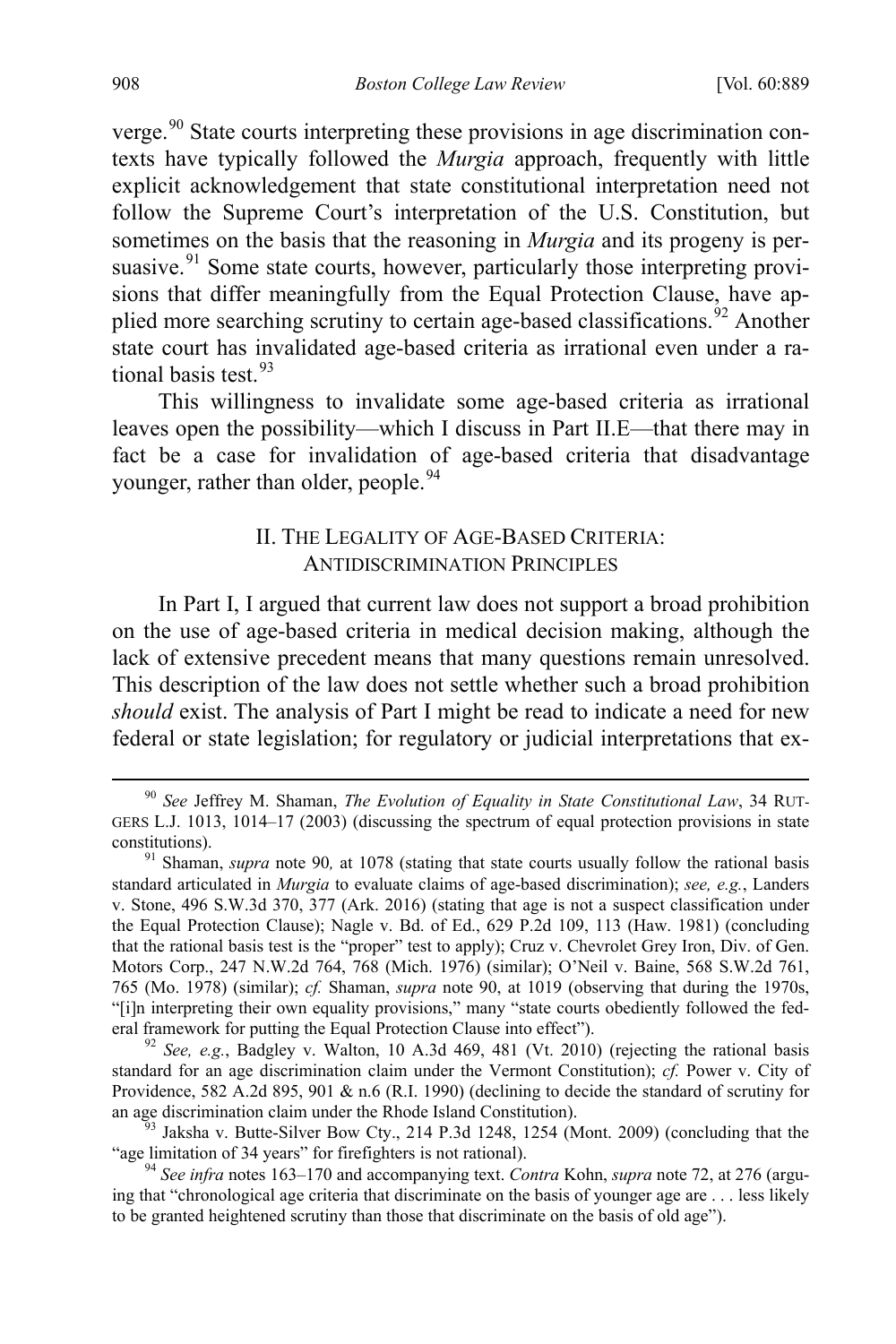plicitly foreclose the use of age-based criteria; or even for federal or state constitutional amendments. Defending my contrary conclusion requires normative analysis. This normative analysis can also feed back into doctrine because age discrimination law relies on contested normative concepts like reasonableness, making normative analysis particularly relevant.<sup>[95](#page-22-1)</sup> Furthermore, the lack of case law applying many of the statutes discussed above to health care leaves ample room for doctrinal development.

<span id="page-22-0"></span>In this Part, I discuss five proposed limits on the consideration of age that reflect antidiscrimination concerns:

- 1. The *animus/bias* principle prohibits medical care decisions that rely on unjustifiable biases or animus.
- 2. The *anticlassification* principle takes the position that age is an impermissible group-based classification.
- 3. The *individualized judgments* principle rejects age-based criteria that use formulae, rather than individualized judgments, to decide what benefits people receive.
- 4. The *plus-factor* principle prohibits the use of age as a sole factor, but permits its use alongside other factors.
- 5. The *antisubordination* principle takes the position that no person should be subordinated on the basis of age.

I argue that the animus/bias principle can support the invalidation of some age-based criteria, and that the anticlassification principle is not applicable to age-based criteria. The other three principles are sometimes applicable to age-based criteria; however, they are better understood as parts of a broader account of distributive justice than as bright-line rules against using agebased criteria. The antisubordination principle in particular bridges antidiscrimination and distributive justice concerns.

# <span id="page-22-3"></span>*A. Age as a Trigger for Animus and Bias*

In a study of physician bias, Mary Crossley reviewed empirical evidence that physicians consider age when treating patients; Crossley reports that "[o]ne study found that among seriously ill, hospitalized adults, older patients were more likely than younger patients to have treatments such as surgery, dialysis and ventilator support withheld, even after adjusting for patients' preferences for life-extending care."[96](#page-22-2) Another survey of physicians that

<span id="page-22-1"></span> <sup>95</sup> *Cf.* Michael S. Moore, *Liberty and the Constitution,* 21 LEGAL THEORY 156, 159 (2015) (arguing that judgments of reasonableness in law require normative analysis). 96 Mary Crossley, *Infected Judgment: Legal Responses to Physician Bias*, 48 VILL. L. REV.

<span id="page-22-2"></span><sup>195, 231–32 (2003) (</sup>footnotes omitted).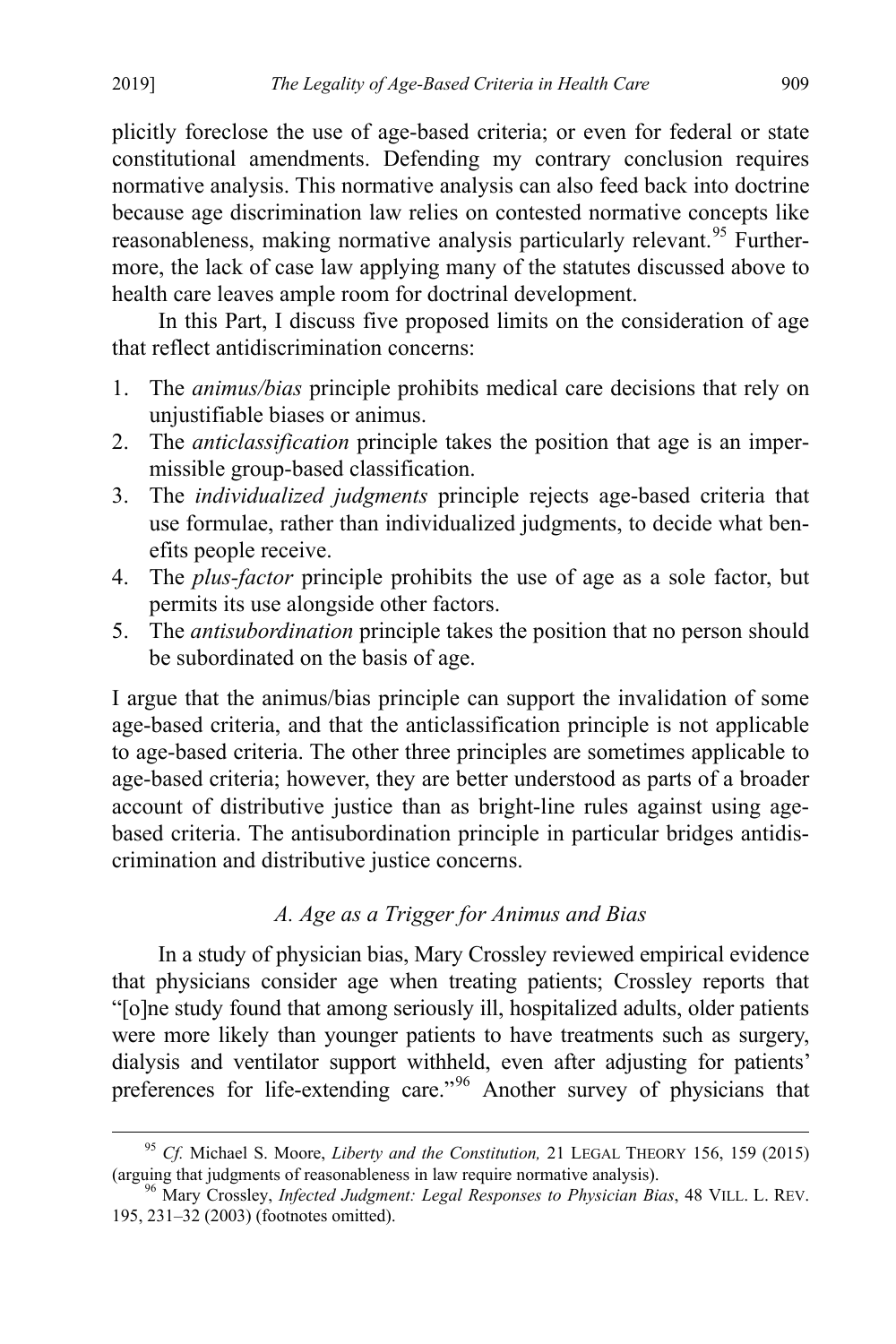Crossley discusses "revealed that a significant proportion of the respondents concurred in judgments to treat an older patient less aggressively than a younger patient, even when those patients' likelihoods of survival were iden- $\frac{1}{2}$ tical.<sup>5[97](#page-23-1)</sup>

<span id="page-23-0"></span>Not all differential treatment is unjustified bias. In many cases, older patients' prospect of benefit is drastically limited by their life expectancy. This remains true even if patients have the same likelihood of surviving a procedure or have equally strong preferences to receive care. A Florida court implicitly conceded this point when it approved, in the calculation of damages, the use of mortality tables that use age as a factor in predicting future life expectancy.<sup>[98](#page-23-2)</sup> Differential treatment can also be justified based on need rather than prospect of benefit: older patients have already experienced many years of life and are not in danger of dying young.<sup>[99](#page-23-3)</sup>

Many cases of differential treatment, however, are grounded in unjustifiable biases. I classify these biases into three categories: factual mistake, nonrational bias, and animus.<sup>[100](#page-23-4)</sup> I also discuss a fourth basis for differential treatment, which appeals to controversial conceptions of a good human life.

Factual mistakes are the simplest to identify and criticize: they are wellcaptured by Crossley's concern about physicians relying on an "*erroneous* belief that older patients are more likely to suffer poor outcomes or are less likely to benefit from aggressive treatment."<sup>[101](#page-23-5)</sup> Factual mistakes lead to worse medical and societal outcomes, and efforts to counter their effects through regulation and education are normatively warranted. A good example of a factual mistake in a legal context would be a mathematical error in a document used to ground a policy: even under rational basis review, mathematical errors are proper grounds for reversal.<sup>[102](#page-23-6)</sup>

<span id="page-23-4"></span>no animus, and some animus operates at a subconscious rather than conscious level. *See* Amelia M. Wirts, Note, *Discriminatory Intent and Implicit Bias: Title VII Liability for Unwitting Discrimination*, 58 B.C. L. REV. 809, 830, 833–35 (2017) (describing unconscious bias and how animus may not be evident even when there is bias).<br><sup>101</sup> Crossley, *supra* not[e 97,](#page-23-0) at 232 (emphasis added).<br><sup>102</sup> *Cf.* Holmes v. Farmer, 475 A.2d 976, 987–88 (R.I. 1984) (describing a policy grounded in

<span id="page-23-6"></span><span id="page-23-5"></span>mathematical error as not supported by a "legitimate state purpose").

<span id="page-23-2"></span><span id="page-23-1"></span><sup>&</sup>lt;sup>97</sup> *See id.*<br><sup>98</sup> Sainz v. Bucelo, 527 So. 2d 911, 912 (Fla. Dist. Ct. App. 1988) (holding admissible "mortality tables which considered the health, age and physical condition of the 64 year-old [plaintiff], giving him a projected life expectancy of 13.9 years").<br><sup>99</sup> *Cf.* Martínez-Álvarez v. Ryder Mem'l Hosp., Inc., No. 09-2038, 2010 WL 3431653, at \*7

<span id="page-23-3"></span><sup>(</sup>D.P.R. Aug. 31, 2010) (asserting that although "losing a family member before their time is always tragic, losing a parent of a somewhat advanced age is different from cases involving the untimely death of a young parent or the death of a child").<br><sup>100</sup> The categories of nonrational bias and animus overlap, but some nonrational bias involves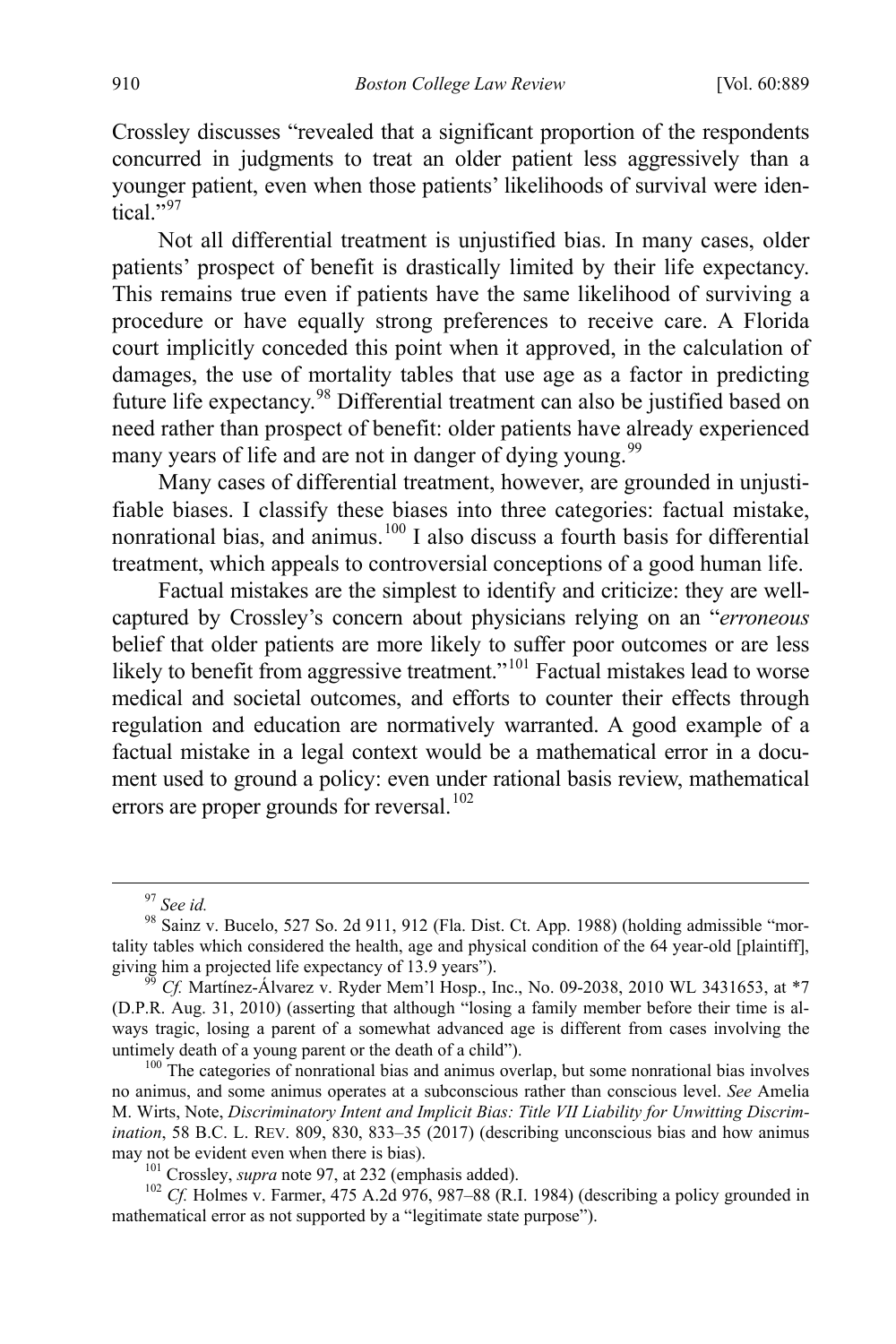<span id="page-24-8"></span><span id="page-24-0"></span>A second category of unjustifiable biases are nonrational responses based on age. Psychological studies indicate that information about age often induces implicit, unconscious responses (sometimes termed "implicit biases").<sup>[103](#page-24-1)</sup> Some nonrational or preconscious responses—like the instinctive urge to assist a crying child—are normatively justifiable upon reflection because they serve legitimate individual or societal interests.<sup>[104](#page-24-2)</sup> But other implicit biases, in particular reflexive disgust or aversion toward members of an outgroup, are more difficult to normatively justify.<sup>[105](#page-24-3)</sup> One way of countering implicit bias is to use a guideline or checklist that slows down and channels deliberation.<sup>[106](#page-24-4)</sup> In Part II.C, I argue that this concern supports the use of systematic frameworks rather than individualized judgments.

A third category of unjustifiable biases comprises age-based criteria that are justified by bare moral disapproval, hostility, or revulsion, such as the refusal to provide infertility treatments to post-menopausal women be-cause bearing children after menopause is "unnatural."<sup>[107](#page-24-5)</sup> A rejection of animus or bare revulsion arguably undergirds several Supreme Court precedents, from *Department of Agriculture v. Moreno* to *United States v. Windsor*, that strike down policies that disadvantage specific groups as irrational without invoking heightened scrutiny.<sup>[108](#page-24-6)</sup> Normative justifications for the rejection of disgust or bare moral disapproval as a basis for law often rely on John Stuart Mill's "harm principle," which rejects prohibitions on con-duct that imposes no harm on others.<sup>[109](#page-24-7)</sup>

<span id="page-24-4"></span><span id="page-24-3"></span><sup>105</sup> See Persad, *supra* not[e 104,](#page-24-0) at 60–61 (discussing "indefensible" implicit biases). <sup>106</sup> See L. Song Richardson & Phillip Atiba Goff, Self-Defense and the Suspicion Heuristic, 98 IOWA L. REV. 293, 307 (2012).<br><sup>107</sup> Reynolds, *supra* note [9,](#page-5-5) at 295.<br><sup>108</sup> *See* United States v. Windsor, 570 U.S. 744, 770–72 (2013) (concluding that the exclusion

<span id="page-24-6"></span><span id="page-24-5"></span>of same-sex couples from marriage was rooted in animus and bias); U.S. Dep't of Agric. v. Moreno, 413 U.S. 528 (1973) (asserting that statute was rooted in bias against "hippies"); Carpenter, *supra* not[e 14,](#page-6-6) at 230–31 (noting that both *Moreno* and *Windsor* use anti-animus principles, allowing for greater legislative decision making). 109 *See* FEINBERG, *supra* note [22,](#page-7-7) ch. 30 (discussing the "harm principle" in both law and

<span id="page-24-7"></span>moral philosophy); JOHN STUART MILL, ON LIBERTY 22–23 (1871) (arguing that "the only purpose for which power can be rightfully exercised over any member of a civilized community, against his will, is to prevent harm to others"); *cf.* Carlos A. Ball, *The Proper Role of Morality in* 

<span id="page-24-1"></span> <sup>103</sup> *See, e.g.*, Jordan R. Axt, Charles R. Ebersole & Brian A. Nosek, *The Rules of Implicit Evaluation by Race, Religion, and Age*, 25 PSYCH. SCI. 1804, 1809–1812 (2014) (reporting the results of a study in which the participants implicitly ranked children highest, followed by young adults, middle-aged adults, and lastly older adults); *cf.* Marshall B. Kapp, *De Facto Health-Care Rationing by Age: The Law Has No Remedy*, 19 J. LEGAL MED. 323, 333 (1998) (discussing health care providers' "unconscious bias and prejudice regarding the elderly").<br><sup>104</sup> See Govind Persad, *When, and How, Should Cognitive Bias Matter to Law?* 32 LAW &

<span id="page-24-2"></span>INEQ. 31, 43–58 (2014); *see also* Gregory Mitchell, *Taking Behavioralism Too Seriously? The Unwarranted Pessimism of the New Behavioral Analysis of Law, 43 WM. & MARY L. REV. 1907, 1996–2002 (2002).*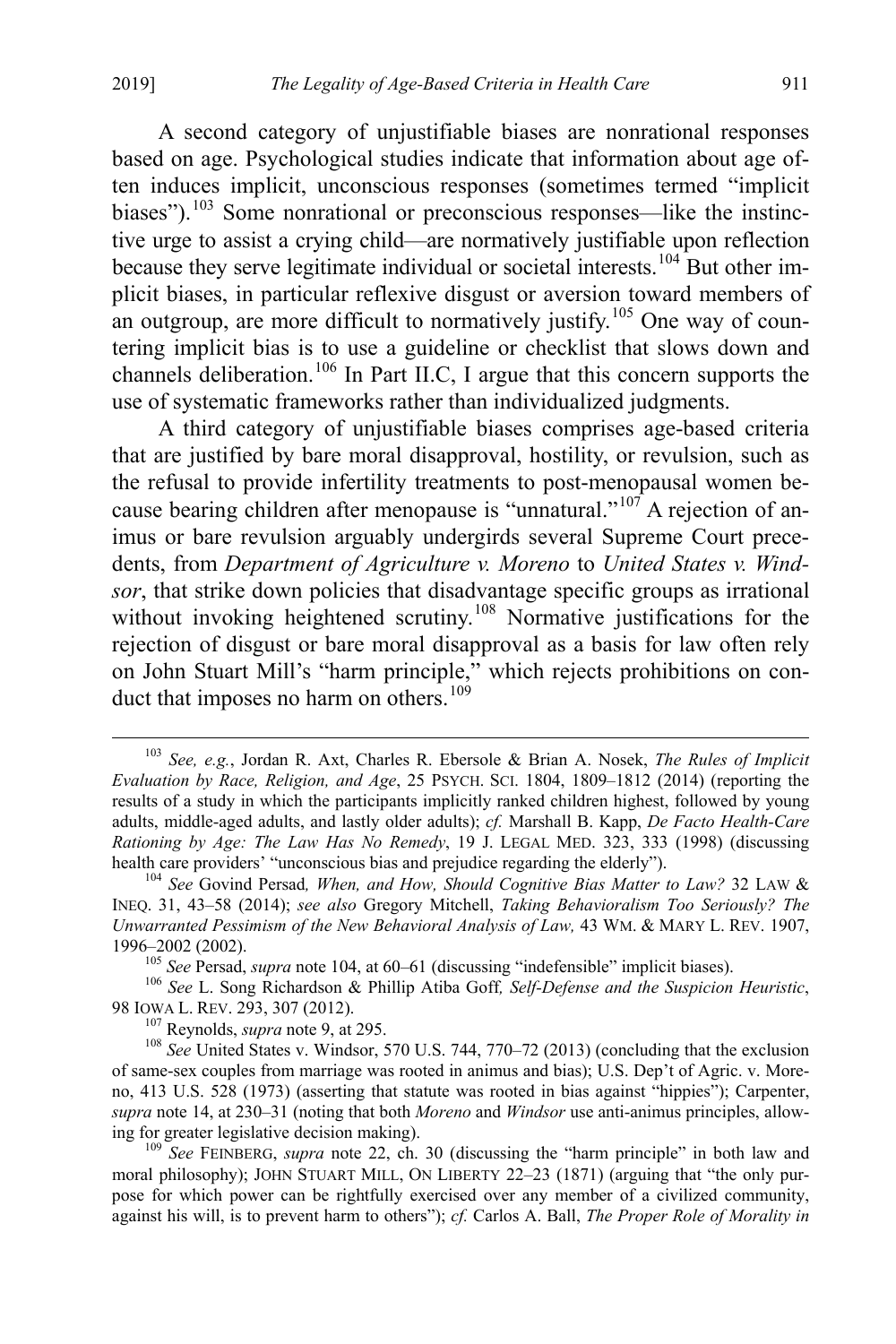<span id="page-25-0"></span>In recent work, the psychologist Jonathan Haidt argued that some individuals recognize both disgust and ingroup preference as proper founda-tions for moral judgments.<sup>[110](#page-25-1)</sup> Haidt's work might be used to argue that disgust and ingroup loyalty can be proper bases for law, and therefore to support, for instance, the refusal of reproductive medical treatments to older women or the denial of optimal nursing care to "repulsive" elderly patients.<sup>[111](#page-25-2)</sup> This strategy faces two problems. First, Haidt's psychological research de-scribes what people believe; it does not tell us what is right or wrong.<sup>[112](#page-25-3)</sup> That many people ground moral judgments in disgust responses does not make doing so correct. There are compelling reasons to reject disgust as a proper basis for moral judgments.<sup>[113](#page-25-4)</sup> Additionally, even if disgust were a defensible basis for moral judgments, it might remain an inappropriate basis for legislation.<sup>[114](#page-25-5)</sup>

Age-based criteria that are justified by appeal to controversial conceptions of what a good human life consists of, rather than to either distributive justice principles or psychological biases, present perhaps the most chal-lenging questions.<sup>[115](#page-25-6)</sup> An exemplar of such a justification is Daniel Callahan's defense of an age cutoff for access to life-extending care even in the absence of scarcity. Callahan's argument appeals to a conception of the proper meaning of old age, rather than to concerns about harms to older patients, distributive unfairness to younger patients, or overall societal ben-

 $\overline{a}$ 

*State Policies on Sexual Orientation and Intimate Relationships*, 35 N.Y.U. REV. L. & SOC. CHANGE 81, 93 (2011) (distinguishing "two . . . types of morality-based government actions: those grounded in empirical evidence and those that are not"); Peter M. Cicchino, *Reason and the Rule of Law: Should Bare Assertions of "Public Morality" Qualify as Legitimate Government Interests for the Purposes of Equal Protection Review?*, 87 GEO. L.J. 139, 140 (1998) (stating that "'[b]are public morality' arguments defend a law by asserting a legitimate government interest in prohibiting or encouraging certain human behavior without any empirical connection to goods *other than* the alleged good of eliminating or increasing . . . the behavior at issue"). <sup>110</sup> *See* Courtney Megan Cahill, *Abortion and Disgust*, 48 HARV. C.R.-C.L. L. REV. 409, 427

<span id="page-25-1"></span><sup>&</sup>amp; n.100 (2013) (reviewing Haidt's research). *See generally* JONATHAN HAIDT, THE RIGHTEOUS MIND: WHY GOOD PEOPLE ARE DIVIDED BY POLITICS AND RELIGION (2012) (presenting empirical research on moral judgment). 111 *See, e.g.*, Maggie Gallagher & William C. Duncan, *The Kennedy Doctrine: Moral Disagree-*

<span id="page-25-2"></span>*ment and the "Bare Desire to Harm,"* 64 CASE W. RES. L. REV. 949, 962 (2014) (using Haidt's view to support laws that exclude same-sex couples from marriage). <sup>112</sup> *Cf.* Persad, *supra* not[e 104,](#page-24-0) at 64–67 (arguing that whether a belief is defensible or corro-

<span id="page-25-3"></span>

<span id="page-25-4"></span>sive is a question that cannot be answered by behavioral science alone).<br><sup>113</sup> See generally MARTHA NUSSBAUM, HIDING FROM HUMANITY: DISGUST, SHAME, AND THE LAW (2004).

<span id="page-25-6"></span><span id="page-25-5"></span><sup>&</sup>lt;sup>114</sup> Cahill, *supra* not[e 110,](#page-25-0) at 454–55.<br><sup>115</sup> *See generally* JOHN RAWLS, POLITICAL LIBERALISM (1993) (exploring "public reason," which proposes limits on the use of "comprehensive" religious and philosophical doctrines in political argument and public policy).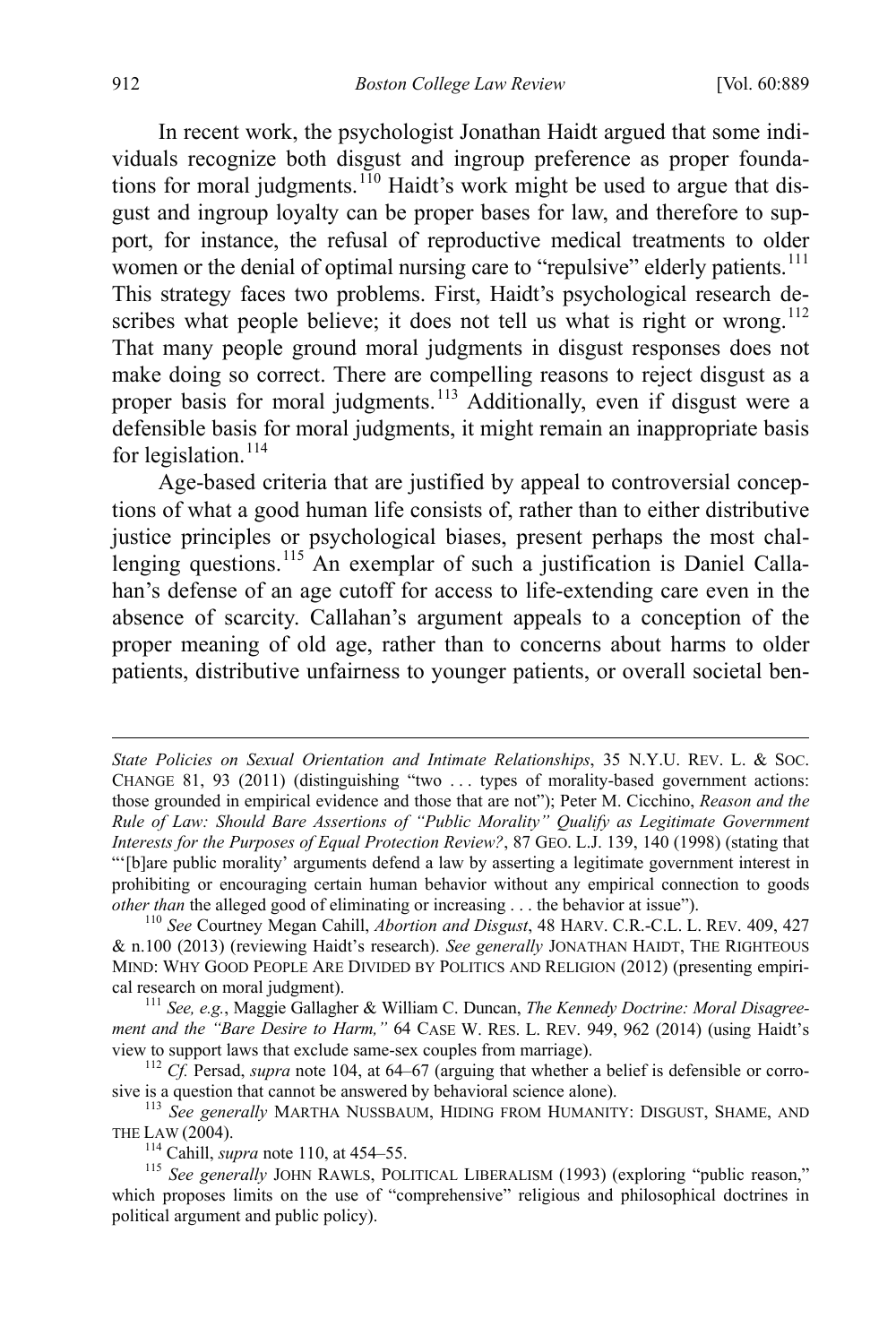<span id="page-26-8"></span>efits.<sup>[116](#page-26-0)</sup> Approaches like Callahan's have been criticized for grounding moral claims in controversial conceptions of a good life that are anathema to many people in a pluralistic society.<sup>[117](#page-26-1)</sup> Some have argued that law similarly should not be based on such controversial conceptions.<sup>[118](#page-26-2)</sup>

In contrast to Callahan's view, the lifetime justice approach I advocate in Part III does not appeal to any controversial conception of a good human life. Instead, it proposes a framework for understanding and balancing widely accepted values, such as providing greater benefits and giving priority to the least advantaged. Although the interpretation and ordering of these values is likely to be controversial, the values themselves are not.<sup>[119](#page-26-3)</sup>

# <span id="page-26-10"></span><span id="page-26-9"></span><span id="page-26-7"></span>*B. Age as a Forbidden Classification*

As the medical literature discussed in Part I indicates, age is frequently a reliable proxy—though imperfect, as all proxies are—for the prospect of medical benefit.<sup>[120](#page-26-4)</sup> Nevertheless, some have taken the position that age is a fundamentally objectionable group classification, akin to race.<sup>[121](#page-26-5)</sup> This stance represents what legal scholars have called an *anticlassification* approach, which regards age as a "forbidden trait" whose consideration is proscribed in the provision of health care.<sup>[122](#page-26-6)</sup> Anticlassification approaches are willing to accept some social costs to avoid forbidden classifications—to repurpose

<span id="page-26-1"></span><span id="page-26-0"></span><sup>&</sup>lt;sup>116</sup> See CALLAHAN, *supra* note 26.<br><sup>117</sup> *See, e.g.*, Jecker, *supra* note [26,](#page-8-5) at 64–65 (criticizing Daniel Callahan and Alasdair Mac-Intyre for relying on the argument that older people's requests for medical treatment are fundamentally unwise, rather than on the argument that their requests should be assigned a lower priority when resources are scarce). <sup>118</sup> *See, e.g.*, Lawrence B. Solum, *Public Legal Reason*, 92 VA. L. REV*.* 1449, 1469 (2006); *cf.* 

<span id="page-26-2"></span>Planned Parenthood of Se. Pa. v. Casey, 505 U.S. 833, 850 (1992) ("Some of us as individuals find abortion offensive to our most basic principles of morality, but that cannot control our decision. Our obligation is to define the liberty of all, not to mandate our own moral code."). *But see*  David Enoch, *The Disorder of Public Reason*, 124 ETHICS 141, 141 (2013) (arguing against "public reason" approaches). 119 *Cf.* John Rawls, *The Idea of Public Reason Revisited*, 64 U. CHI. L. REV. 765, 777 (1997)

<span id="page-26-3"></span><sup>(</sup>arguing that policies should not be grounded in controversial conceptions of the good life). 120 *See* Crossley, *supra* note [96,](#page-22-3) at 204 (noting that "a committee of the Institute of Medicine

<span id="page-26-4"></span>took the stance that demographic characteristics may sometimes be reliable proxies for factors such as patient preferences or anticipated outcomes of care").<br><sup>121</sup> See Schuck, *supra* not[e 15,](#page-6-5) at 30, 50–53, 82 & n.272 (providing examples); *see also* Ev-

<span id="page-26-5"></span>ans, *supra* note [11,](#page-5-6) at 823 (analogizing age-based criteria to race- and sex-based criteria); Harris, *supra* note [11,](#page-5-6) at 375 (arguing that the "principle of equality applies as much in the face of discrimination on the basis of chronological age . . . as it does to discrimination on the basis of gender, race, and other arbitrary features"). 122 *See* Bradley A. Areheart, *The Anticlassification Turn in Employment Discrimination Law*,

<span id="page-26-6"></span><sup>63</sup> ALA. L. REV. 955, 960–67 (2011). Areheart's article provides an excellent overview of this approach, its contrast with antisubordination approaches, and the extensive legal scholarship on antisubordination and anticlassification.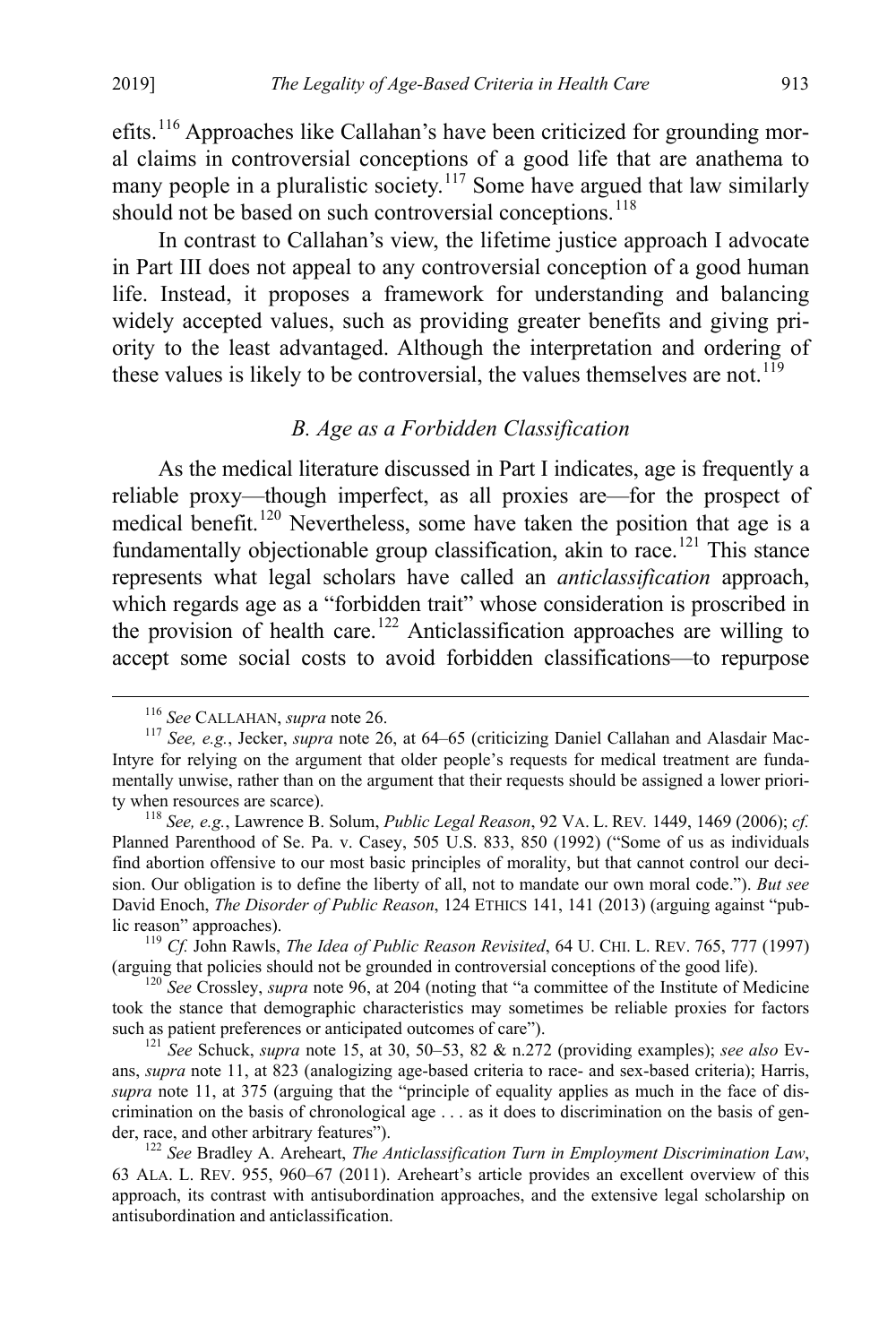some of Seana Shiffrin's terminology, anticlassification approaches accommodate (at public expense) people's claim not to be categorized according to certain characteristics.<sup>[123](#page-27-0)</sup>

Employing anticlassification approaches requires providing a norma-tive justification for limiting or forbidding the use of certain categories.<sup>[124](#page-27-1)</sup> I will argue that age differs from race and sex in important ways that make classification by age much less objectionable. One clear difference between age and these other categories, as is stated in *Murgia* and as I discuss in Part II.E, is that older age is not a basis for systematic subordination.<sup>[125](#page-27-2)</sup> Even under an anticlassification approach that does not rely on antisubordination considerations, age remains different from race or sex because age is not as conceptually or empirically central to individuals' identities. Conceptually, race and gender serve to systematically structure many individuals' long-term life plans in a normatively defensible way.<sup>[126](#page-27-3)</sup> Even though religion is not always externally identifiable and can more easily change, it plays a similar role.<sup>[127](#page-27-4)</sup> In contrast, although the passage of time and the fact of aging certainly do structure our life plans, the transitory facts of age and agegroup membership lack the same long-term significance. There is also more evidence that race, gender, and religion are more subjectively important identities than age.<sup>[128](#page-27-5)</sup> Although age-correlated identities, such as "parent" or "retiree," may be important, it is difficult to imagine someone regarding being fifty-three years old as central to their life plan or self-concept, and

<span id="page-27-0"></span><sup>&</sup>lt;sup>123</sup> *Cf.* Shiffrin, *supra* note [18,](#page-7-0) at 236–45 (explaining that accommodation can impose costs on the public). 124 *See* Areheart, *supra* note [122,](#page-26-7) at 963 (stating that "[a]nticlassification principles . . . re-

<span id="page-27-1"></span>quire normative input on the front end to determine what traits are, for decision-making purposes, forbidden traits").<br><sup>125</sup> *See* Mass. Bd. of Ret. v. Murgia, 427 U.S. 307, 313–14 (1976) (per curiam) (concluding

<span id="page-27-2"></span>that "old age does not define a 'discrete and insular' group"); *cf.* Areheart, *supra* not[e 122,](#page-26-7) at 963 (arguing that antisubordination principles can be used to establish which principles should be forbidden bases for classification). <sup>126</sup> *See* Anthony Appiah, *"But Would That Still Be Me?" Notes on Gender, "Race," Ethnicity*,

<span id="page-27-3"></span>*as Sources of "Identity,"* 87 J. PHIL. 493, 499 (1990) (claiming that disregarding one's race or gender amounts to "ignoring . . . social reality").<br><sup>127</sup> See David A.J. Richards, *Sexual Preference as a Suspect (Religious) Classification: An* 

<span id="page-27-4"></span>*Alternative Perspective on the Unconstitutionality of Anti-Lesbian/Gay Initiatives*, 55 OHIO ST. L.J. 491, 508 (1994) (stating that "[t]he constitutional protection of religion never turned on its putative immutable and salient character . . ., but on the traditional place of religion in the conscientious and reasonable formation of one's moral identity in public and private life"). As a normative matter, as opposed to a description of current legal doctrine, Richards' argument also offers a compelling case for the centrality of sexual orientation. *See id.* (arguing that "normative claims by lesbian and gay persons today have exactly the same ethical and constitutional force" as claims grounded in religious identity).<br><sup>128</sup> Kay Deaux, *Reconstructing Social Identity*, 19 PERSONALITY & SOC. PSYCH. BULL. 4, 10

<span id="page-27-5"></span><sup>(1993) (</sup>discussing empirical research).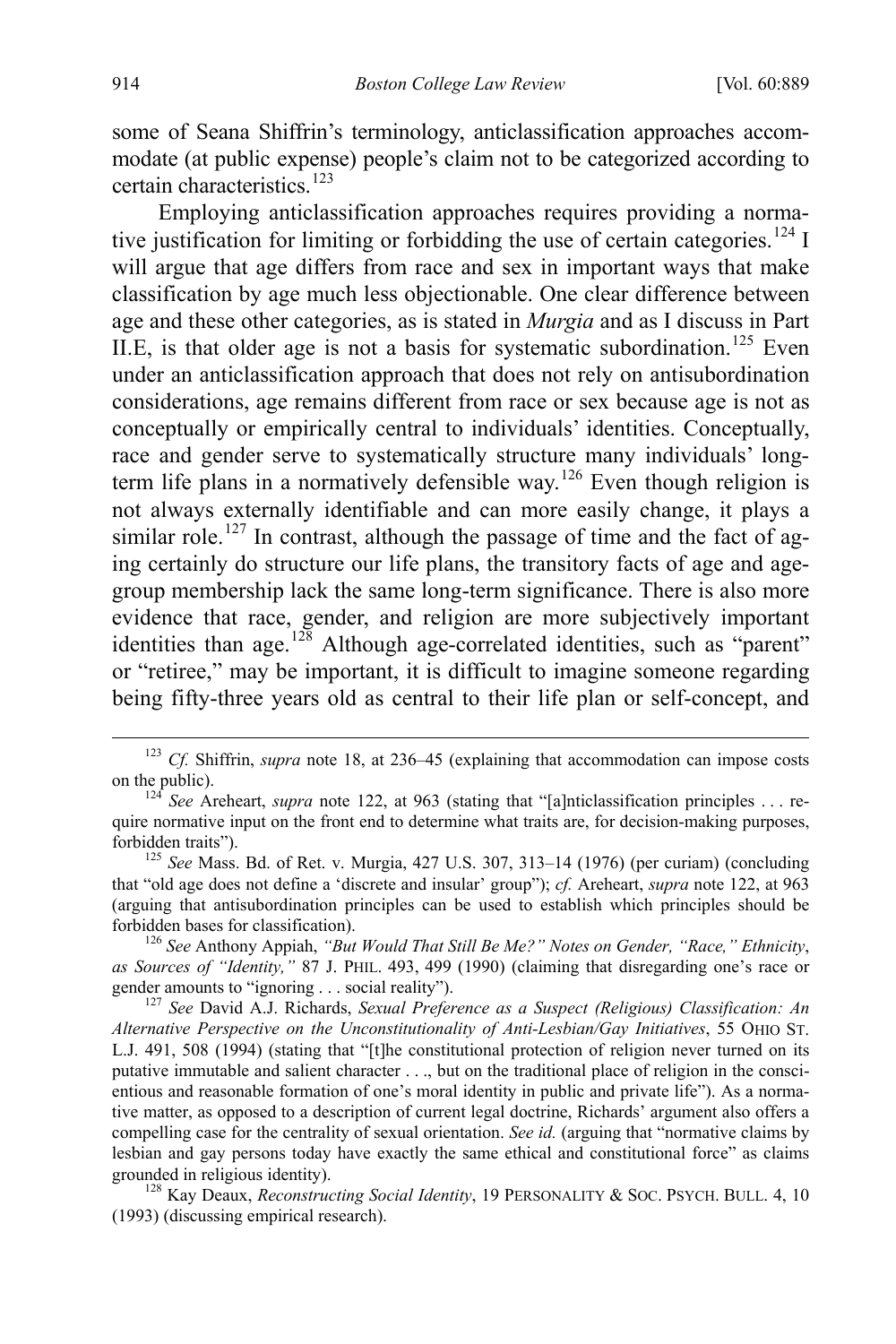only marginally easier to imagine someone regarding being "in their fifties" in that way.

<span id="page-28-6"></span>Another difference between age and race or sex is that people move through age categories over time.<sup>[129](#page-28-0)</sup> Further, age changes inexorably, unlike characteristics such as economic status or geographical location that com-monly change over time but are not guaranteed to do so.<sup>[130](#page-28-1)</sup> Aging is also a continuous process, rather than a transition between discrete categories.<sup>[131](#page-28-2)</sup>

<span id="page-28-7"></span>The inexorableness of aging might be used, however, in defense of an anticlassification approach: the process of growing older—unlike moving geographically or becoming wealthier—is entirely outside our control.<sup>[132](#page-28-3)</sup> That age is outside our control may explain why some case law classifies age as immutable—although age mutates, it is not mutable by us. $133$  It might also support a "luck egalitarian" or "choice-sensitive" case against agebased criteria, which takes the position that how individuals fare in society should depend solely or primarily on chosen characteristics.<sup>[134](#page-28-5)</sup>

The choice-sensitive approach faces at least three problems. First, when we consider individuals over their lifetimes rather than at a given moment,

<span id="page-28-1"></span>is in a constant state of change. A 71 year old is a former 69 year old (and 30 year old) in a way, for example, that an African-American is not a former white person."); Kubik v. Scripps Coll., 173 Cal. Rptr. 539, 542 (Ct. App. 1981) (observing that although age is determined by one's date of birth, everyone progressively grows older over time).<br><sup>131</sup> Goldstein v. Manhattan Indus., Inc., 758 F.2d 1435, 1442 (11th Cir. 1985) (noting that

<span id="page-28-2"></span>"age is a continuum" involving "subtle and relative" distinctions); *cf.* Adam J. Kolber, *Smooth and Bumpy Laws*, 102 CAL. L. REV. 655, 659–61 (2014) (distinguishing continuous from discrete variables in legal contexts).<br><sup>132</sup> *See* DeNovellis v. Shalala, 124 F.3d 298, 314 (1st Cir. 1997) (listing age among the "im-

<span id="page-28-4"></span><sup>133</sup> United States v. Escalante, No. 92-10363, 1993 WL 97510, at \*2 (9th Cir. Mar. 22, 1993) (characterizing age as immutable); Arnett v. Aspin, 846 F. Supp. 1234, 1241 (E.D. Pa. 1994) (similar); Travelers Indem. Co. of Am. v. Commonwealth, Ins. Dep't, 440 A.2d 645, 646 (Pa. Commw. Ct. 1981) (referencing "immutable characteristics such as age and race").<br><sup>134</sup> *Cf.* Schuck, *supra* note [15,](#page-6-5) at 33 (discussing criticism of age-based criteria on the basis

<span id="page-28-5"></span>that age is something "over which the individual has no control and for which he or she therefore cannot be held morally responsible"). *See generally* Richard J. Arneson, *Luck Egalitarianism Interpreted and Defended,* 32 PHIL. TOPICS 1 (2004) (providing a survey of the extensive literature on this topic).

<span id="page-28-0"></span> <sup>129</sup> *See, e.g.*, Hamilton v. Caterpillar Inc., 966 F.2d 1226, 1227 (7th Cir. 1992) ("Age is not a distinction that arises at birth. Nor is age immutable . . . ."); Norman Daniels, *Justice Between Adjacent Generations: Further Thoughts*, 16 J. POL. PHIL. 475, 475 (2008) (arguing that the inevitability of aging, in part, merits different treatment of different age groups); Judith A. Howard, *Social Psychology of Identities*, 26 ANN. REV. SOC. 367, 380 (2000); *see also* EEOC v. Univ. of Tex. Health Sci. Ctr., 710 F.2d 1091, 1097 (5th Cir. 1983) (Higginbotham, J., concurring) (observing that "race, sex, and national origin describe an immutable status while age is a dynamic progression").<br><sup>130</sup> See United States v. Tsarnaev, 53 F. Supp. 3d 443, 449 (D. Mass. 2014) ("[A] person's age

<span id="page-28-3"></span>mutable characteristics that a person does not choose and cannot change"); *cf. Tsarnaev*, 53 F. Supp. 3d at 449 (stating that "[a]ge is immutable only in the sense that a person cannot change her age").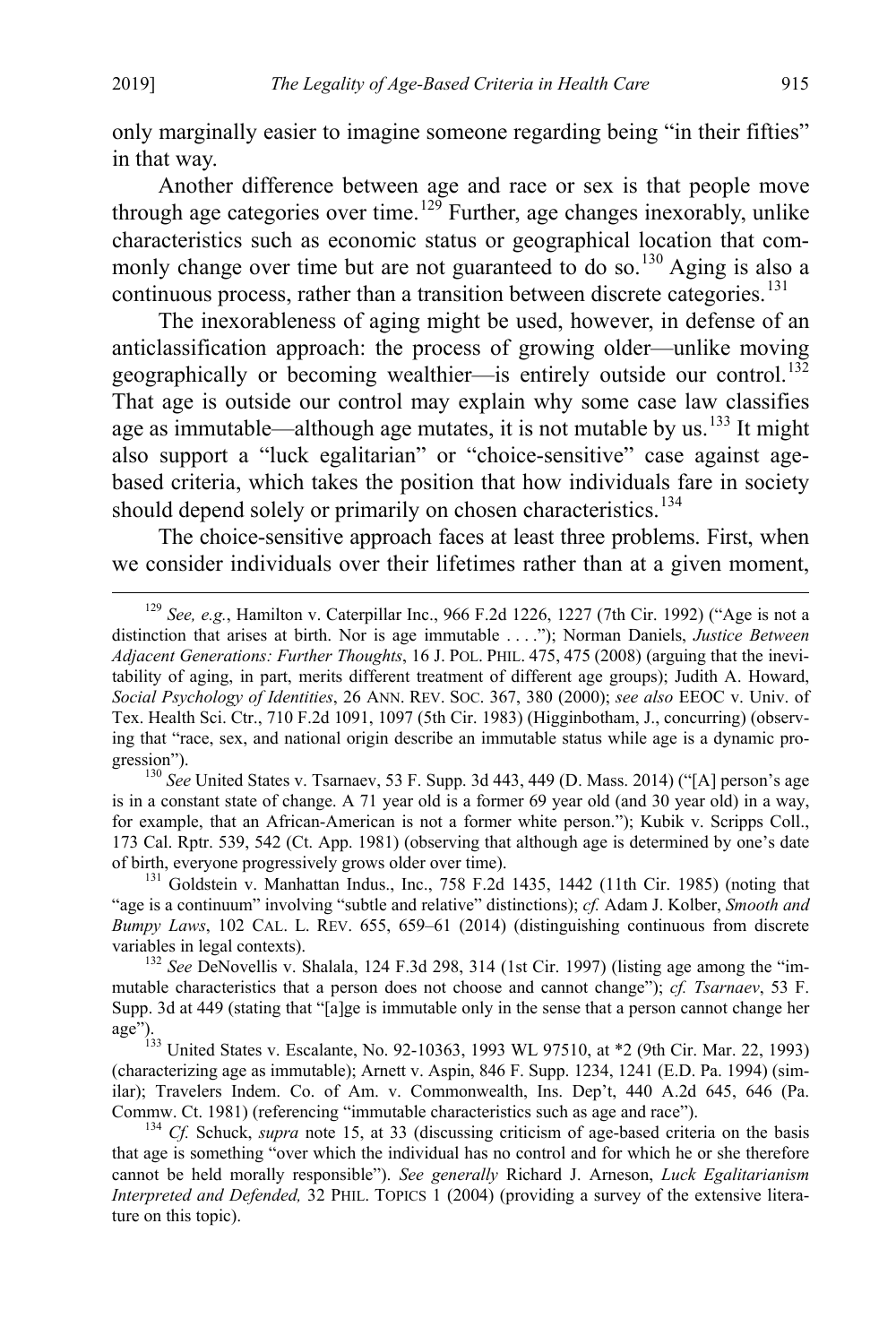<span id="page-29-0"></span>age-based classifications do not subject people to differential good or bad luck. Each person will benefit from these classifications at some point; for some people, the benefit is in the past, although for others, it is in the fu-ture.<sup>[135](#page-29-1)</sup> Age-based criteria therefore differ from random allocations of benefits and burdens, such as the draft lottery used for the Vietnam War, which give equal chances to participants but allow brute luck to affect how indi-viduals fare over their lifetimes.<sup>[136](#page-29-2)</sup> Second, choice-based approaches face two pressing normative criticisms. One charges that choice-based accounts are too willing to abandon people who make unwise choices.<sup>[137](#page-29-3)</sup> The other argues that what counts as an appropriate basis for allocating benefits and burdens is underdetermined by the idea of choice-sensitivity because different ways of understanding choice-sensitivity correspond to different rules for distribution.[138](#page-29-4) Although these objections question whether *chosen* characteristics are fair criteria for assigning benefits and burdens, as opposed to establishing that *unchosen* characteristics like age can be fair, they put pressure on the coherence of the choice-based account. Third, choice-sensitive accounts are often regarded as distinctively inappropriate for the distribu-tion of health care.<sup>[139](#page-29-5)</sup>

# <span id="page-29-7"></span><span id="page-29-6"></span>*C. Age and the Right to an Individualized Judgment*

Deciding who will receive an important medical benefit might seem to require an exhaustive, individualized examination of each candidate's situation. This argument recalls an objection offered to lottery-based allocation, namely that an inherently insignificant factor—such as the matching of a name to a random number—should not be the sole determinant of a very

<span id="page-29-1"></span><sup>&</sup>lt;sup>135</sup> A crucial and often-overlooked exception to the claim that everyone will benefit from agebased classifications is that people who die young will not benefit from age-based classifications that benefit older people. *See* Daniels, *supra* note [129,](#page-28-6) at 475 n.2. But this exception does not support an anticlassificationist view; rather, it recommends the use of age-based criteria that favor younger people. I return to this issue in Parts II.E and III. *See infra* note[s 168](#page-34-1)[–247.](#page-52-1)<br><sup>136</sup> *See* SHLOMI SEGALL, HEALTH, LUCK, AND JUSTICE 45–57 (2010) (discussing "all-luck

<span id="page-29-2"></span>egalitarianism," which objects even to fair lotteries).<br><sup>137</sup> Elizabeth S. Anderson, *What Is the Point of Equality?*, 109 ETHICS 287, 296 (1999).<br><sup>138</sup> See generally Susan Hurley & Richard Arneson, *Luck and Equality*, 75

<span id="page-29-4"></span><span id="page-29-3"></span>LIAN SOC'Y 51 (2001) (discussing the ambiguity of choice-sensitivity).<br><sup>139</sup> See Oscar W. Clarke et al., *Ethical Considerations in the Allocation of Organs and Other* 

<span id="page-29-5"></span>*Scarce Medical Resources Among Patients,* 155 ARCHIVES INTERNAL MED. 29, 32–33 (1995) (critiquing the use of a patient's contribution to a disease in health care resource allocation); E. Feiring, *Lifestyle, Responsibility and Justice*, 34 J. MED. ETHICS 33 (2008). *But see* SEGALL, *supra*  note [136,](#page-29-0) at 74–86 (defending a luck egalitarian view that takes voluntary choices into account).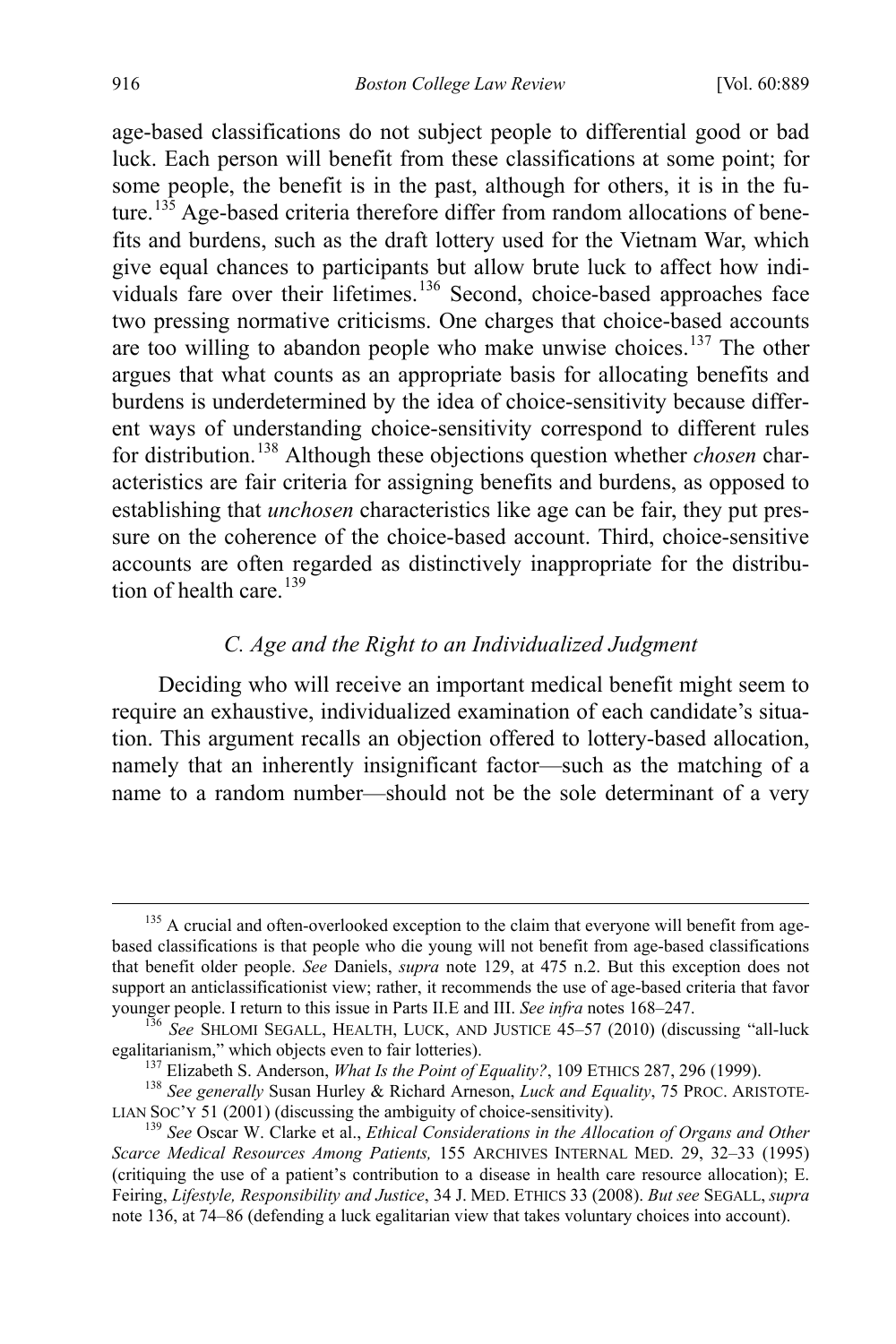<span id="page-30-0"></span>important outcome.<sup>[140](#page-30-1)</sup> Instead, it might seem that the exhaustiveness of the process should match the significance of the outcome.

Although I agree in Part II.D that it can be important to consider multiple factors when making a health care decision, I disagree that a detailed, individualized judgment about a patient's situation is required.<sup>[141](#page-30-2)</sup> As a descriptive matter, the American legal system now agrees, at least where the distribution of benefits (as opposed to the imposition of burdens) is concerned.[142](#page-30-3) During the brief heyday of the "irrebuttable presumption" doctrine, individuals excluded from a benefit on the basis of a categorical rule were entitled to make an individualized case for an exception.<sup>[143](#page-30-4)</sup> As a relevant example, a policy that categorically excluded individuals over seventyfive from organ transplantation would have violated the irrebuttable presumption doctrine, even if the policy was a rational effort to efficiently allo-cate organs without generating administrative burden.<sup>[144](#page-30-5)</sup> Instead, each individual denied an organ would be entitled to make a case for an exception. In contrast, after the demise of the irrebuttable presumption doctrine, irrebut-table presumptions based on age are broadly permitted.<sup>[145](#page-30-6)</sup>

Some have called for reviving the right to an individualized judgment, and the American Medical Association's ethics guidelines defend the desir-ability of individualized judgments in health care.<sup>[146](#page-30-7)</sup> Although a profession-

<span id="page-30-3"></span>*Inside Administrative Law*, 84 COLUM. L. REV. 816, 827 (1984) (noting that "[t]he courts are not ready to construct statutory or due process rights to individualized treatment when citizens complain of overly mechanical application of regulations that are otherwise 'rational'"). <sup>143</sup> James M. Binnall, *Sixteen Million Angry Men: Reviving a Dead Doctrine to Challenge the* 

<span id="page-30-4"></span>*Constitutionality of Excluding Felons from Jury Service*, 17 VA. J. SOC. POL'Y & L. 1, 5–14

<span id="page-30-5"></span>(2009) (providing an overview of the irrebuttable presumption doctrine).<br><sup>144</sup> *Cf. id*. at 11–12 (discussing application of irrebuttable presumption doctrine to age-based classifications).

<span id="page-30-6"></span>145 See Nagle v. Bd. of Ed., 629 P.2d 109, 119 (Haw. 1981) (permitting irrebuttable presumption based on age); *see also* Palmer v. Ticcione, 576 F.2d 459, 463 (2d Cir. 1978) (upholding a statute mandating retirement of teachers at age seventy and observing that when "the statutory classification is sustainable as rationally based, then it should not fall because it might also be labeled a presumption"). <sup>146</sup> *See, e.g.*, Emily Toler, Comment, *"Without Good Cause": The Case for a Standard-Based* 

<span id="page-30-7"></span>*Approach to Determining Worker Qualification for Unemployment Benefits*, 89 WASH. L. REV. 559, 592–93 (2014) (arguing that "when people are governed by rigid rules, they have an important interest in proving that those rules do not adequately address their situations" and that

<span id="page-30-1"></span><sup>&</sup>lt;sup>140</sup> *Cf.* Carol Necole Brown, *Casting Lots: The Illusion of Justice and Accountability in Property Allocation*, 53 BUFF. L. REV. 65, 70 n.10 (2005) (discussing the objection that "[l]ottery allocation or decision-making undermines human dignity and diminishes the individual by attacking the very basis of individuality (that is, being considered as a person with attributes, rather than a cipher, in the decision process)"). <sup>141</sup> *Accord* Schuck, *supra* not[e 15,](#page-6-5) at 34–35 (stating that age categories can be easily adminis-

<span id="page-30-2"></span>tered because age is "highly objective" and an "easily measured characteristic"); *see also infra* notes 154–161 and accompanying text. [142](#page-32-1) *See, e.g.*, Weinberger v. Salfi, 422 U.S. 749, 754, 772 (1975); *see also* Robert A. Kagan,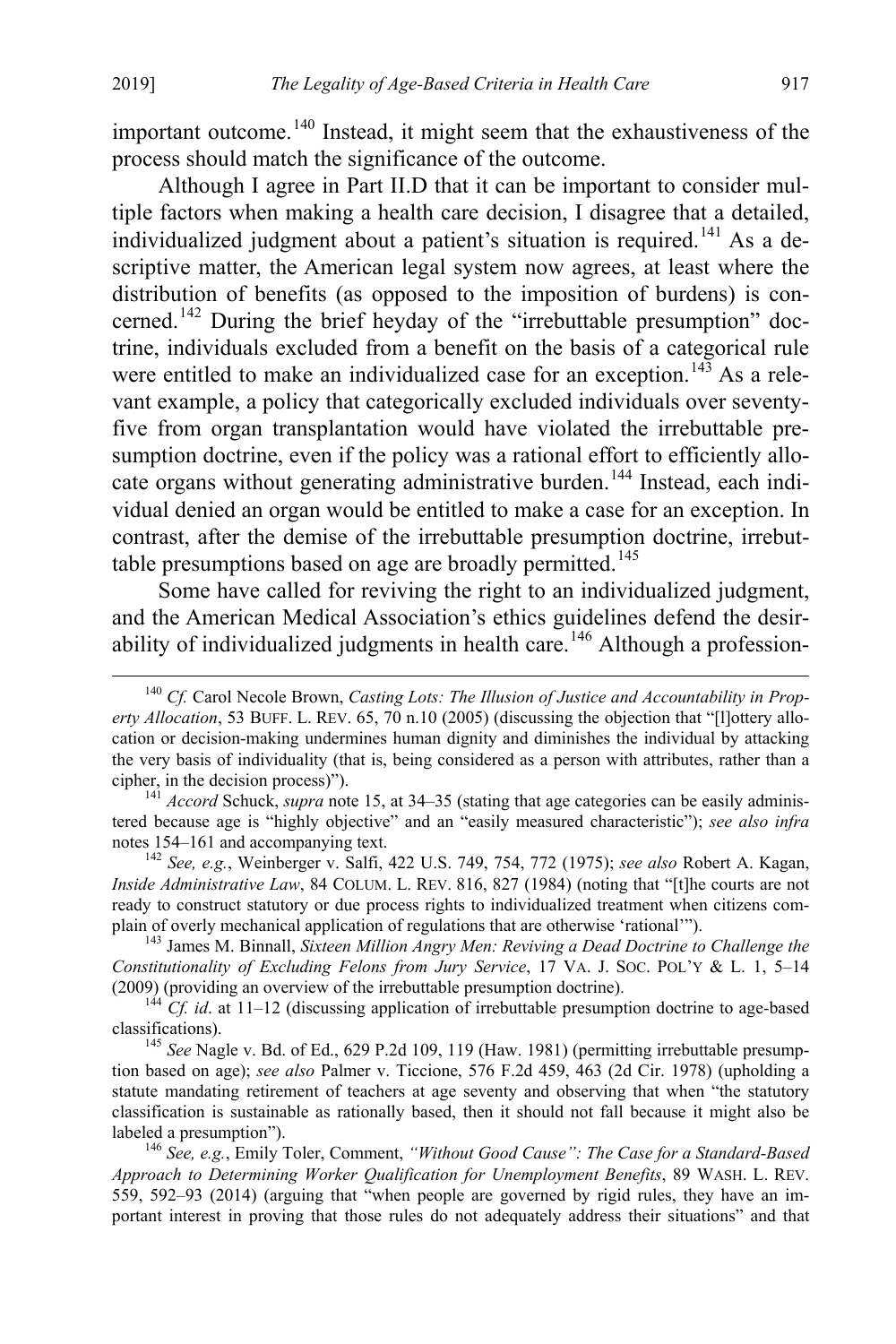al norm of having physicians make individualized assessments of their patients' needs rather than relying on population-based guidelines has both advantages and disadvantages, an enforceable legal right to individualized medical judgments presents more serious problems.<sup>[147](#page-31-0)</sup> Such a right would likely generate an explosion of litigation that undermines any effort to set coherent health care priorities across society. The recognition of enforceable fundamental rights to health has been criticized for producing such a result.<sup>[148](#page-31-1)</sup>

<span id="page-31-4"></span>A recent commentary by a group of distinguished health policy scholars, building on the work of the World Health Organization's Consultative Group on Equity and Universal Health Coverage, rejects the idea that courts should be the arbiters of access to health care.<sup>[149](#page-31-2)</sup> They evaluate a hypothetical system that involves "reliance on the judiciary to make decisions about specific individuals' claims to services that were initially excluded from the government-provided package," and conclude that judicial decision-making about access to health care has major disadvantages: (1) an inability to "systematically take account of cost-effectiveness" or clinical effectiveness, which leads to courts approving "expensive services that offer limited or highly uncertain benefits" and thereby reducing "the funds available to provide proven, more cost-effective services"; (2) exacerbating inequalities in access to health services, due to the financial and educational resources litigation requires; and (3) being poorly placed to "weigh evidence of medical efficacy" or "evaluate the impact of an isolated decision on the fairness of resource allocation in a health system."[150](#page-31-3) For these reasons, they conclude that "[p]riority setting by a dedicated institution—establishing an independent mechanism or body that sets priorities in an accountable and transparent

 $\overline{a}$ 

<sup>&</sup>quot;where individual circumstances vary wildly and the need for benefits is often acute, it is theoretically unsound and fundamentally unfair to deny claimants the right to a truly individualized adjudication"); Clarke et al., *supra* note [139,](#page-29-6) at 31 (stating that "[w]hen a duration of benefit criterion is applied, patients should be assessed according to their own medical histories and prognoses, not aggregate statistics based on membership in a group"). Taken literally, this statement would prohibit the use of age-based criteria for screening tests, as well as for transplantation, as these procedures use age to assess patients' prospect of benefit from screening or transplantation. <sup>147</sup> *See* R.E. Ashcroft, *Current Epistemological Problems in Evidence Based Medicine,* 30 J.

<span id="page-31-0"></span>MED. ETHICS 131, 132 (2004) (discussing the advantages and disadvantages of individualized assessments and evidence-based guidelines). <sup>148</sup> *See* Govind Persad*, The Medical Cost Pandemic: Why Limiting Access to Cost-Effective* 

<span id="page-31-1"></span>*Treatments Hurts the Global Poor*, 15 CHI. J. INT'L L. 559, 582–85 (2015) (summarizing evi-

<span id="page-31-2"></span>dence).<br><sup>149</sup> Alex Voorhoeve et al., *Three Case Studies in Making Fair Choices on the Path to Univer-*<br>*sal Health Coverage*, 18 HEALTH & HUM. RTS. 11, 18–20 (2016).

<span id="page-31-3"></span><sup>&</sup>lt;sup>150</sup> Id. at 18–19; *cf.* Halpern, *supra* note [83](#page-19-6), at 358 (criticizing the court's intervention in the Sarah Murnaghan case on the basis that "legal and political leaders . . . neglected their responsibility to protect the interests of all potential patients" and "bent the rules in favor of a well-resourced family that generated enormous media attention").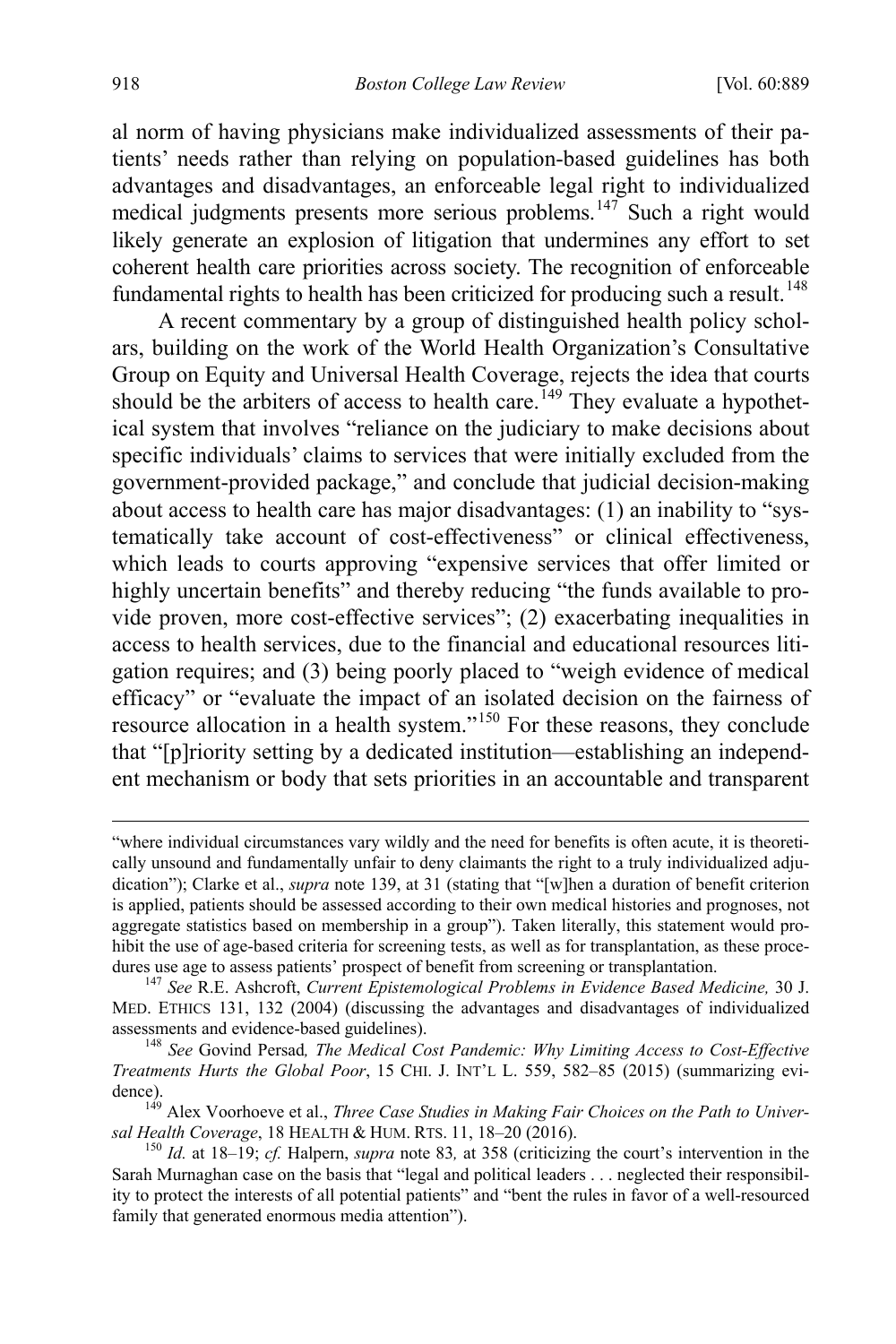manner, based on explicit, reasonable criteria—is morally preferable" to individualized priority-setting by the judiciary.<sup>[151](#page-32-2)</sup>

An additional advantage of a formalized framework that employs explicit criteria over the use of individualized judgments is that a formalized framework can help to forestall the effects of implicit bias.<sup>[152](#page-32-3)</sup> The biaspreventing value of a formalized framework suggests that courts should be more willing to scrutinize the individualized and informal use of age-based criteria, such as the practices of health care providers in a nursing home, than to disapprove the results of formalized frameworks like the UNOS transplantation guidelines.<sup>[153](#page-32-4)</sup>

# <span id="page-32-7"></span><span id="page-32-1"></span><span id="page-32-0"></span>*D. Age as a "Plus Factor"*

The plus-factor approach permits the use of age in medical decision making alongside other factors, but prohibits its use as the sole factor.<sup>[154](#page-32-5)</sup> The plus-factor approach is defended in the medical literature, and national policies, including the Age Act and the United Kingdom's age discrimina-tion laws, have been interpreted to support it.<sup>[155](#page-32-6)</sup> Some have interpreted an-

<span id="page-32-3"></span><span id="page-32-2"></span><sup>&</sup>lt;sup>151</sup> Voorhoeve et al., *supra* not[e 149,](#page-31-4) at 19.<br><sup>152</sup> See Erik J. Girvan, *Wise Restraints?: Learning Legal Rules, Not Standards, Reduces the Effects of Stereotypes in Legal Decision-Making*, 22 PSYCHOL. PUB. POL'Y & L. 31, 33 (2016) (discussing study results); Antony Page & Michael J. Pitts, *Poll Workers, Election Administration, and the Problem of Implicit Bias*, 15 MICH. J. RACE & L. 1, 33 n.180 (2009) ("[U]nconscious bias is more likely when a decision-maker is applying a standard rather than a bright-line rule."). <sup>153</sup> *See generally* ORGAN PROCUREMENT & TRANSPLANTATION NETWORK, PUBLIC COM-

<span id="page-32-4"></span>MENT PROPOSAL: FRAMEWORKS FOR ORGAN DISTRIBUTION (2018) https://optn.transplant.hrsa. gov/media/2565/geography\_publiccomment\_201808.pdf [https://perma.cc/EJH8-6CAR]. 154 Govind Persad, Alan Wertheimer & Ezekiel J. Emanuel, *Principles for Allocation of* 

<span id="page-32-5"></span>*Scarce Medical Interventions*, 373 LANCET 423, 423 (2009) (differentiating "insufficient" criteria for medical decision making, which are acceptable when used as one factor among many, from "flawed" criteria, which are categorically unacceptable). Plus-factor approaches regard age as an insufficient criterion. <sup>155</sup> *See* RUSSEL H. PATTERSON, REPORT OF THE COUNCIL ON ETHICAL AND JUDICIAL AF-

<span id="page-32-6"></span>FAIRS: ETHICAL IMPLICATIONS OF AGE-BASED RATIONING OF HEALTH CARE 1, 4 (1989) (reasoning that "[i]f it is determined that rationing is necessary . . . choices based solely on chronological age are not acceptable"); Formica et al., *supra* note [41,](#page-11-4) at 40 (discussing the Office of Civil Rights' interpretation of the Age Act to prohibit the use of age as a sole factor in transplant allocation); Kenneth Prager, Op-Ed, *Response 2: Medical Care for the Elderly: Should Limits Be Set?*  10 VIRTUAL MENTOR 404, 408 (2008) (stating that age "should not be used as the sole criterion" to determine distribution of health care resources); Roman Romero-Ortuno & Diarmuid O'Shea, *Fitness and Frailty: Opposite Ends of a Challenging Continuum! Will the End of Age Discrimination Make Frailty Assessments an Imperative?*, 42 AGE & AGEING 279, 279 (2013) (observing that "[i]n the UK, from 1 October 2012, older people will have the right to sue if they have been denied health and/or social care based on age *alone*"); *cf.* Eyal Katvan et al., *Age Limitation for Organ Transplantation: The Israeli Example*, 46 AGE & AGEING 8, 10 (2016) (discussing the minority position in the Israeli committee on transplant allocation, which "argued that chronological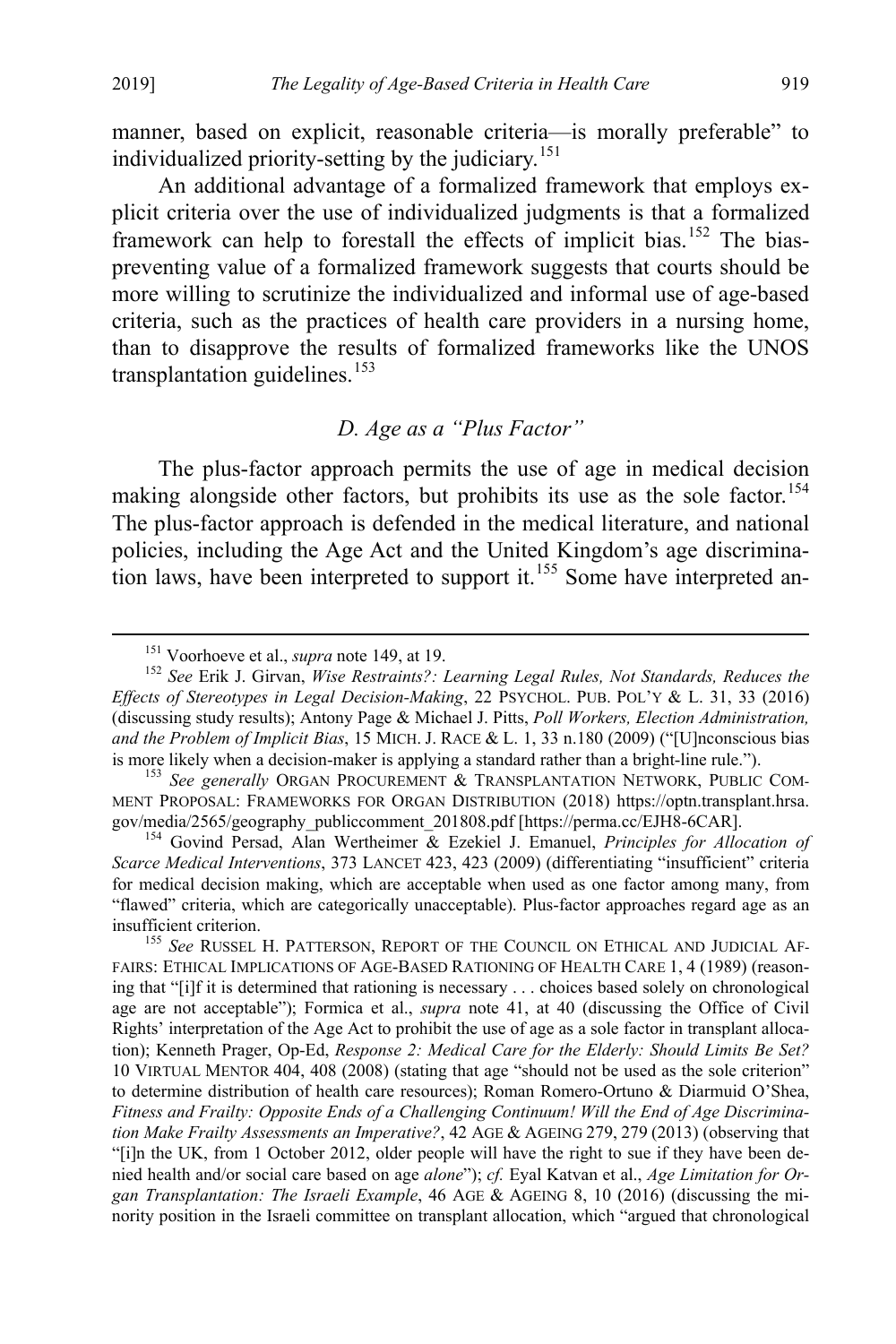tidiscrimination provisions in the Affordable Care Act (ACA) as supporting a plus-factor position.<sup>[156](#page-33-1)</sup> Notably, the plus-factor approach has been adopted for race-based classifications in university admissions, which suggests that plus-factor approaches have appeal when a classification is normatively concerning but implementing it can produce substantial social benefits.<sup>[157](#page-33-2)</sup>

Despite the plus-factor approach's popularity, the normative case for it is difficult to identify.<sup>[158](#page-33-3)</sup> Whenever a decision is a close call, many factors—including "plus factors"—are but-for causes, such that the decision would not have been reached had those factors not been considered.<sup>[159](#page-33-4)</sup> Furthermore, the plus-factor approach only makes normative sense where a classification serves antisubordination goals, as I discuss next. It would be normatively intolerable to regard whiteness, for instance, as a "plus factor" for access to medical treatment, even alongside other criteria.

A better argument for the plus-factor approach would look beyond an antidiscrimination paradigm toward an account of fair distribution.<sup>[160](#page-33-5)</sup> If distributing health resources fairly requires looking to multiple ethical values, then no single factor—whether age, prognosis, or severity of illness—will be sufficient on its own to resolve distributive questions.<sup>[161](#page-33-6)</sup> Plus-factor approaches will therefore frequently be warranted. Because assessing whether resources are distributed fairly requires considering the health care system

<span id="page-33-3"></span>several criteria?"). <sup>158</sup> *See* Eidelson, *supra* note [42,](#page-12-0) at 1644 (questioning "why . . . encasing age in a compound measure of longevity" should "redress, or even mitigate" concerns that age-based criteria are invidiously discriminatory).<br><sup>159</sup> *Id.* (claiming that "even under the revised plan, there will still be candidates who would

<span id="page-33-4"></span>have qualified for a better kidney if they had been only one year younger"); *cf.* Ogden v. Bureau of Labor, 699 P.2d 189, 191 (Or. 1985) ("If the word 'solely' . . . were given its literal meaning, forbidden age discrimination would occur only if age were the 'sole factor' in an employment decision . . . . The commissioner is not bound to so limited a view of the law."); Persad, *supra* note [21,](#page-7-6) at 133–34 (discussing the challenges for the plus-factor approach). 160 *See* Schuck, *supra* note [15,](#page-6-5) at 84–93 (contrasting "allocative" and "nondiscrimination"

<span id="page-33-5"></span>approaches to social problems); *cf.* Mark Kelman, *Market Discrimination and Groups*, 53 STAN. L. REV. 833, 892 (2001) (contrasting "simple discrimination" with "reasonable accommodation" claims, and observing that the latter involve distributive issues). <sup>161</sup> *See* Persad et al., *supra* note [154,](#page-32-1) at 426 (arguing that "no principle is sufficient on its own

<span id="page-33-6"></span>to recognize all morally relevant considerations").

<span id="page-33-0"></span> $\overline{a}$ 

age should be considered as one, of many, allocation considerations," rather than being—as the majority argued—entirely ignored). <sup>156</sup> *See, e.g.*, Nicholas Bagley, *Bedside Bureaucrats: Why Medicare Reform Hasn't Worked*,

<span id="page-33-1"></span><sup>101</sup> GEO. L.J. 519, 574 (2013) (reasoning that an ACA provision supports Medicare's reliance on multiple factors); Persad, *supra* not[e 21,](#page-7-6) at 133 (arguing that an ACA provision permits consideration of cost-effectiveness and level of disability to determine priority). <sup>157</sup> Grutter v. Bollinger, 539 U.S. 306, 334 (2003) (employing plus-factor approach); *see* Per-

<span id="page-33-2"></span>sad, *supra* note [21,](#page-7-6) at 133–34 (discussing the plus-factor approach); *cf.* Areheart, *supra* note [122,](#page-26-7) at 963 n.32 ("Does a policy violate the anticlassification principle if group membership is one of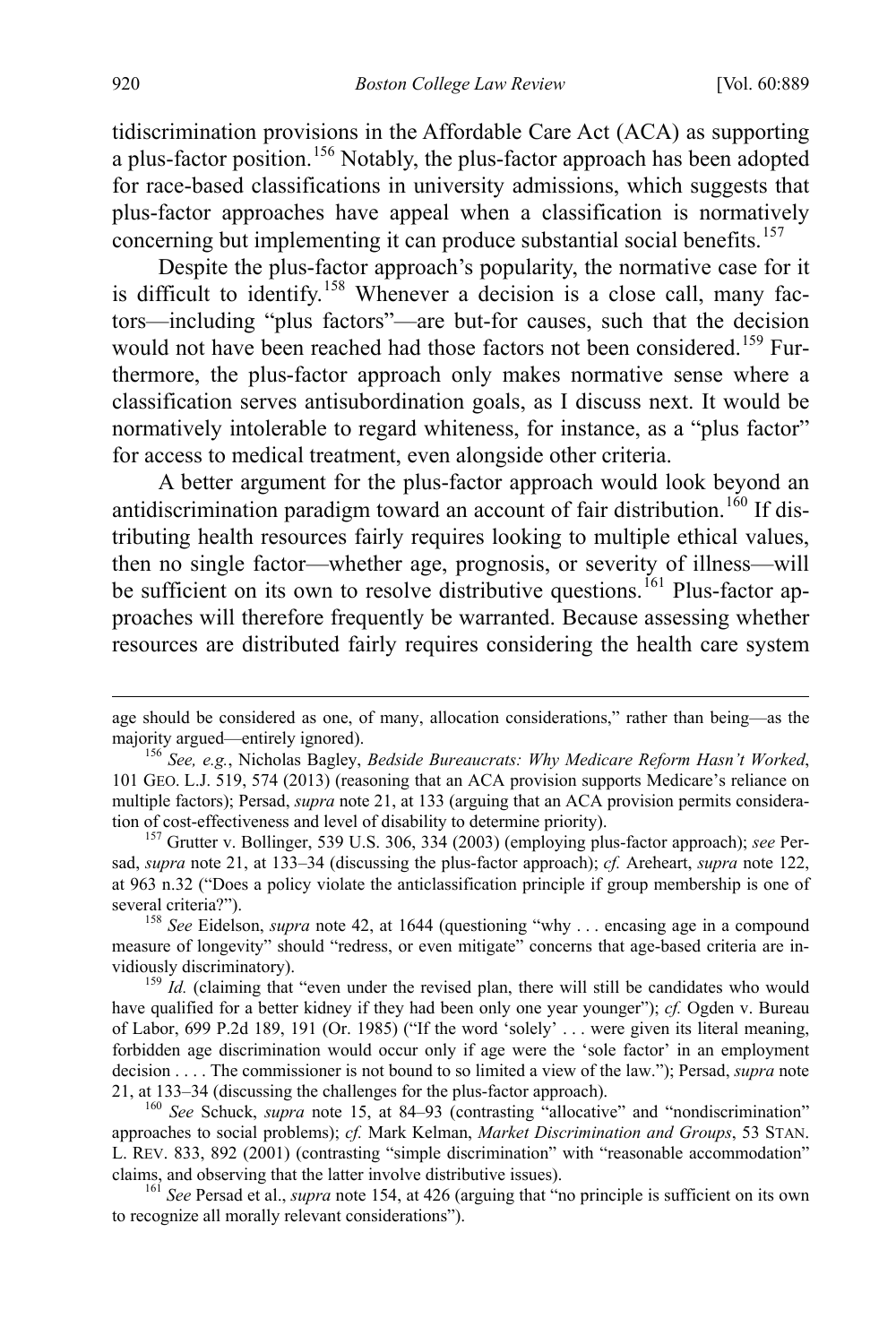as a whole rather than each medical transaction individually, the use of age as a sole criterion may be appropriate in some circumstances, such as the provision of screening tests. I return to this issue in Part IV.<sup>[162](#page-34-2)</sup>

# <span id="page-34-0"></span>*E. Age, Disadvantage, and Subordination*

An antisubordination approach to antidiscrimination, unlike an anticlassification approach, aims fundamentally to forestall and remedy the op-pression of disadvantaged groups.<sup>[163](#page-34-3)</sup> Accordingly, it countenances the use of classifications to remediate past subordination, or to prevent subordination by private actors.<sup>[164](#page-34-4)</sup> Although some argue that current Supreme Court precedent disfavors antisubordination approaches, such approaches can possess a compelling link to fundamental values like equality of opportunity.[165](#page-34-5)

Antisubordination approaches, properly understood, do not disfavor the use of age-based criteria, and often even favor their use when they assist disadvantaged individuals. To understand how antisubordination approaches evaluate age-based criteria, it is useful to disentangle older age from the increased frailty that commonly accompanies it.<sup>[166](#page-34-6)</sup> Older age, absent frailty, is not inherently disadvantaging. Rather, given that enjoying more years of life is a valuable outcome, older age is an advantage akin to greater wealth. Accordingly, just as antisubordination approaches support special concern for poorer people, who are not guaranteed to become wealthier, they support special concern for younger people, who are not guaranteed to enjoy the years of life that older people have already enjoyed.<sup>[167](#page-34-7)</sup> Several authors rightly note that not all younger people will live to older ages, but mistakenly conclude that age-based criteria that deny benefits to older people are therefore worse than those that disadvantage the young.[168](#page-34-8) This is mistaken:

<span id="page-34-1"></span>

<span id="page-34-6"></span><span id="page-34-5"></span><span id="page-34-4"></span><span id="page-34-3"></span><span id="page-34-2"></span><sup>&</sup>lt;sup>162</sup> See infra notes [243–](#page-52-0)[291](#page-61-0) and accompanying text.<br><sup>163</sup> Areheart, *supra* not[e 122,](#page-26-7) at 965.<br><sup>164</sup> Id. at 964.<br><sup>165</sup> Id.<br><sup>165</sup> Cf. Rebecca S. Starr & Mihaela S. Stefan, *Perioperative Assessment of and Care for the Elderly and Frail*, 5 HOSP. MED. CLINICS 224, 231 (2016) (explaining that "[a]lthough the prevalence of frailty increases with age, people can age without frailty or can be frail without being old").

<span id="page-34-7"></span><sup>167</sup> *Cf.* Jensen v. Franchise Tax Bd., 100 Cal. Rptr. 3d 408, 414 (Ct. App. 2009) ("Wealth generally confers benefits, and does not require the special protections afforded to suspect classes."). <sup>168</sup> *See, e.g.*, Howard Eglit, *Of Age and the Constitution*, 57 CHI.-KENT L. REV. 859, 888–89

<span id="page-34-8"></span><sup>(1981)</sup> (noting that dying young is a "worse alternative" to aging, but nonetheless arguing that "laws which impose disadvantages for being too old" are "permanently inescapable" for the old, and therefore more objectionable than laws that disadvantage younger people); John F. Kilner, *Age as a Basis for Allocating Lifesaving Medical Resources: An Ethical Analysis*, 13 J. HEALTH POL. POL'Y & L. 405, 411 (1988) (arguing that age-based criteria are unfair because "many people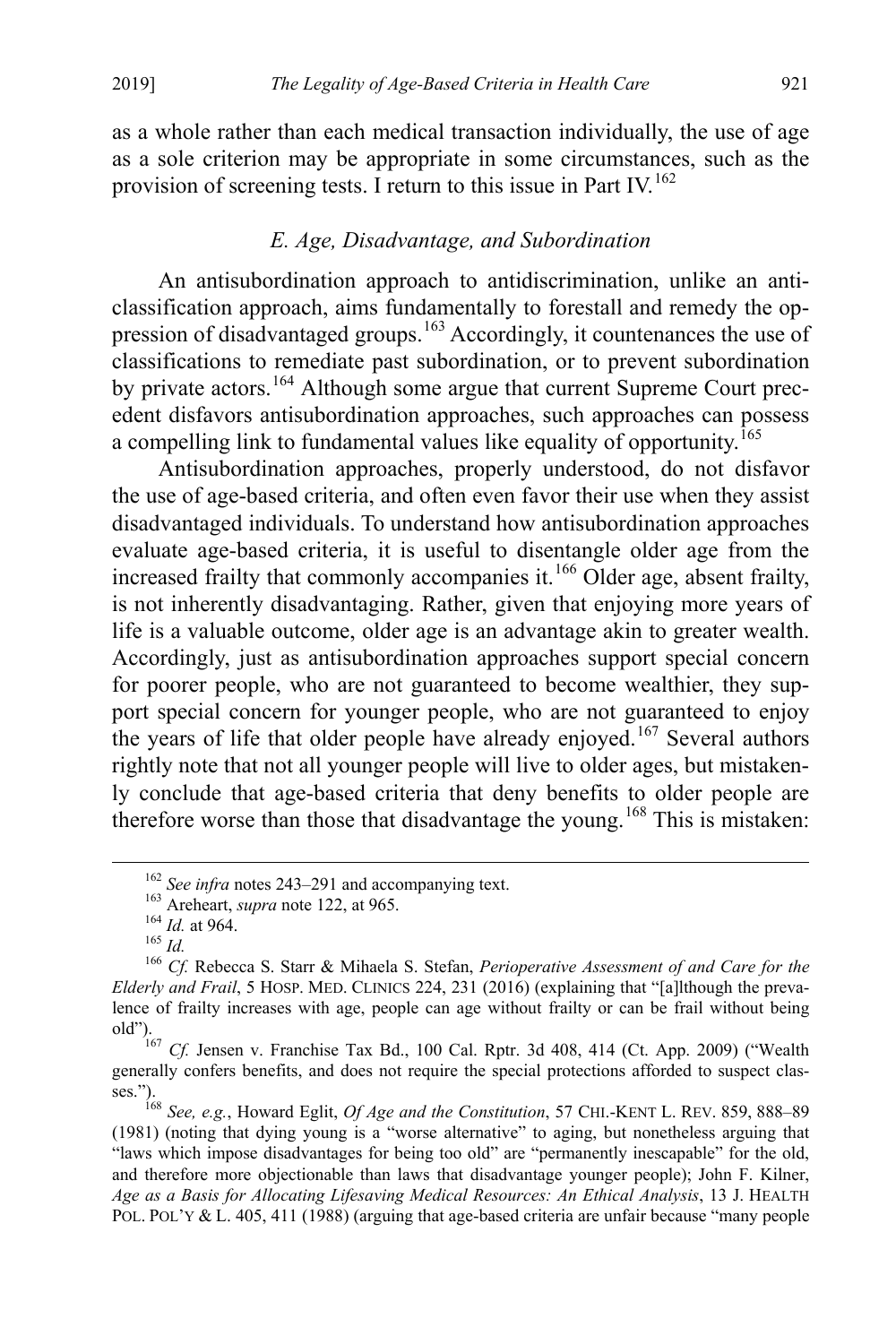because living to an older age is a highly valued outcome, we should be especially concerned about age-based criteria for lifesaving medical treatments that favor individuals who have already lived to an older age over individuals who are not guaranteed to do so. An antisubordination perspective also counsels concern about facially neutral rules that fail to address the disadvantage of dying at a younger age. Such rules include criteria for the distribution of life-saving resources, such as first-come, first-served approaches, that give equal chances to younger and older people despite the fact that older people have already accumulated more years of life.<sup>[169](#page-35-2)</sup> Ultimately, although frailty sometimes provides a basis for special concern about the interests of older people, older age decreases their claim to addi-tional life-extending treatment.<sup>[170](#page-35-3)</sup>

#### <span id="page-35-1"></span><span id="page-35-0"></span>III. AN AFFIRMATIVE CASE FOR AGE-BASED CRITERIA

Part II rejected a variety of arguments that the use of age-based criteria necessarily constitutes wrongful discrimination. This Part defends the claim that age-based criteria are not merely *permissible*, but normatively *preferable*. The normative considerations I identify apply to a variety of actors who make decisions about age-based criteria, including patients, providers, pub-lic and private payers, and governments.<sup>[171](#page-35-4)</sup> These actors, however, are subject to other obligations that may pull in different directions from the age-

 $\overline{a}$ 

are born with congenital, genetic, or environmental conditions which ensure that they will not live as long as most"); *see also* Felix v. Milliken, 463 F. Supp. 1360, 1373 (E.D. Mich. 1978) ("[I]t is interesting to note that while discrimination against the elderly at a particular age imposes a disability that is never removed, drawing lines that affect young people has only a temporary effect."); *cf.* Michael K. Gusmano, *Is It Reasonable to Deny Older Patients Treatment for Glioblastoma?*, 42 J.L. MED. & ETHICS 183, 185 (2014) (claiming that young voters support "social insurance commitments" that assist the elderly because they will be recipients of such programs in the future).169 *Cf.* Javorsky v. W. Athletic Clubs, Inc., 195 Cal. Rptr. 3d 706, 718 (Ct. App. 2015) (hold-

<span id="page-35-2"></span>ing that a discount for customers 18 to 29 years of age was not wrongful age discrimination because of evidence that individuals in that age range "have a lower economic position than persons age 30 and older"). *Contra* Eglit, *supra* note [168,](#page-34-1) at 905 (arguing that "the unfairness of deprivation imposed because of an immutable characteristic is tempered by the fact that youngsters will outgrow their age-based disabilities"). <sup>170</sup> *See infra* notes [202–](#page-43-0)[209](#page-45-0) and accompanying text. The nonabandonment principle proposed

<span id="page-35-3"></span>in Part III.C.1 can be seen as a response to frailty. *See infra* notes [183](#page-38-0)[–209](#page-45-0) and accompanying

<span id="page-35-4"></span>text. 171 *Cf.* Dan W. Brock, *Ethical Issues in the Use of Cost-Effectiveness Analysis for the Prioritization of Health Care Resources*, *in* MAKING CHOICES IN HEALTH: WHO GUIDE TO COST-EFFECTIVENESS ANALYSIS 289, 291 (T. Tan-Torres Edejer et al. eds. 2003), http://www.who.int/ choice/publications/p\_2003\_generalised\_cea.pdf [https://perma.cc/MJX4-LY3U] (stating that research on "substantive issues of equity in health care . . . should inform the deliberations" of decisionmakers using fair procedures to make health policy choices).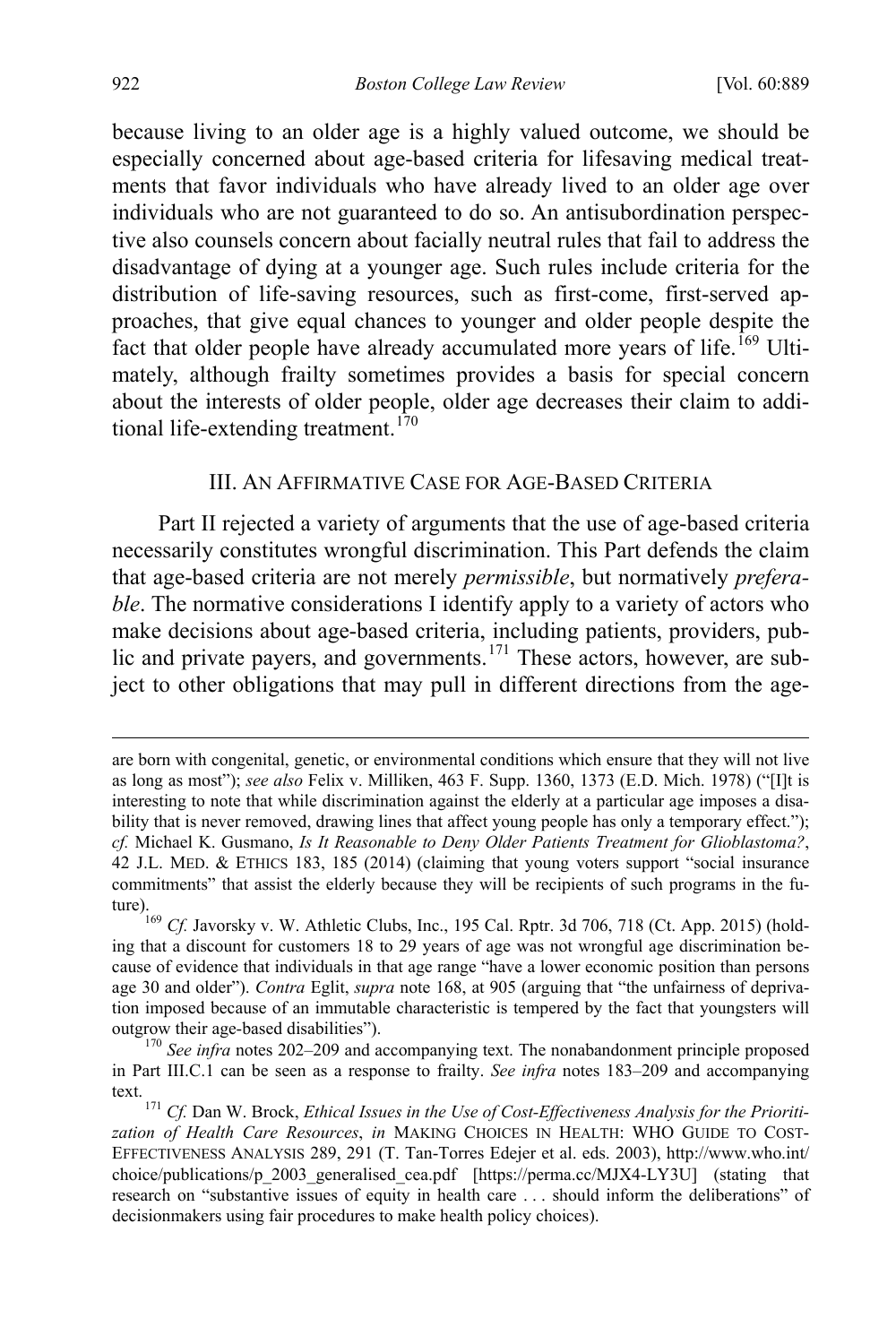related considerations I identify. For instance, a provider may regard her obligations to specific patients or her own conception of professional integrity as prior to societal considerations: a geriatrician may provide expensive treatments to her own patients even if the money spent on these treatments would be better spent, from a societal perspective, on other physicians' younger patients.<sup>[172](#page-36-0)</sup> In contrast, a societal decisionmaker (like a legislator) should regard societal justifications as paramount: although a patient or provider may promote her own interests or those of her "nearest and dearest" at the expense of the greater good, a legislator may not.

# <span id="page-36-4"></span>*A. Patient-Based Justifications*

Turn first to patient-based justifications. These should be normatively desirable when they improve the health of most older patients, even if they do not improve *each* older person's health. Consider the example of Eric, from the Introduction.[173](#page-36-1) Most people over seventy-five will be better off if doctors do not recommend colonoscopies to them. But some people over seventy-five—perhaps those with particularly aggressive cancers that would have responded well to treatment—will be worse off. Yet, given the need for some default rule, not recommending colonoscopies is the correct one to adopt, because the alternative—recommending testing—would leave a greater number of patients worse off. Where we must choose between helping more people and helping fewer, giving the smaller group an equal chance at assistance, rather than immediately assisting the larger group, is normatively untenable.<sup>[174](#page-36-2)</sup> The lesson of this example is that not all decisions that disadvantage some people on the basis of group membership un-fairly subordinate them.<sup>[175](#page-36-3)</sup> A policy that helps more people should not be regarded as on a par with one that helps fewer people merely because the two policies help *different* people.

<span id="page-36-6"></span><span id="page-36-5"></span><span id="page-36-0"></span> <sup>172</sup> See the discussion in Mark A. Hall, *Rationing Health Care at the Bedside*, 69 N.Y.U. L. REV. 693, 703–05 & nn.31–32 (1994). Hall observes that a common view, which he rejects, "advocates that from the physician's perspective literally any marginal medical benefit, no matter how small, is worth absolutely any price because doctors in their role as healers should behave as if each of our lives is priceless." *Id.* at 705. <sup>173</sup> *See supra* not[e 7](#page-4-7) and accompanying text. <sup>174</sup> *See* David Wasserman & Alan Strudler, *Can a Nonconsequentialist Count Lives?*, <sup>31</sup>

<span id="page-36-2"></span><span id="page-36-1"></span>PHIL. & PUB. AFF. 71, 71–73 (2003) (explaining the consequentialist proposition that numbers have moral significance); *cf.* Daniel Sharp & Joseph Millum*, Prioritarianism for Global Health Investments: Identifying the Worst Off*, 35 J. APPLIED PHIL. 112, 118–19 (2018) (providing examples). *But see* John M. Taurek, *Should the Numbers Count?*, 6 PHIL. & PUB. AFF. 293, 294 (1977) (defending the view that group size is irrelevant to which group should be saved). <sup>175</sup> *Cf.* Henry S. Richardson, *Discerning Subordination and Inviolability: A Comment On* 

<span id="page-36-3"></span>*Kamm's* Intricate Ethics, 20 UTILITAS 81, 89 (2008) (supporting the proposition that not all subordination is unfair).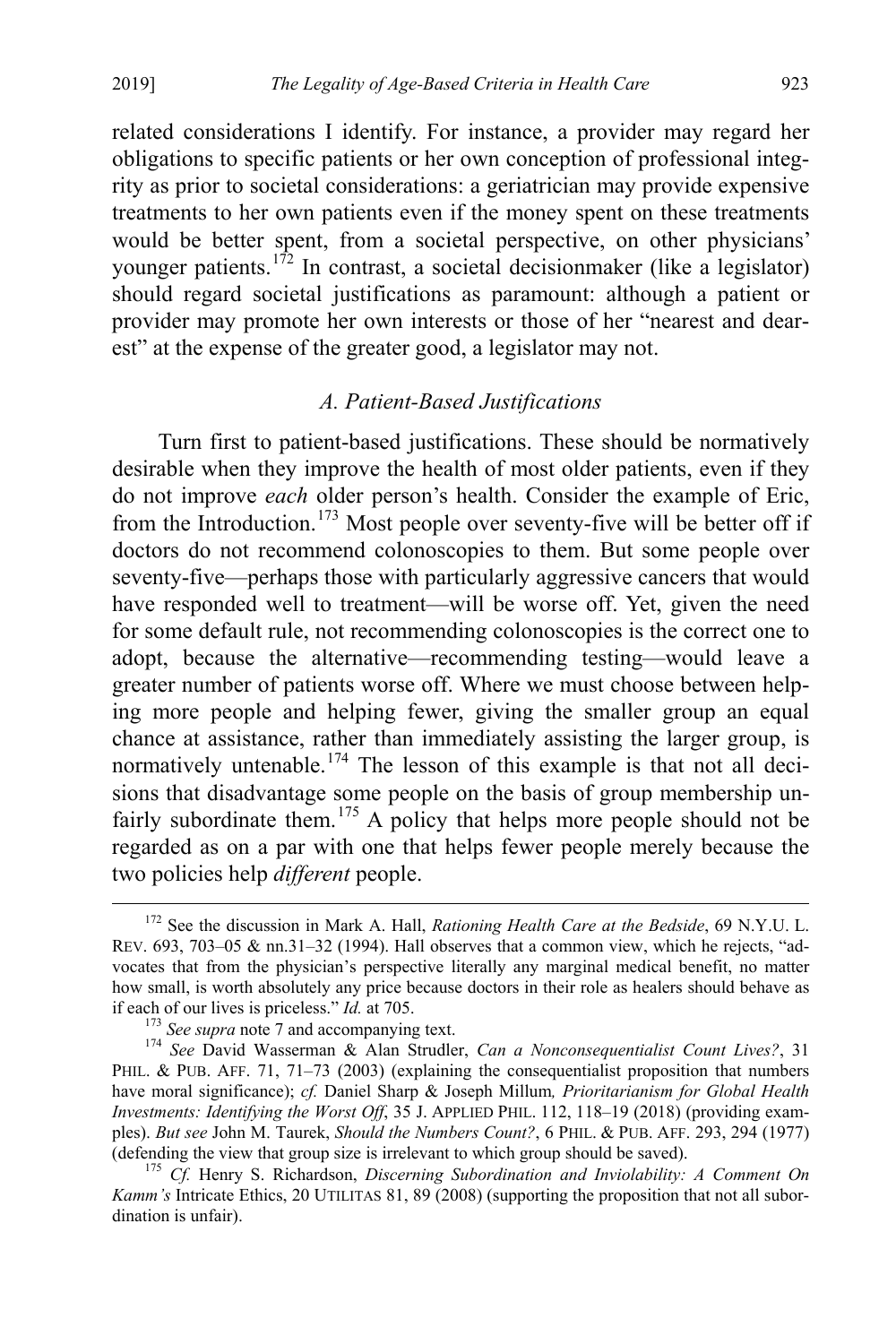What sorts of patient-based justifications for age-based criteria are objectionable? The best examples involve bias and animus. Even if somehow—a policy grounded in animus against the old helped more older patients than it hurt (for instance, if an animus-motivated policy of denying fertility treatments to older women saved those women from spending money on futile care), the animus would remain objectionable. Rather than eliminating the policy, the solution would be to adopt the policy without the ani-mus.<sup>[176](#page-37-0)</sup> So long as they are not grounded in animus, however, patient-based justifications for the use of age criteria are normatively acceptable even if age is used as a sole factor, without the capacity for an individualized rebuttal.

# *B. Provider-Based Justifications*

As a threshold matter, classifications grounded in providers' implicit biases, or in animus, are objectionable for the reasons offered above. Classifications grounded in controversial accounts of the good life, meanwhile, present the same difficult questions discussed in Part II.A. For instance, a provider's invocation of Callahan's theory of the meaning of old age as a justification for not providing a treatment to an older patient would present serious moral problems.<sup>[177](#page-37-1)</sup> These problems parallel those raised when pro-viders refuse to provide treatments on religious or cultural grounds.<sup>[178](#page-37-2)</sup>

Putting animus to one side, even though providers cannot impose unwanted treatment on patients, they enjoy some degree of "personal prerogative," as well as some degree of "professional prerogative," to not provide requested treatments.[179](#page-37-3) Their professional prerogative may also extend to

<span id="page-37-0"></span> <sup>176</sup> *See* Jeff McMahan, *Intention, Permissibility, Terrorism, and War*, 23 PHIL. PERSP. 345, 354–56 (2009) (examining in detail whether a "wrongful intention can make an act impermissible"); *cf.* Am. Civil Liberties Union of Tenn. v. Rutherford Cty., 209 F. Supp. 2d 799, 808 (M.D. Tenn. 2002) (discussing policy that was invalidated because it was adopted on the basis of an improper religious purpose, and efforts to cure that purpose).<br><sup>177</sup> See supra note[s 116](#page-26-8)[–117 a](#page-26-9)nd accompanying text.<br><sup>178</sup> See generally Robin Fretwell Wilson, Essay, *The Limits of Conscience: Moral Clashes* 

<span id="page-37-2"></span><span id="page-37-1"></span>*Over Deeply Divisive Healthcare Procedures*, 34 AM. J.L. & MED. 41, 41–42 (2008) (detailing examples of providers' refusals on religious or moral grounds to provide emergency contraceptives, birth control, or abortions). 179 Schloendorff v. Soc'y of N.Y. Hosp., 105 N.E. 92, 93 (N.Y. 1914); *see* Litton, *supra* note

<span id="page-37-3"></span>[<sup>20,</sup>](#page-7-8) at 341. For a discussion of personal prerogatives not to do what is in others' interest, see G.A. COHEN, RESCUING JUSTICE AND EQUALITY 10 (2008) ("The prerogative grants each person the right to be something other than an engine for the welfare of other people."); *cf.* Bruce A. Green, *The Role of Personal Values in Professional Decisionmaking*, 11 GEO. J. LEGAL ETHICS 19, 25 (1997) (arguing that "a lawyer generally may rely on" her own moral and religious commitments "in deciding whom not to represent").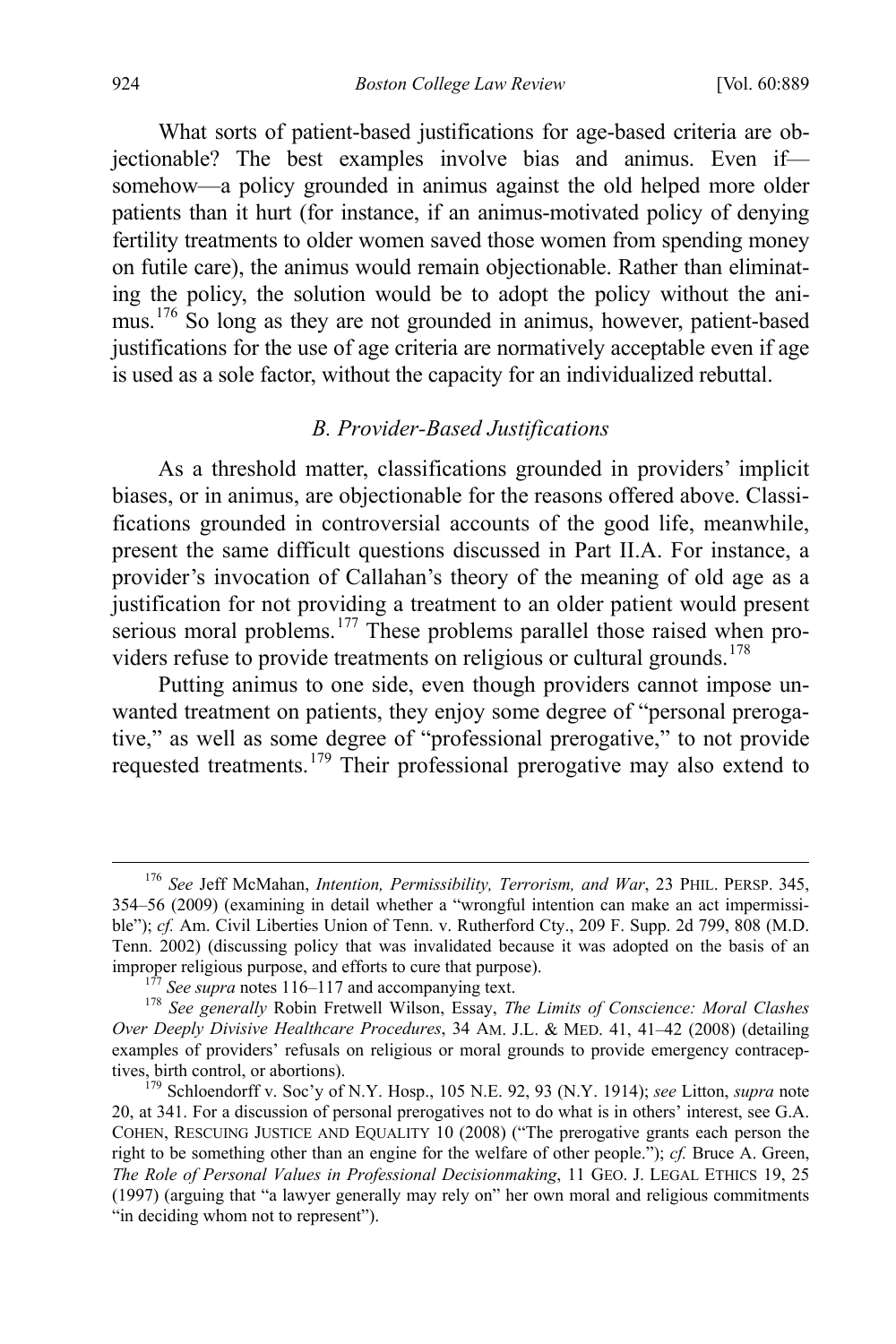persuading patients to select some options over others.<sup>[180](#page-38-1)</sup> Providers are permitted to use age-based criteria to pursue a legitimate prerogative, such as not providing futile care: the use of age-based criteria does not render impermissible an otherwise permissible objective.

Both patients' interests and societal interests set ethical limits on provider-based justifications for the use of age-based criteria. When providers' use of age-based criteria runs counter to the interest of patients or of society, providers' prerogative to use such criteria can be overridden. Importantly, the interests of patients and of society also set limits on providers' *refusal* to use age-based criteria: even if providers may prefer to engage in individualized analyses instead of following evidence-based recommendations, whether for reasons of "defensive medicine" or because of a distaste for age-based criteria, patients' medical interests quickly become normatively decisive. The same is arguably true when societal interests clash with pro-viders' interests.<sup>[181](#page-38-2)</sup> Furthermore, a prerogative's strength may depend on its basis—the goal of seeking personal financial gain may support only a weak prerogative, whereas a provider's understanding of her professional role may support a stronger one.  $182$ 

# *C. Societal Justifications*

Societal justifications implicate a richer set of normative issues than patient-based or provider-based justifications. In this Subpart, I propose an approach to evaluating societal justifications for age-based criteria that I call the *lifetime justice approach* and consider objections to that approach.

# 1. The Lifetime Justice Approach

The lifetime justice approach incorporates two principles that are widely agreed to be normatively attractive and that support the use of agebased criteria: providing greater medical benefits and assisting those who will be worst off if not treated.<sup>[183](#page-38-4)</sup> It also contains a third principle, that of

<span id="page-38-1"></span><span id="page-38-0"></span> <sup>180</sup> Ezekiel J. Emanuel & Linda L. Emanuel, *Four Models of the Physician-Patient Relationship*, 267 J. AM. MED. ASS'N 2221, 2223 (1992) (describing the rise of "patient sovereignty" in health care where the physician provides information regarding treatment options to enable the patient to make a choice). 181 *See* Hall, *supra* note [172,](#page-36-4) at 721–22 (providing examples of health care providers' duties

<span id="page-38-2"></span>to the state, law, public health goals, and the public good). <sup>182</sup> *See* Mark R. Wicclair, *Conscientious Objection in Medicine,* 14 BIOETHICS 205, 221–25

<span id="page-38-3"></span>

<span id="page-38-4"></span><sup>(2000). 183</sup> *See* Derek Parfit, *Equality and Priority,* 10 RATIO 202, 213 (1997); *cf.* Sharp & Millum, *supra* note [174,](#page-36-5) at 112–14 (proposing that more weight should be given to benefitting the worst off).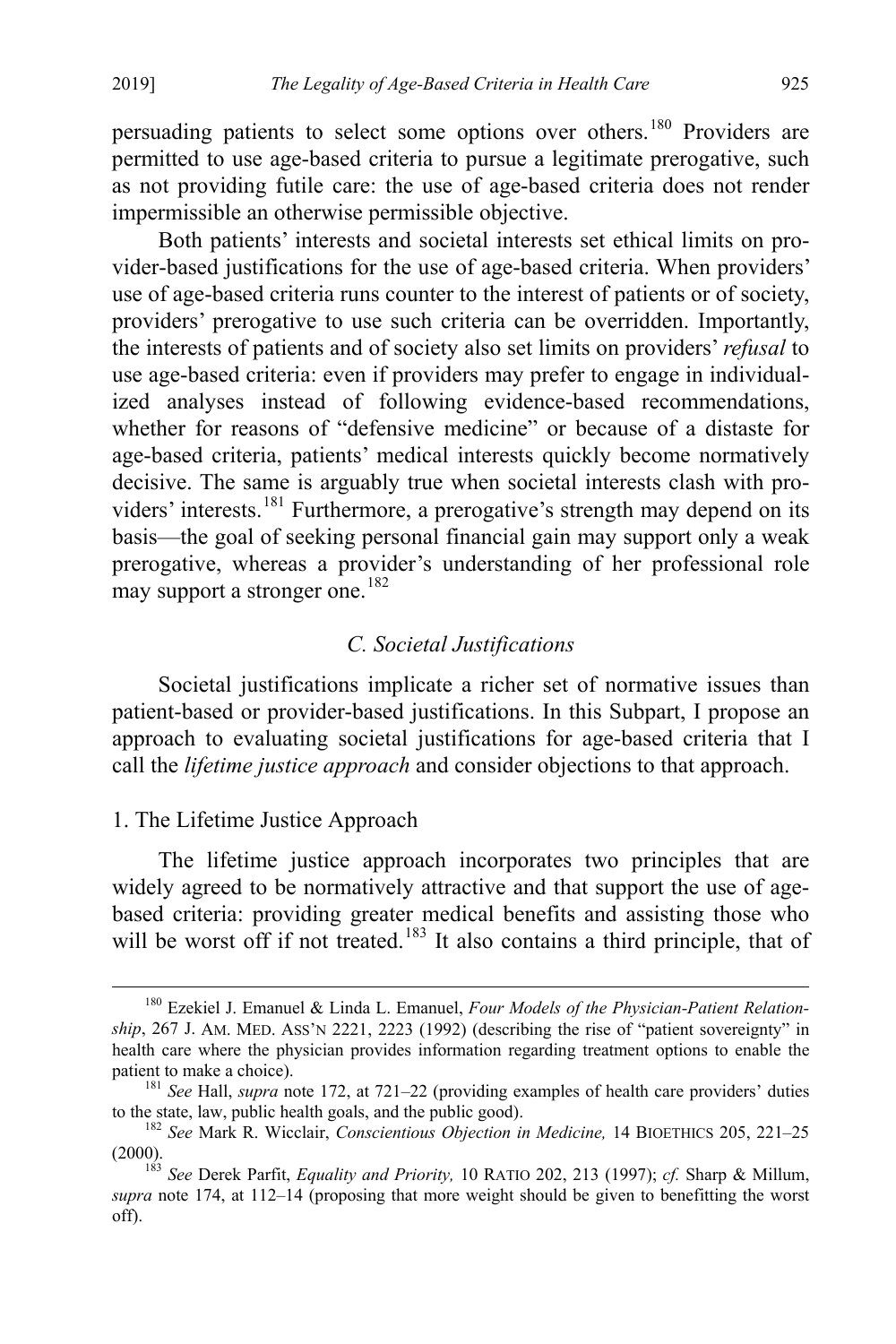not abandoning patients. In some cases, these principles align; in others, they pull against one another. Although the lifetime justice approach provides no precise algorithm for balancing these principles, its open texture is a virtue, not a vice.<sup>[184](#page-39-0)</sup>

#### <span id="page-39-3"></span>*a. Providing Greater Benefits*

<span id="page-39-4"></span>The importance of providing greater medical benefits largely speaks for itself. Although some have argued that providers should entirely ignore patients' prospect of long-term survival when deciding whom to treat or what to do, the goal of helping patients live longer and healthier lives is widely agreed to be an important one for medicine.<sup>[185](#page-39-1)</sup> Even many critics of age-based criteria are willing to permit their use as a proxy for a patient's prospect of benefit, when used in an empirically accurate way alongside other proxies.[186](#page-39-2) Especially when decisions are being made at institutional or societal levels, indifference to the fact that some patients have better prospects of benefit leads to unpalatable results. For instance, an insensitive approach to the prospect of benefit would entail the absurdity that a hospital should be indifferent between including a drug in its formulary that will produce ten years of life for some patients and including a different drug that will produce six months of life for other patients. A more plausible view—the one the lifetime justice approach adopts—is that achieving better outcomes for patients is an important goal of medicine, although not the only goal.

<span id="page-39-0"></span> <sup>184</sup> *Cf.* Govind Persad, Alan Wertheimer & Ezekiel J. Emanuel, *Standing by Our Principles: Meaningful Guidance, Moral Foundations, and Multi-Principle Methodology in Medical Scarcity,*  10 AM. J. BIOETHICS 46, 46 (2010). *Contra* Samuel J. Kerstein & Greg Bognar, *Complete Lives in the Balance,* 10 AM. J. BIOETHICS 37, 41–43 (2010) (stating that the system put forth by Persad, Wertheimer, and Emanuel "fails to help us in reaching an allocation decision in a variety of in-

<span id="page-39-1"></span>stances"). 185 *See, e.g.*, Harris, *supra* note [11,](#page-5-6) at 373; *cf.* Persad, *supra* note [21,](#page-7-6) at 138–39 (discussing "length-insensitive" approaches). This argument was endorsed by the majority of the Israeli committee on transplantation. *See* Katvan et al., *supra* not[e 155,](#page-32-7) at 9.<br><sup>186</sup> *See, e.g.*, Kilner, *supra* note [168,](#page-34-1) at 416 (stating that consideration of age is acceptable as

<span id="page-39-2"></span>part of "the medical assessment required by a medical-benefit criterion"); Silver, *supra* note [42,](#page-12-0) at 1070 (similar); *see also* Katvan et al., *supra* note [155,](#page-32-7) at 10 (describing the minority position on the Israeli committee, which would have permitted the use of age in part on the basis of the "significance of the number of years the donated organ, as a public resource, will serve its recipient"); *cf.* Leslie Pickering Francis & Anita Silvers, *Bringing Age Discrimination and Disability Discrimination Together: Too Few Intersections, Too Many Interstices,* 11 MARQ. ELDER'S ADVISOR 139, 146 (2009) (raising concerns that age-based criteria will underestimate older people's prospect of benefit, but not denying that age can in principle be a proxy for prospect of benefit).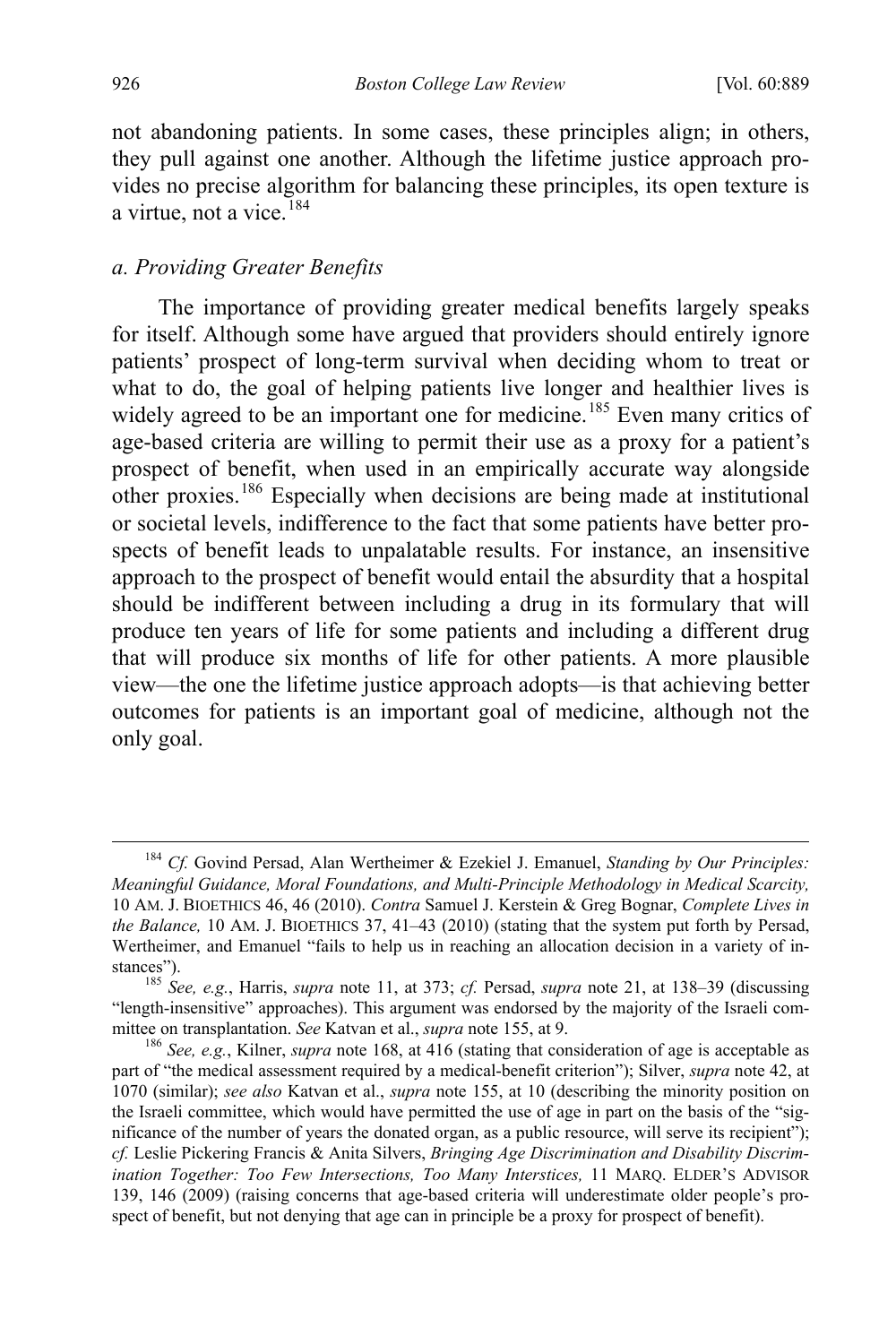# *b. Assisting the Least Advantaged*

The idea that assisting the least advantaged patients should have moral priority is attractive, but it is frequently understood to support giving priori-ty to the patients who are currently sickest.<sup>[187](#page-40-1)</sup> In contrast, the lifetime justice approach understands disadvantage as a matter of lifetime deprivation. Consider a case parallel to that of Charlotte, from the Introduction: a hospital must choose to provide a scarce organ to a twenty-five-year-old patient whose kidneys are projected to fail in a few months, or to a seventy-fiveyear-old patient currently in acute kidney failure. The older patient is sicker right now, but is more advantaged from a lifetime perspective: facing death at twenty-five is a far worse outcome than facing death at seventy-five, after one has enjoyed many years of life.[188](#page-40-2) Although the lifetime justice approach agrees that medicine should also give some priority to those who are currently very sick, it grounds priority to the sick in a principle of nonabandonment, discussed in the next Subpart, rather than in the principle of prior-ity to the least advantaged.<sup>[189](#page-40-3)</sup>

<span id="page-40-6"></span>The lifetime justice approach bases the case for giving priority to younger people on the principle of giving priority to the least advantaged, rather than on any claim about older people's subjective well-being. As such, it does not rely on the claim that an individual's seventh decade of life will be less *good* for her than her second decade was; rather, it asserts that an individual's *entitlement* to receive scarce or expensive resources needed to live through her seventh decade is less than her entitlement to receive those resources needed to live through her second decade.<sup>[190](#page-40-4)</sup> The lifetime justice approach therefore need not take a position on the question of whether years lived later in life have diminishing marginal utility to the person living them, have greater marginal utility, or neither.<sup>[191](#page-40-5)</sup>

<span id="page-40-0"></span>Because younger age is typically a proxy for better prognosis, the use of age-based criteria usually both achieves better outcomes and assists the least advantaged. Assisting the least advantaged, however, can come apart

<span id="page-40-2"></span><span id="page-40-1"></span><sup>187</sup> *See* Persad et al., *supra* note [154,](#page-32-1) at 424–25 (describing "sickest-first" allocation). 188 *See* RONALD DWORKIN, LIFE'S DOMINION 85 (1994); Persad et al., *supra* note [154,](#page-32-1) at 425. That tort law authorizes compensation for shortened life expectancy reflects the value of living to an older age. See, e.g., Alexander v. Scheid, 726 N.E.2d 272, 280 (Ind. 2000) (collecting cases).<br><sup>189</sup> See infra notes [202–](#page-43-0)[209](#page-45-0) and accompanying text.<br><sup>190</sup> To use some terminology from ethical theory, the lifetime justic

<span id="page-40-4"></span><span id="page-40-3"></span>claims (i.e. claims about what a person is entitled to receive) rather than *axiological* claims (i.e. claims about what is good for a person). *See* Persad, *supra* note [21,](#page-7-6) at 131. *Cf.* JOHN RAWLS, A THEORY OF JUSTICE 28 (rev. ed. 1999) (discussing the "priority of the right over the good").

<span id="page-40-5"></span><sup>&</sup>lt;sup>191</sup> See Maria Knoph Kvamme et al., *Increasing Marginal Utility of Small Increases in Life-Expectancy? Results from a Population Survey*, 29 J. HEALTH ECON. 541, 547 (2010) (reporting the results of a study that attempts to measure the marginal utility of added life expectancy).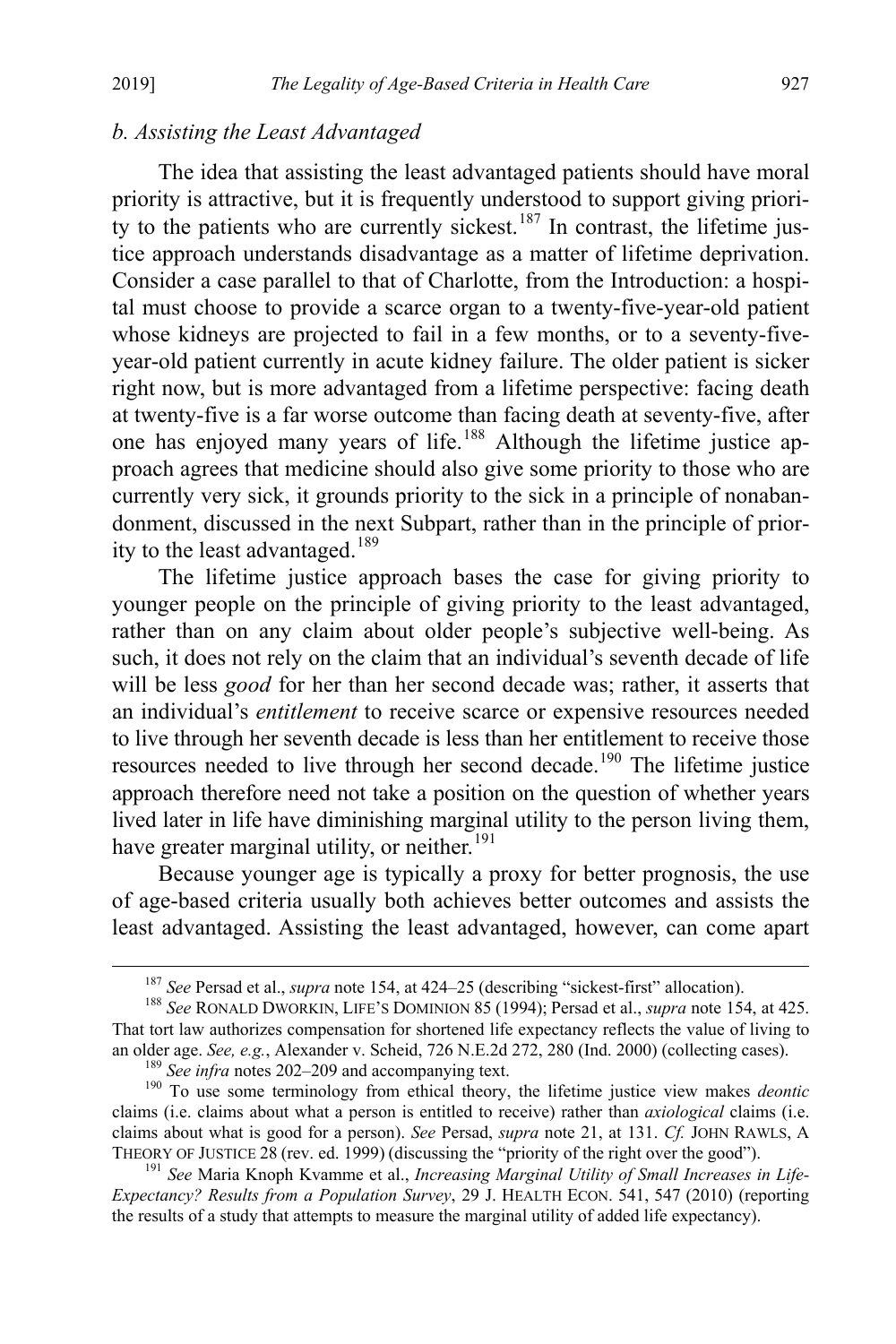from providing greater benefits, as in cases where an older patient, despite her age-limited life expectancy, is nevertheless likely to gain more from treatment than a younger person can. In such cases, unlike John Rawls' famous "difference principle," which requires that we maximize the position of the least advantaged before considering what course of action provides greatest overall benefits, the lifetime justice approach engages in a rougher balanc-ing of assisting the least advantaged and achieving better outcomes.<sup>[192](#page-41-1)</sup>

<span id="page-41-0"></span>The lifetime justice approach differs from an approach that Daniel Callahan has defended, which employs a "cut-off" age above which people lose entitlement to life-extending treatment.<sup>[193](#page-41-2)</sup> Callahan's approach is "sufficientarian": it assumes that there is a specific threshold of advantage above (and below) which fine-grained differences are irrelevant.<sup>[194](#page-41-3)</sup> Sufficientarianism faces the criticism that it ignores morally significant differences above and below the threshold.[195](#page-41-4) Rather than setting a threshold at seventy-five, it is preferable to recognize that it is more disadvantageous to live to only seventy-five than to live to eighty-five, or to live only to fifty-five than to live to sixty-five.<sup>[196](#page-41-5)</sup> Recognizing the importance of these differences better fits with the fact that even a single additional year of life is enormously valuable. The use of cutoffs and thresholds, however, can sometimes be justifiable on administrability grounds: setting a threshold for cancer screening at age seventy-five is easier for providers to implement and patients to under-

<span id="page-41-1"></span><sup>&</sup>lt;sup>192</sup> Compare RAWLS, *supra* note [190,](#page-40-0) at 277-85 (sympathetically considering, but ultimately rejecting, an approach that intuitively balances improvements in the general good against the interests of the least advantaged)*, with* Persad et al., *supra* note [154,](#page-32-1) at 429 (defending a balancing approach), *and* Parfit, *supra* note [183,](#page-38-0) at 213 (arguing that "benefits to the worse off could be morally outweighed by sufficiently great benefits to the better off [and] [i]f we ask what would be sufficient, there may not always be a precise answer").<br><sup>193</sup> *See* CALLAHAN, *supra* note [26,](#page-8-5) at 116 (arguing for the imposition of an age limit to re-

<span id="page-41-2"></span>ceive life-extending treatment despite the presence of sufficient resources).<br><sup>194</sup> See id.; Paula Casal, *Why Sufficiency Is Not Enough*, 117 ETHICS 296, 299–300 (2007).<br><sup>195</sup> Casal, *supra* note [194,](#page-41-0) at 313–18 (critiquin

<span id="page-41-4"></span><span id="page-41-3"></span>*supra* note [131,](#page-28-7) at 684–85 (arguing that "sharp discontinuities" in policy fail to treat similarly situated individuals similarly).<br><sup>196</sup> What about living to fifteen versus living to five? Cases involving children generate addi-

<span id="page-41-5"></span>tional complexities. I have argued that even though providing greater benefits and giving priority to the least advantaged favor young children, the fact that older children are more invested in their future plans counterbalances the age-based priority that younger children should receive. Persad et al., *supra* note [154,](#page-32-1) at 425 (claiming that the a twenty-year old's death is "intuitively worse" than the death of a two-month old); *cf.* DWORKIN, *supra* not[e 188,](#page-40-6) at 88 (suggesting that the death of an adolescent is worse than an infant because the adolescent "made a significant personal investment in his own life"). But I believe that reasonable people can disagree on this point. *See* Govind Persad, *Public Preferences About Fairness and the Ethics of Allocating Scarce Medical Interventions*, *in* INTERDISCIPLINARY PERSPECTIVES ON FAIRNESS, EQUITY, AND JUSTICE 51, 56 (Meng Li & David Tracer eds. 2017) (discussing the reasonableness of differing allocation systems).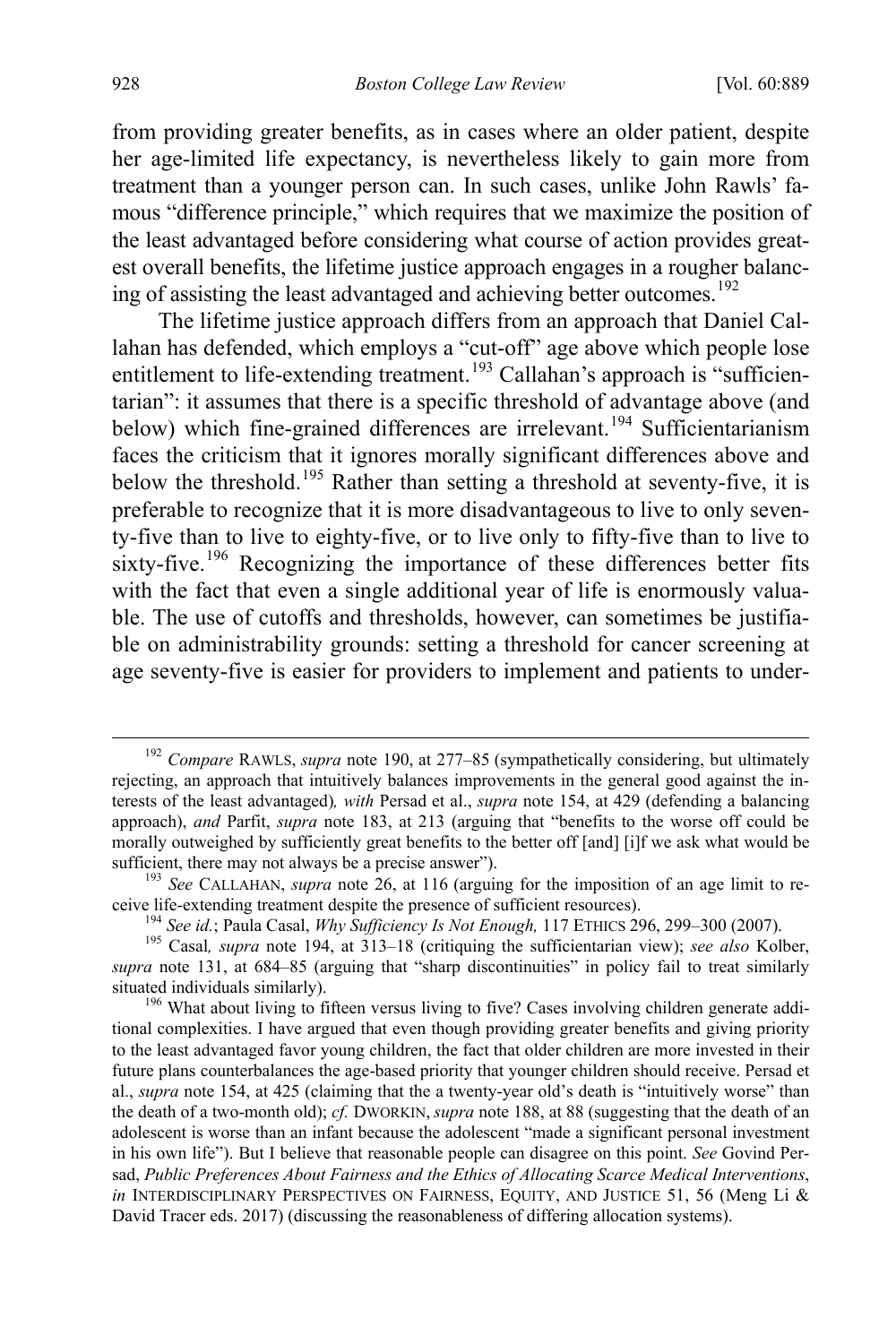stand than a more complex algorithm would be.<sup>[197](#page-42-0)</sup> An administrability justification for an age cutoff, however, is much less normatively concerning than Callahan's grounding of an age cutoff in a tendentious view about the moral meaning of old age.<sup>[198](#page-42-1)</sup>

The lifetime justice approach also differs from Norman Daniels' prudential lifetime account, which defends age-based criteria on the basis that they are in the anticipated interest of each individual in society because everyone expects to live through many stages of life.<sup>[199](#page-42-2)</sup> Because Daniels grounds his approach in the idea of individual prudence rather than in principles of distributive justice, his view is more willing to allow the interests of particular individuals to override the provision of greater benefits to society, but his approach may also be more willing to allow individuals to risk dying young in exchange for the chance to live to an older age. $200$  Additionally, the lifetime justice approach, by incorporating a nonabandonment principle, can justify helping older people even when a policy of abandoning them might be in their self-interest *ex ante*. In contrast, Daniels' view finds it difficult to explain why it would not be prudent to agree to be abandoned in old age in ex-change for a greater chance of living to old age.<sup>[201](#page-42-4)</sup> In many cases, however, the lifetime justice approach will reach the same verdict as Daniels' approach.

# *c. Nonabandonment*

Even if someone has already enjoyed a great deal of life and/or has poor prospects of gaining more life from treatment, her claims to assistance still possess moral force. This reflects the importance of nonabandonment and social inclusion—although I conceive of nonabandonment as part of

<span id="page-42-0"></span> <sup>197</sup> *See* Schuck, *supra* not[e 15,](#page-6-5) at 34 ("[A]ge classifications can be administered more easily than those dependent upon criteria that are difficult to measure directly or that require individualized determinations."); *see also* Kolber, *supra* note [131,](#page-28-7) at 687 (observing that thresholds allow for lower costs and ease of administration).<br><sup>198</sup> *See supra* note[s 116](#page-26-8)[–117 a](#page-26-9)nd accompanying text.<br><sup>199</sup> *See generally Daniels, <i>supra* note [129](#page-28-6) (arguing that the inevitability of aging, in part, mer-

<span id="page-42-2"></span><span id="page-42-1"></span>

<span id="page-42-3"></span>its different treatment of different age groups).<br><sup>200</sup> *See id.* at 475 n.2; *cf.* RAWLS, *supra* not[e 190,](#page-40-0) at 24–25 (arguing that goodness and right-<br>ness are distinct).

<span id="page-42-4"></span><sup>&</sup>lt;sup>201</sup> See Kilner, *supra* not[e 168,](#page-34-1) at 411 (arguing that Daniels's prudential lifespan view would "impose constraints on liberty and welfare during the elderly stage of life that would probably be experienced as unbearably harsh even if they were in fact objectively prudent"); *cf.* F.M. KAMM, MORALITY, MORTALITY: VOLUME II: RIGHTS, DUTIES, AND STATUS 303 (1996) (arguing that we sometimes cannot enforce agreements to be harmed against people, even when those agreements were *ex ante* reasonable to accept). *But see* Michael Otsuka, *Kamm on the Morality of Killing*, 108 ETHICS 197, 203, 206–07 (1997) (arguing that such agreements should be enforced). I discuss this issue and its relevance to law in Govind C. Persad, Note, *Risk, Everyday Intuitions*, *and the Institutional Value of Tort Law*, 62 STAN. L. REV. 1445, 1468–69 (2010).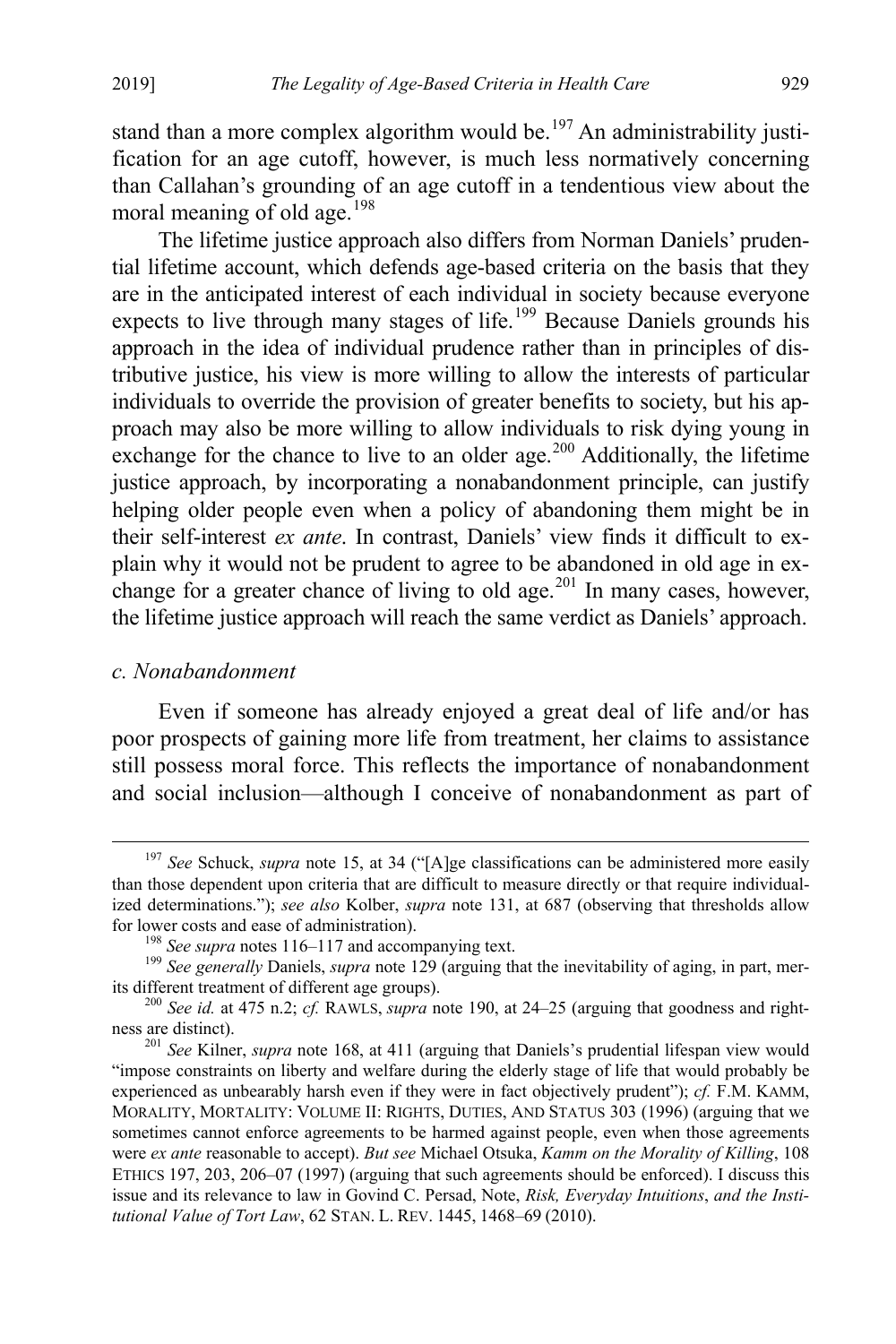<span id="page-43-0"></span>what justice requires, others see it as a value different from, or orthogonal to, justice.<sup>[202](#page-43-1)</sup> The nonabandonment principle implies that older people should not be entirely excluded from the benefits of the health care system, and that they retain claims to assistance insofar as they can benefit from medical interventions.

Within the broader lifetime justice approach, claims grounded in nonabandonment must be balanced against the goals of providing greater benefits and giving priority to the least advantaged. Determining how far nonabandonment should constrain the pursuit of the latter two principles is challenging.[203](#page-43-2) There are compelling arguments grounded in fairness for regarding individuals' claims to assistance in avoiding early death as cate-gorically more important than their claims to assistance later in life.<sup>[204](#page-43-3)</sup> In contrast, nonabandonment claims remain compelling where an older person is threatened by severe pain. Even though the older person has already enjoyed many years of life, the moral urgency of severe pain could swamp differences in future prospects or past benefit that would otherwise justify favoring younger people. $205$ 

<span id="page-43-5"></span>Another relevant example where nonabandonment claims are compelling involves prevention and psychological support services for serious mental deterioration, such as dementia. Severe dementia can undermine the narrative coherence of a person's life, and can make basic participation in

<span id="page-43-1"></span> <sup>202</sup> *Compare* Anderson, *supra* not[e 137,](#page-29-7) at 295–96 (arguing that choice-based accounts are too willing to abandon people who make unwise choices), *and* Axel Gosseries, W*hat Makes Age Discrimination Special? A Philosophical Look at the ECJ Case Law*, 43 NETH. J. LEGAL PHIL. 59, 67–68 (2014) (discussing a "continuist approach to what justice requires" which requires the provision of basic needs regardless of age), *with* SEGALL, *supra* note [136,](#page-29-0) at 58–73 (grounding the wrongness of abandonment in solidarity rather than moral equality)*, and* G.A. COHEN, WHY NOT SOCIALISM? 37–38 (2009) (contrasting claims grounded in justice with claims grounded in the "ideal of community").<br>
<sup>203</sup> See Juliana Bidadanure, *In Defense of the PLA*, 13 AM. J. BIOETHICS 25, 26 (2013).<br>
<sup>204</sup> Cf. RAWLS, *supra* not[e 190,](#page-40-0) at 155 (criticizing an approach that asks the "less fortunate...

<span id="page-43-3"></span><span id="page-43-2"></span>to accept the greater advantages of others as a sufficient reason for lower expectations over the whole course of . . . life" for being "an extreme demand").<br><sup>205</sup> See Gosseries, *supra* note [202,](#page-43-0) at 67–68 (concluding that the case for age-based criteria is

<span id="page-43-4"></span>weaker when older people's "ability to cover their basic needs" is in jeopardy); Kerstein & Bognar, *supra* note [184,](#page-39-3) at 38 (arguing that "the alleviation of severe, debilitating pain has special moral urgency"); *cf.* Amy Gutmann, *For and Against Equal Access to Health Care*, 59 MILBANK Q. 542, 547 (1981) (proposing a "precept of egalitarian justice that physical pains of a sufficient degree be treated similarly, regardless of who experiences them"); Robert M. Veatch, *Justice and the Economics of Terminal Illness*, 18 HASTINGS CTR. REP. 34, 38 (1988) ("For the terminally ill cancer patient in excruciating agony who could be treated cheaply with morphine, or the terminally ill person in need of clean sheets and compassionate nursing support, the fact that he or she has experienced a long, happy life seems irrelevant.").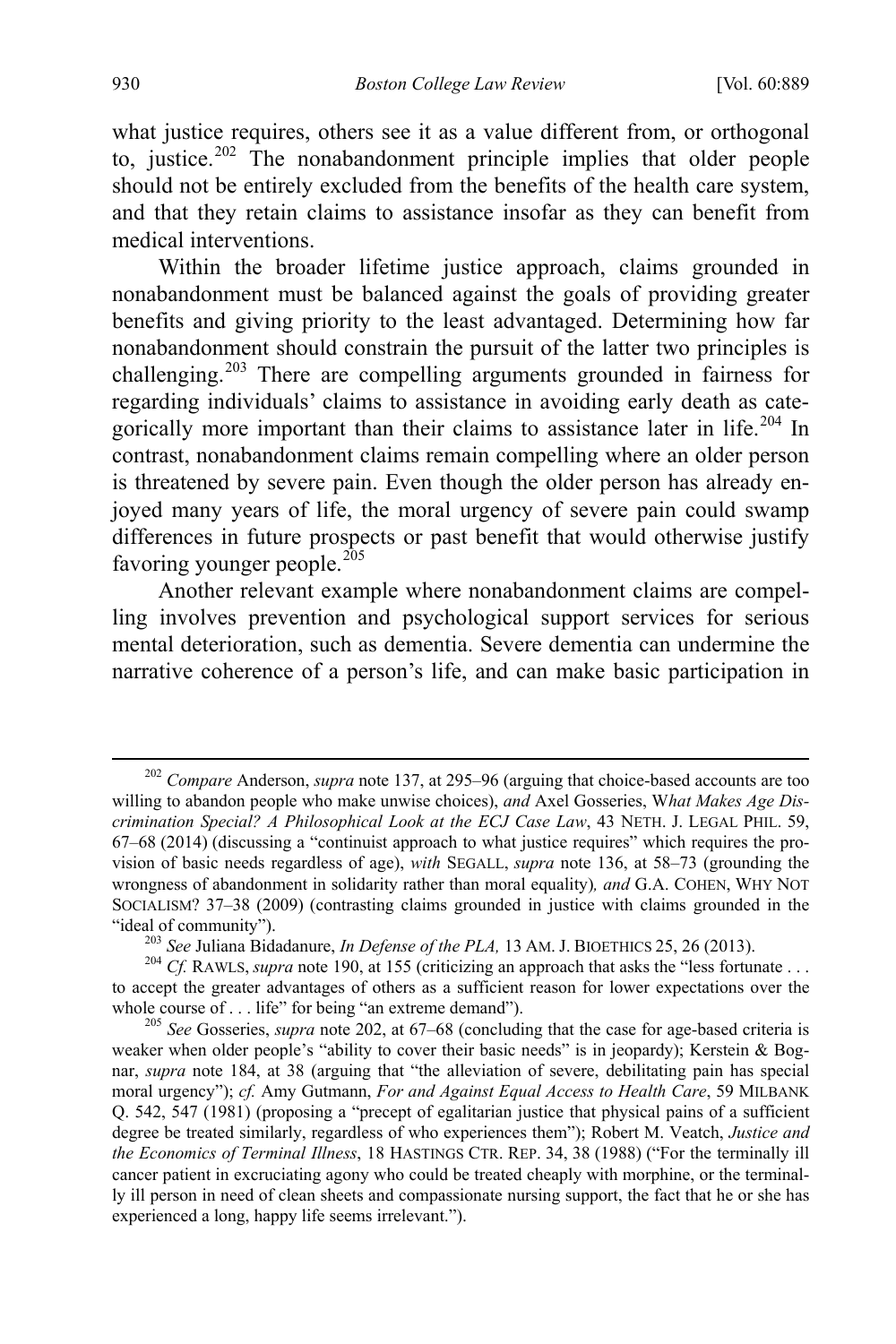<span id="page-44-3"></span>community life impossible.<sup>[206](#page-44-0)</sup> An older person who has enjoyed a long life could therefore offer credible justifications for dementia prevention and supportive care, even though that care consumes resources also needed by younger people whose prospects of living a long life are still uncertain.

In contrast, although a nonabandonment principle can support claims to pain relief and psychological support in the dying process, it does not support claims to additional years of life. Death certainly renders participation in community life impossible; however, death is not painful in itself, and does not undermine the narrative of a person's life, but simply ends that narrative. Thus, for instance, the nonabandonment principle would entitle a seventy-five-year-old cancer patient to palliative care and psychological counseling, even when such care would consume medical resources that could have been used to benefit younger patients, but would not entitle that patient to an equal opportunity to receive expensive chemotherapy. To the extent that chemotherapy could extend her life, the principle of providing greater medical benefits would support her case, but the principle of priority to the least advantaged would count strongly against it. Of course, many interventions have both pain-relieving and life-extending elements, which makes the task of balancing nonabandonment against other values more complex. It should be easy, however, to reject nonabandonment claims to treatments that simply improve nonessential aspects of function.<sup>[207](#page-44-1)</sup>

Two final points on nonabandonment are important. First, I understand nonabandonment as one value that must be balanced against others, rather than as a deontological constraint that stands prior to, and potentially forecloses the consideration of, other values. This is because, *inter alia*, the abandonment of a patient is a failure to aid rather than an active deprivation; an abandoned older person is not used as a means to others' good, even though she is left below a threshold of basic decency.<sup>[208](#page-44-2)</sup> Second, the nonabandonment principle is grounded in individuals' rights, which do not always track their subjective preferences. Even if an individual would be willing to sacri-

<span id="page-44-0"></span> <sup>206</sup> *See* DWORKIN, *supra* not[e 188,](#page-40-6) at 231. On the capacity to participate, *see* Ezekiel J. Emanuel, *Where Civic Republicanism and Deliberative Democracy Meet*, 26 HASTINGS CTR. REP. 12, 13 (1996) (arguing that health services that "ensure full and active participation by citizens in public deliberations —are to be socially guaranteed as basic"); *see also* Edmund G. Howe & Christopher J. Lettieri, *Health Care Rationing in the Aged: Ethical and Clinical Perspectives*, 15 DRUGS & AGING 37, 42 (1999) (describing loss of the "capacity to enjoy meaningful interactions"

<span id="page-44-1"></span>as a loss "worse than many or all others").<br><sup>207</sup> *See* Gutmann, *supra* note [205,](#page-43-5) at 546 (using dentistry as an example of equal access to functionally equivalent treatments that are "aesthetically or socially" different)

<span id="page-44-2"></span><sup>&</sup>lt;sup>208</sup> *Cf.* Richardson, *supra* not[e 175,](#page-36-6) at 89 (discussing cases where a person's "being harmed is a causal means to the greater good"). This implies that, for instance, patients may be abandoned on the basis of age in tragic situations where some patients must unavoidably be left below a threshold of basic decency. *Id*.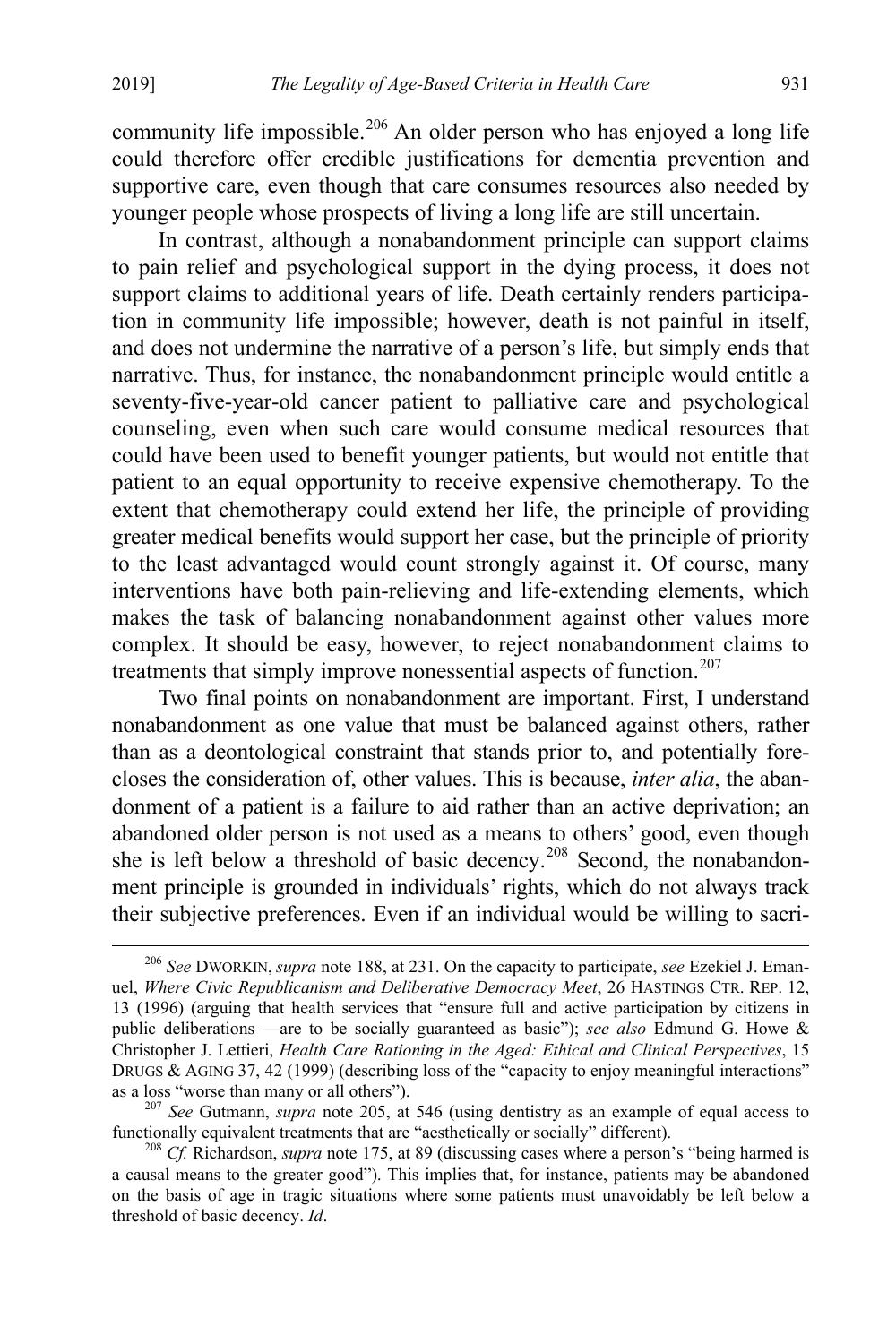<span id="page-45-0"></span>fice her claim to dementia support in exchange for a greater chance at lifeextending care, society's responsibility is to prevent social exclusion, not to provide the medical outcomes that a patient might prefer.<sup>[209](#page-45-2)</sup>

### 2. Objections

## *a. Moral Equality*

<span id="page-45-1"></span>The most common criticism of age-sensitive approaches, like the lifetime justice approach, contends that respecting older people's fundamental moral equality requires providing health care without regard to age.<sup>[210](#page-45-3)</sup> The lifetime justice approach has an easier time addressing these concerns than other defenses of age-based criteria do because it rejects animus and bias, eschews reliance on tendentious accounts of the meaning of old age, and incorporates a nonabandonment principle that addresses the concern that older people's interests will be categorically ignored. Once these issues have been put to one side, there is a compelling case in support of considering the fact that older people have enjoyed more life and have less life to gain.<sup>[211](#page-45-4)</sup> Although criteria other than age may also be important, these factors establish a case in support of age-based criteria. Such criteria parallel similar policies that impose comparative disadvantages on wealthy, socially advantaged, or well-educated people on the basis that these people have already enjoyed more of a good and can gain less from further assistance. Consider, for instance, policies that give special financial assistance, or admissions priority, to students pursuing their first undergraduate degree.<sup>[212](#page-45-5)</sup> These policies are normatively justifiable on the basis that those who already have an undergraduate degree have already enjoyed more education and can gain less from further education. Contrary to the reasoning that undergirds the moral

<span id="page-45-2"></span> <sup>209</sup> *See* Gutmann, *supra* not[e 205,](#page-43-5) at 551; *cf*. Leo Katz, *Harm and Justification in Negligence*, 4 THEORETICAL INQUIRIES L. 397, 405–08 (2003) (arguing that medical care ought to be distributed according to patients' objective claims rather than according to its effect on their subjective

<span id="page-45-3"></span>well-being)*.* <sup>210</sup> *See, e.g.*, Eidelson, *supra* note [42,](#page-12-0) at 1646 (arguing that antidiscrimination claims that reject age-based criteria are a way of "insisting on the public recognition of people's equal worth and dignity"); Katvan, *supra* note [155,](#page-32-7) at 9 (claiming that age-based criteria involve "a decision that some people are 'worth more' and some are 'worth less'"); Kilner, *supra* note [168,](#page-34-1) at 414 ("A person's life arguably should be preserved simply because it is a human life. In this perspective, the age attached to that life would be irrelevant. Otherwise, one's right to life would diminish with

<span id="page-45-4"></span>every day that one lives.").<br><sup>211</sup> *Cf.* A.B. Shaw, *In Defence of Ageism*, 20 J. MED. ETHICS 188, 191 (1994) ("Older people have enjoyed more life and have less life left to enjoy.").

<span id="page-45-5"></span><sup>&</sup>lt;sup>212</sup> See, e.g., Hunter v. Univ. of Wash., 2 P.3d 1022, 1024 (Wash. App. 2000). Another parallel is assistance for first-generation college students—a group that, like age groups, is defined by an unchosen characteristic. *See, e.g.*, 42 U.S.C. § 13504(b)(1) (2012).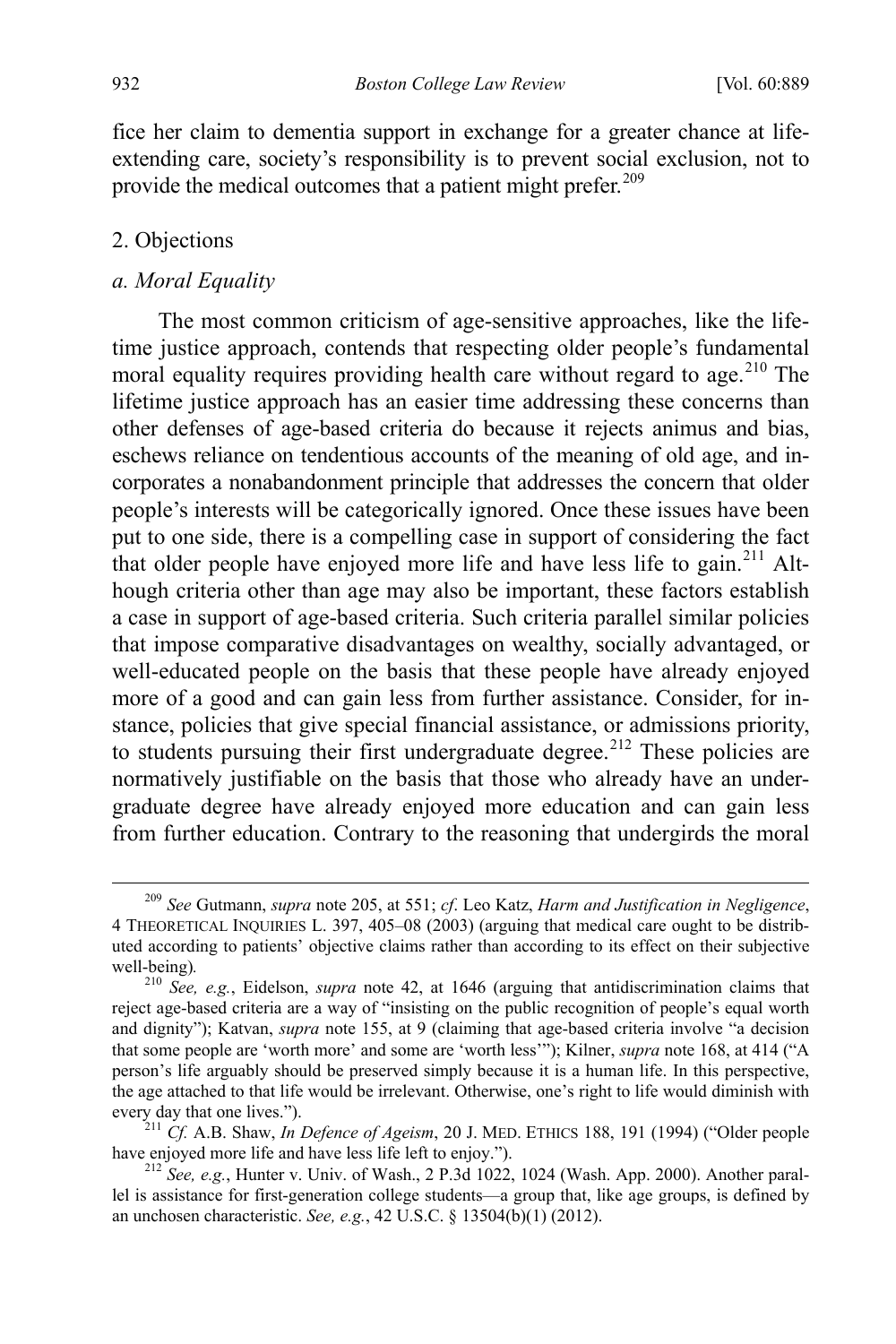equality objection, such policies do not disrespect the moral worth of the college-educated or create a situation where one's right to education dimin-ishes with each class one attends.<sup>[213](#page-46-0)</sup> Rather, giving priority to those pursuing a first undergraduate degree recognizes that what it takes to respect someone's moral equality depends on their circumstances, and that differential receipt of benefits does not imply differential moral worth. Provisions that favor undergraduates pursuing their first degree do not suggest that the right to education itself diminishes as one becomes more educated, but rather that claims to assistance in fulfilling that right depend on one's circum-stances and prior advantages.<sup>[214](#page-46-1)</sup> The same is true for older people and the right to life-extending medical care.

Similarly, the assertion that the "distinction—between a person's worth and the worth of saving her life—is very thin indeed" and that by "consigning the aged to a lower-priority class for access to lifesaving treatment, we risk conveying and fostering the attitude that they are simply of lesser value as persons" goes wrong by ignoring the differential capacity of medical care to help different people.<sup>[215](#page-46-2)</sup> The act of saving someone's life is simultaneously the act of extending that life, and ignoring the difference between extending one life by five years and extending another by twenty-five years, or providing one person the chance to live through their second decade rather than providing another the chance to live through their seventh, is morally indefensible given the value of each year of life.<sup>[216](#page-46-3)</sup> Consider the following pair of examples:

- 1. Including Drug A in a formulary will only enable doctors to delay one patient's death by a year, whereas including Drug B will enable them both to delay a different patient's death by a year and to delay a third patient's death by twenty years. In this example, we should include Drug B rather than Drug A; doing so does not regard the first patient as having lesser value, but instead appropriately recognizes the great importance of extending the third patient's life by twenty years.
- 2. Including Drug A in a formulary will enable doctors to delay one death for a year, whereas including Drug B will enable them to delay another patient's death by twenty-one years. The case for including Drug B remains clear; even though the benefits of Drug B now go to only one pa-

<span id="page-46-0"></span><sup>&</sup>lt;sup>213</sup> *Cf.* Kilner, *supra* note [168,](#page-34-1) at 414 (providing an argument for the moral equality objection that all human life has intrinsic worth).

<span id="page-46-3"></span><span id="page-46-2"></span><span id="page-46-1"></span><sup>&</sup>lt;sup>214</sup> Contra id.<br><sup>215</sup> Eidelson, *supra* not[e 42,](#page-12-0) at 1647.<br><sup>216</sup> *See* Richard Yetter Chappell, *Against 'Saving Lives': Equal Concern and Differential Impact*, 30 BIOETHICS 159, 159 (2016).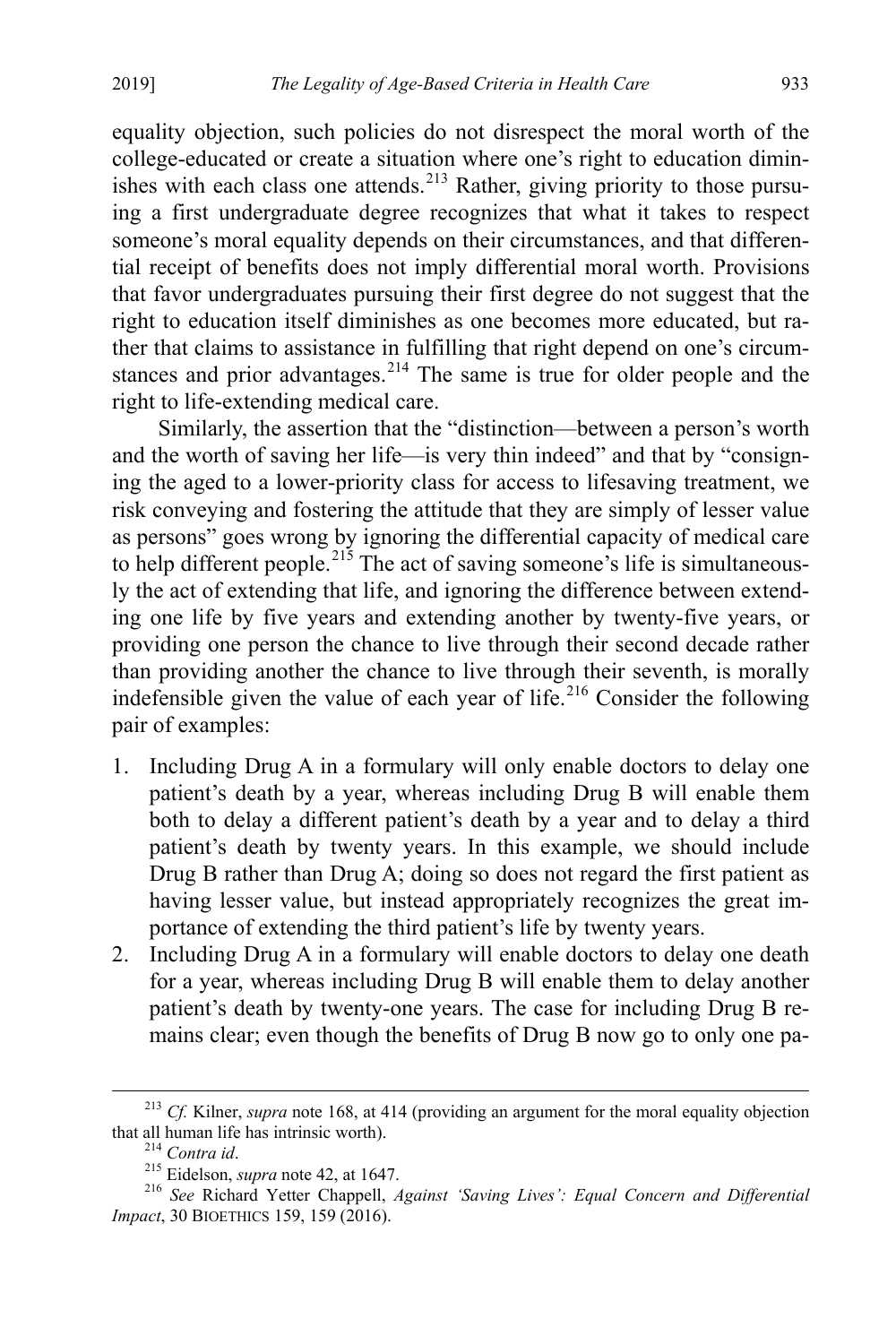tient, choosing Drug B still does not regard the first patient as having lesser value than the second, but instead appropriately recognizes the great importance of extending the second patient's life by twenty-one years.

Even though both Drug A and Drug B "save a life," Drug B can do far more good than Drug A can. The moral equality objection goes wrong when it overlooks the moral importance of doing more good rather than less, particularly where a valuable good like years of life is at stake.

Understanding that the provision of differential benefits is consistent with equal moral worth also undermines a moral equality objection that Leslie Francis and Anita Silvers offer.<sup>[217](#page-47-0)</sup> Francis and Silvers believe that defenders of age-based criteria wrongly "transmute equality into a quantum of something, often welfare or the like," and "adopt a distributive rather than a procedural understanding of equality."<sup>[218](#page-47-1)</sup> I agree with Francis and Silvers that equal respect should be understood as procedural rather than distributive. Their argument, however, more properly applies to *critics* of age-based criteria. Such critics frequently contend that recognizing older people as morally equal requires a distributive undertaking—namely, providing them the same quantum of medical resources that younger people receive.<sup> $2\bar{19}$ </sup> In contrast, the lifetime justice approach concludes that recognizing the moral equality of older people is a matter of procedural fairness (exemplified by, for instance, avoidance of animus and bias), and that once procedural fairness is achieved, it is acceptable to provide older people a lesser quantum of resources. It is critics, not defenders, of age-based criteria who mistakenly understand equal respect as requiring the provision of equally sized benefits.

Moral equality arguments can also take an empirical form, charging that age-based criteria will spur demeaning attitudes against older people or undermine social cohesion.<sup>[220](#page-47-3)</sup> Such claims cannot be resolved by pure normative or legal reasoning, but only by evidence about the empirical effects

<span id="page-47-2"></span><span id="page-47-1"></span><span id="page-47-0"></span><sup>217</sup> Francis & Silvers, *supra* not[e 186,](#page-39-4) at 144. 218 *Id.* <sup>219</sup> *See, e.g.*, Eidelson, *supra* note [42,](#page-12-0) at 1646; Katvan, *supra* note [155,](#page-32-7) at 9; Kilner, *supra* note [168,](#page-34-1) at 414 (noting a critique of using age as a criterion, namely that age is irrelevant because all human life has value and "[o]therwise, one's right to life would diminish with every day that

<span id="page-47-3"></span>one lives"). <sup>220</sup> *See, e.g.*, Eidelson, *supra* note [42,](#page-12-0) at 1649 (asserting that "[s]tate-sanctioned medical rationing that expressly disfavors older people is troubling because of the real risk that it will be understood to reflect judgments of comparative worth, and that it will thereby lend renewed credibility to . . . demeaning attitudes toward older people"); Kilner*, supra* note [168,](#page-34-1) at 414–15 ("An age criterion may be disrespectful of the elderly as persons .... In the process of showing disrespect to an entire group of people, society itself can become brutalized.").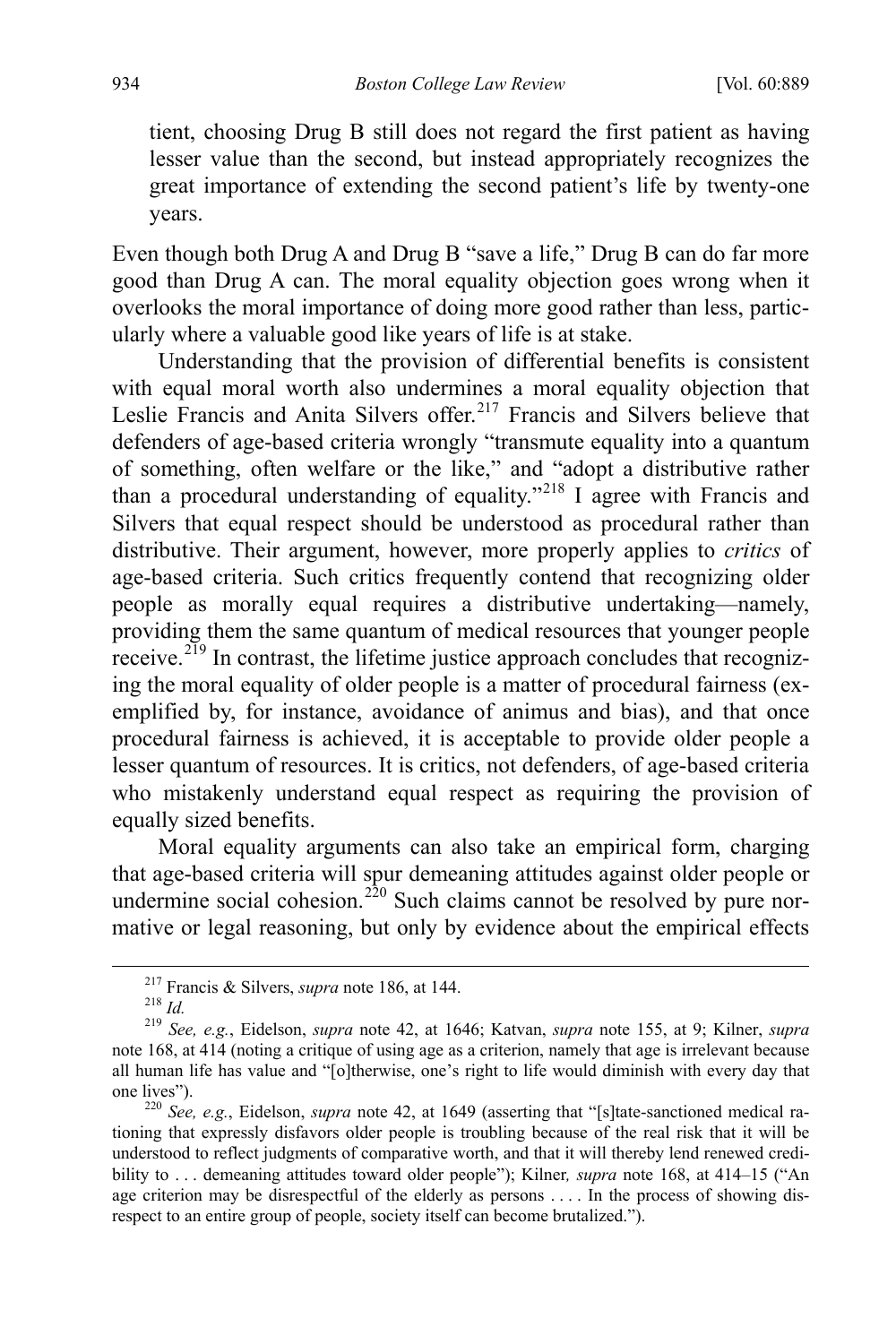of these policies and of alternative arrangements. Furthermore, even if the use of age-based criteria proves to have some negative effects on older people or on social cohesion, this would still have to be balanced against the advantages of using age-based criteria. I will nonetheless yield to temptation and offer one brief speculation: age-based criteria could potentially *strengthen*, rather than weaken, social cohesion between the young and the old by demonstrating to the young that the old recognize the advantages they have experienced and are willing to sacrifice further gains so that others can enjoy similar advantages. In the same way, for example, progressive taxation or preferences for first-generation college students might strengthen cohesion between the advantaged and disadvantaged rather than undermining cohesion. This hypothesis—like the contrary hypotheses proposed by critics of age-based criteria—warrants empirical research.

<span id="page-48-0"></span>A fascinating cousin to the moral equality argument is advanced by Derek Parfit, who argues that a person's status as the same person over time is a continuous variable (like age) rather than an all-or-nothing fact.<sup>[221](#page-48-1)</sup> What Parfit calls the "Reductionist View" of personal identity counsels against giving moral weight to a person's past advantages, because these advantages, seen from their present vantage point, are no longer fully their own.<sup>[222](#page-48-2)</sup> The Reductionist View would undermine efforts to justify age-based criteria on the basis of priority to the least advantaged, because from an older person's current perspective, the earlier years of life "she" enjoyed are not so vividly *her own* as her last few years of life—those early years are similar to years of life someone else might have enjoyed in the past.<sup>[223](#page-48-3)</sup> Adopting the Reductionist View, however, would make such simple questions as who someone's friends or family are, or what property they own, extremely difficult to answer.<sup>224</sup> Furthermore, although the Reductionist View undermines the principle of priority to the least advantaged, it also does not lend support to a principle of nonabandonment or provision of equal benefits. Rather, Parfit argues that we should "aim for the least possible suffering, whatever its distribution."[225](#page-48-5) Ultimately, adopting the Reductionist View would support only the principle of providing greater benefits, and would require abandoning both nonabandonment and priority to the least advantaged.

<span id="page-48-3"></span><span id="page-48-2"></span><span id="page-48-1"></span><sup>&</sup>lt;sup>221</sup> DEREK PARFIT, REASONS AND PERSONS 275–82 (1984).<br><sup>222</sup> *See id.* 223 *Cf. id.* at 333–34, 341 (proposing that "subdivisions within lives" are akin to "divisions" between lives"). Richard Posner has used Parfit's approach to defend the position that older people have rights against their "younger selves." RICHARD POSNER, AGING AND OLD AGE 84–94

<span id="page-48-5"></span><span id="page-48-4"></span><sup>(1995). 224</sup> *See generally* ALLEN E. BUCHANAN & DAN W. BROCK, DECIDING FOR OTHERS (1989). 225 PARFIT, *supra* note [221,](#page-48-0) at 341.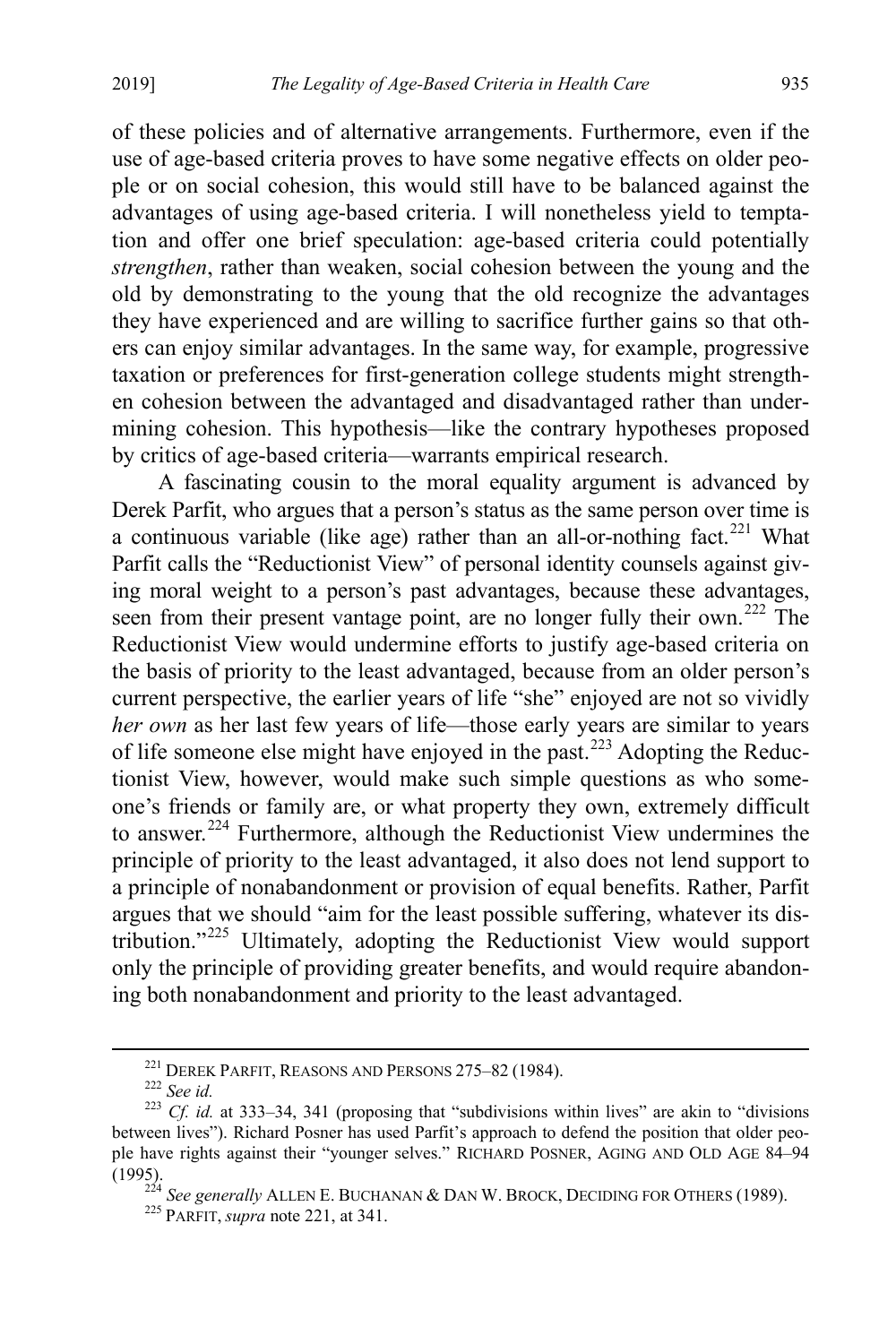### *b. Alternative Currencies of Distributive Justice*

Some argue that years of life are the wrong "currency" of advantage to focus on when distributing the benefits of health care.<sup>[226](#page-49-0)</sup> Instead, they contend that it is more coherent to focus on fairly distributing individuals' *opportunity* to enjoy a given number of years of life.<sup>[227](#page-49-1)</sup> This line of argument often goes on to conclude that a focus on fairly distributing opportunities is nevertheless normatively mistaken because it would require tallying up the total cost of the medical care each person has received.<sup>[228](#page-49-2)</sup> Less often, this argument is used to recommend shifting to a strategy of equalizing opportunity.<sup> $229$ </sup>

In contrast, Daniel Sharp and Joseph Millum argue that rather than giving priority to those who have enjoyed the fewest life-years, we should widen our lens and give priority to those who have enjoyed the least lifetime ad-vantage more generally.<sup>[230](#page-49-4)</sup> In many cases, such as the moral requirement to give priority to ill children, the lifetime justice approach and Sharp and Mil- $\lim$ 's view reach the same verdict.<sup>231</sup> The lifetime justice approach, however, gives priority to those at risk of dying prematurely, and Sharp and Millum's view gives priority to those at risk of enjoying less overall advantage.

I argue that years of life are a more important criterion for the distribution of health care than either opportunity to enjoy life or lifetime advantage, for both pragmatic and fundamentally normative reasons. Pragmat-

<span id="page-49-0"></span> <sup>226</sup> I borrow the "currency" terminology from G.A. Cohen, *On The Currency of Egalitarian* 

<span id="page-49-1"></span> $\frac{227}{227}$  *See, e.g.*, Kilner, *supra* not[e 168,](#page-34-1) at 409 (arguing that if a young person has received more medical care than an elderly person, "[i]t may not be accurate to say that the younger person should be saved because she or he has not been given as great an opportunity to live as the older person," but rather the elderly person should be saved). <sup>228</sup> *See* Francis & Silvers, *supra* note [186,](#page-39-4) at 144 (providing that "[a]n analogy would be to

<span id="page-49-2"></span>lifetime caps on health insurance payments, with the elderly having consumed their share over their lifespan"); *cf.* Council on Ethics and Judicial Affairs, *supra* note [139,](#page-29-6) at 33 (rejecting the view that patients' past access to and use of scarce medical resources gives them lower priority

<span id="page-49-3"></span>than others). <sup>229</sup> *See* Kilner, *supra* note [168,](#page-34-1) at 411–12; *see also* Gusmano, *supra* note [168,](#page-34-1) at 184–85 (questioning whether the elderly have used their "fair share of public resources" and asking "[i]s it fair to limit curative care that may be beneficial to an 80-year-old patient if she received relatively little care earlier in life . . . ?"). 230 Sharp & Millum, *supra* not[e 174,](#page-36-5) at 124 (claiming that the worst off are people "who have

<span id="page-49-4"></span>the least lifetime advantage, where advantage is understood in terms of a plurality of valuable dimensions"). This approach is criticized in Kerstein & Bognar, *supra* note [184,](#page-39-3) at 38 (arguing that being denied treatment for pain due to being "too well off overall to have an urgent medical need" would be "invidious"), and in Evans, *supra* note [11,](#page-5-6) at 825 (suggesting that the "early turning off of the rich and fortunate in favour of the poor and deprived" is an "an intellectually charm-<br>ing reductio ad absurdum").

<span id="page-49-5"></span><sup>&</sup>lt;sup>231</sup> See Sharp & Millum, *supra* note [174,](#page-36-5) at 124 ("Virtually no one who makes it to age 50 will be as badly off over her lifetime as someone who dies at age five. Non-health factors are unlikely to make a difference to this result.").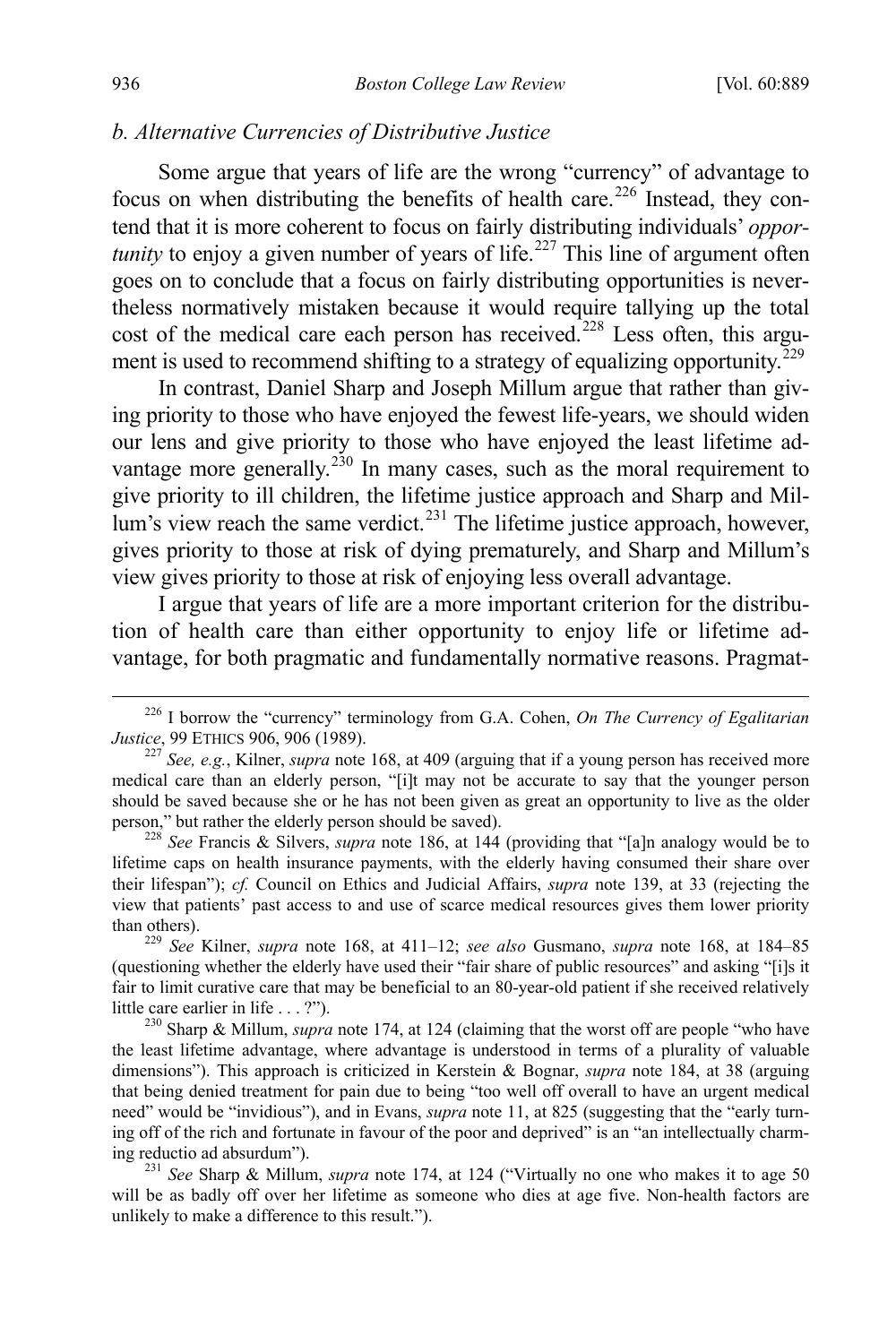ically, as Sharp and Millum concede, measuring age is easier than measuring lifetime advantage.[232](#page-50-0) More fundamentally, focusing on life-years has three advantages. First, assessments of either opportunity to enjoy life or of overall advantage will likely be objectionably intrusive, whereas age as-sessments will not.<sup>[233](#page-50-1)</sup> Second, years of life have many of the qualities associated with other widely accepted currencies of distributive justice, such as the "primary goods" Rawls discusses: additional years of life, like wealth, health, or opportunity, "normally have a use whatever a person's rational plan of life. $\frac{1}{234}$  $\frac{1}{234}$  $\frac{1}{234}$  Third, health care providers are ill-placed to assess patients' overall advantage, but well-placed to assess age. $^{235}$  $^{235}$  $^{235}$ 

# *c. Disparate Impact on Protected Classes*

Some critics charge that age-based criteria indirectly disadvantage women, who make up a greater share of the oldest age groups.<sup>[236](#page-50-4)</sup> This consequence of age-based criteria is, on its face, normatively objectionable. It could also render age-based criteria legally vulnerable, although recent changes in law have weakened disadvantaged groups' protection against disparate impact.<sup>[237](#page-50-5)</sup>

In an unequal society where advantage and disadvantage (including life expectancy) correlate with socially defined categories, the problem of indirect disadvantage is pervasive. The use of age-based criteria will indirectly disadvantage women, who are already disadvantaged in many ways by social arrangements.<sup>[238](#page-50-6)</sup> This disadvantage, however, occurs in the context of life expectancy, where women are advantaged rather than disadvantaged.[239](#page-50-7) This, at the very least, makes the use of age-based criteria less ob-

<span id="page-50-2"></span><span id="page-50-1"></span><span id="page-50-0"></span><sup>&</sup>lt;sup>232</sup> *Id.* at 117.<br><sup>233</sup> *See* Schuck, *supra* not[e 15,](#page-6-5) at 33–35.<br><sup>234</sup> RAWLS, *supra* not[e 190,](#page-40-0) at 54.<br><sup>235</sup> *See* Clarke et al., *supra* note [139,](#page-29-6) at 33 (noting that medicine is ill-placed to assess patients' access to factors that impact health including "income, education, and access to primary care").

<span id="page-50-4"></span><span id="page-50-3"></span><sup>236</sup> *See* Howe & Lettieri, *supra* note [206,](#page-44-3) at 41 (discussing the argument that "discrimination against the elderly disproportionately discriminates against women" because women have longer lifespans than men); Kapp*, supra* note [103,](#page-24-8) at 328 (contending that age-based criteria have an "inherently sexist impact" on women). <sup>237</sup> *See* Areheart, *supra* note [122,](#page-26-7) at 993–95; *cf.* Nungesser v. Columbia Univ., 169 F. Supp.

<span id="page-50-7"></span><span id="page-50-6"></span><span id="page-50-5"></span><sup>3</sup>d 353, 363 (S.D.N.Y. 2016) (finding that "courts have held that a private right of action based on the alleged disparate impact of a policy on a protected group is not cognizable under Title IX"). <sup>238</sup> *See, e.g.*, Roberts v. U.S. Jaycees, 468 U.S. 609, 626 (1984). <sup>239</sup> SEGALL, *supra* note [136,](#page-29-0) at 106–07.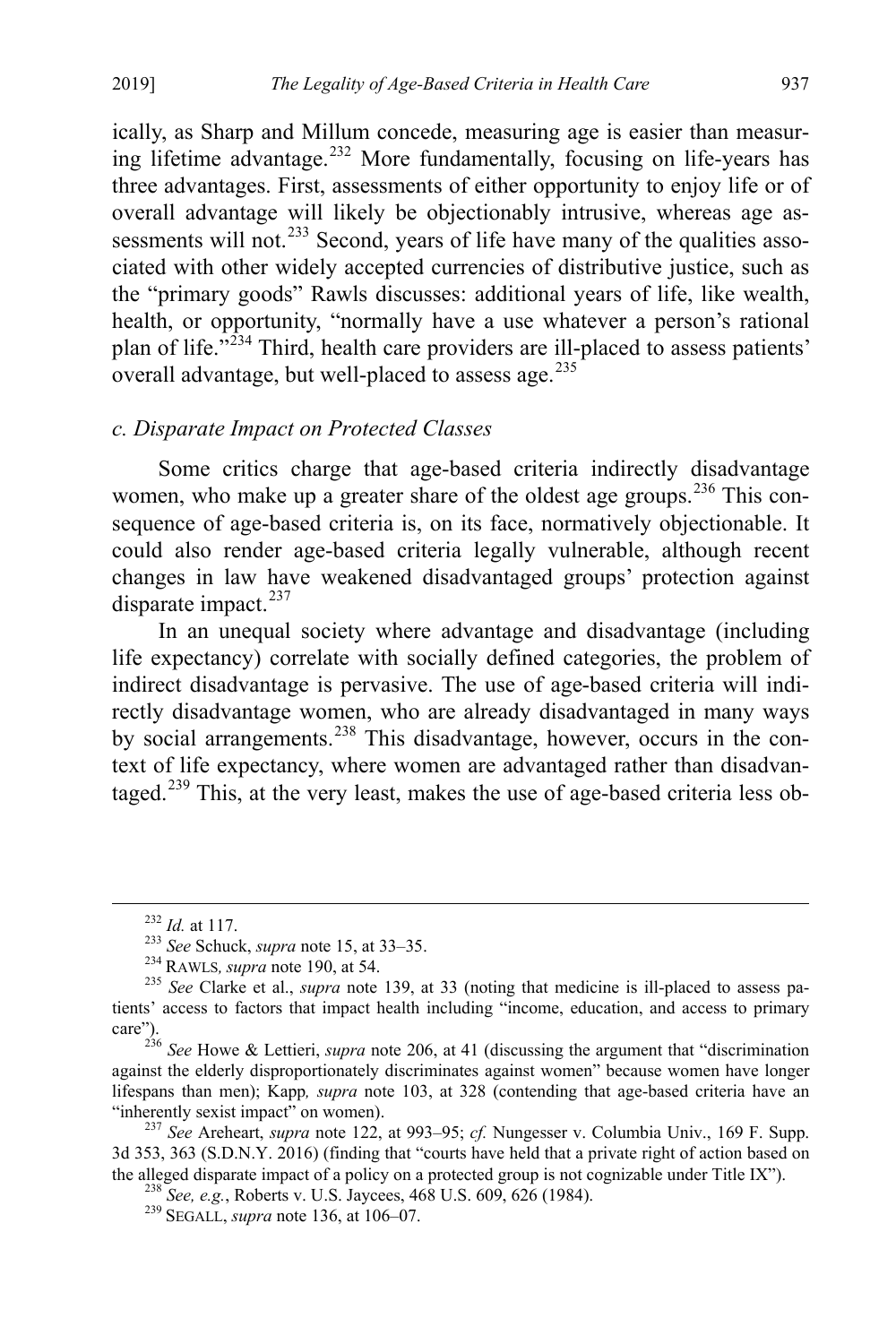jectionable than a policy that further disadvantages women in contexts where they are already disadvantaged.<sup>[240](#page-51-1)</sup>

<span id="page-51-4"></span>Attention to intersectional identity further weakens the basis for concern about indirect disadvantage. Many younger women will experience no disadvantage from the use of age-based criteria and will even experience advantages from the use of such criteria: any disadvantage will fall on older women who have already enjoyed more years of life. Additionally, because of correlations between wealth, race, and life expectancy, those older wom-en are more likely to be well-off and less likely to be African-American.<sup>[241](#page-51-2)</sup> If imposing indirect disadvantage on women as a group remains a concern, one strategy would be to direct some of the resources saved via the use of age-based criteria to programs that aim to assist women at younger ages for instance, using the resources saved by adopting an age cutoff for transplantation to fund health literacy efforts that target younger women.

A related, but less compelling argument charges that using older age as a proxy for future life expectancy logically entails the use of race as a proxy. Because life expectancy is lower on average for African-Americans, this would entail the direct disadvantaging of African-Americans.<sup>[242](#page-51-3)</sup> This concern can be addressed with relative ease. Because living to old age is an advantageous outcome, using old age as a proxy for low future life expectancy disadvantages members of a generally advantaged group (people who have already lived to old age). In contrast, using race as a proxy for future life expectancy would impose additional disadvantage on an already disadvantaged group.

# IV. EVALUATING AGE-BASED CRITERIA IN PRACTICE

In this Part, I apply the analysis offered in the preceding Parts to agebased criteria that are in use, or have been proposed, in medical practice and health policy. These areas include transplantation, reproductive medicine, disease screening, medical research, and the provision of health insurance.

# <span id="page-51-0"></span>*A. Transplantation*

The details of age-based criteria for access to transplantation depend both on the organ being transplanted and on the local norms of specific

<span id="page-51-1"></span> <sup>240</sup> *See, e.g.*, Bridget J. Crawford & Carla Spivack, *Tampon Taxes, Discrimination, and Human Rights*, 2017 WIS. L. REV. 491, 493 (discussing a "tampon tax," which increases a financial burden that already falls disproportionately on women).

<span id="page-51-3"></span><span id="page-51-2"></span><sup>&</sup>lt;sup>241</sup> See generally S. Jay Olshansky et al., *Differences in Life Expectancy Due to Race and Educational Differences Are Widening, and Many May Not Catch Up*, 8 HEALTH AFF. 1803 (2012) (reporting correlations between race, education, and life expectancy). 242 *See* Morreim*, supra* note [42,](#page-12-0) at 341.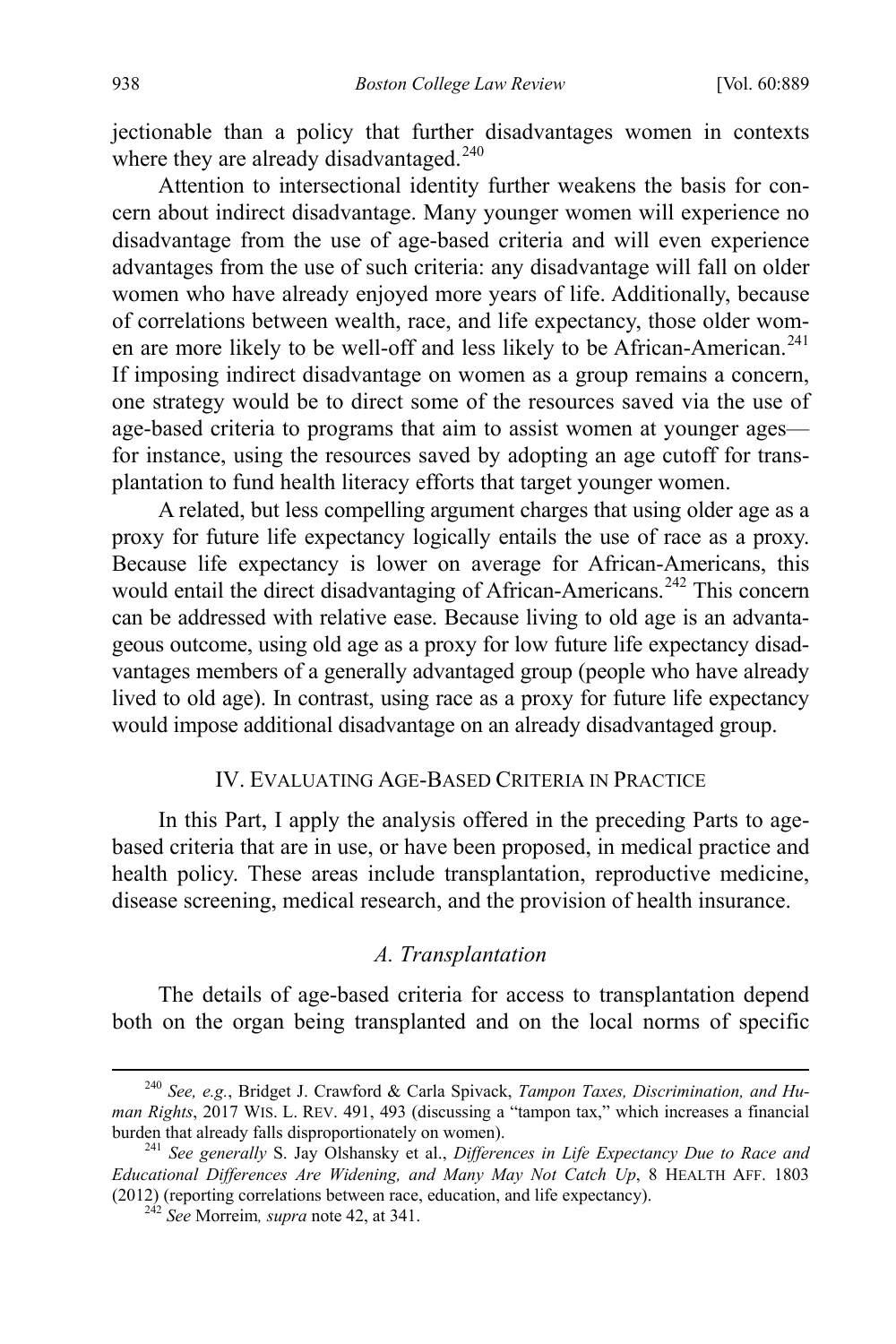<span id="page-52-0"></span>transplantation centers. Age-based criteria are frequently used in the allocation of lung transplants, kidney transplants, liver transplants, and heart transplants.<sup>[243](#page-52-2)</sup> Some medical and bioethical commentators nonetheless worry that the use of age-based criteria in transplantation is unfair age discrimi-nation.<sup>[244](#page-52-3)</sup> These concerns may have motivated prohibitions in other coun-tries on the use of age-based criteria in transplantation.<sup>[245](#page-52-4)</sup> For example, Israel has prohibited any consideration of age in organ allocation, including approaches where age is only one factor among many. $246$ 

<span id="page-52-1"></span>The lifetime justice approach is not a detailed proposal for allocating organs.[247](#page-52-6) It does, however, provide guidance for the development of organ allocation policy. Most importantly, it counsels that the adoption of a policy like Israel's, which categorically prohibits the use of age in allocation, would be a tragic and unfair waste of valuable medical resources. Agebased criteria can help providers direct organs toward patients who have a greater prospect of benefiting from the organs, and can address the tragedy of early death. Patients, providers, hospitals, regulators, and judges should

<span id="page-52-3"></span>*ty and Efficiency Considerations in Kidney Allocation,* 11 AM. J. TRANSPLANTATION 2317, 2318 (2011) (observing that experts in the field contend that using age-based criteria to allocate organs "amounts to age discrimination, disadvantaging patients who could benefit significantly from transplantation because of a morally, and often, clinically irrelevant factor such as age").

<span id="page-52-4"></span>plantation because of a moral levant factor and *Appropriateness of Renal Transplantation in*  $\frac{245 \text{ } \text{[Fe]} }{245 \text{ } \text{[Fe]} }$  *See, e.g.*, Liviu Segall et al., *Criteria for and Appropriateness of Renal Transplantation Elderly Patients with End-Stage Renal Disease: A Literature Review and Position Statement on Behalf of the European Renal Association–European Dialysis and Transplant Association Descartes Working Group and European Renal Best Practice*, 100 TRANSPLANTATION e55, e58–e59 (2016). 246 Katvan et al., *supra* note [155,](#page-32-7) at 9–10 (discussing Israel's rejection of age-based criteria). <sup>247</sup> The detailed kidney allocation proposal offered by Ross et al., *supra* note [5,](#page-4-6) at 2115–16,

<span id="page-52-6"></span><span id="page-52-5"></span>would be a good starting point for future work because it recognizes both the importance of providing greater medical benefits and of giving priority to people who have enjoyed less life.

<span id="page-52-2"></span> <sup>243</sup> Katvan et al., *supra* note [155,](#page-32-7) at 8–9 (discussing the historical use of age limits for heart transplantation in Israel); Francesco Tona & Carlo Dal Lin, *Clinical Indications for Heart Transplantation*, *in* THE PATHOLOGY OF CARDIAC TRANSPLANTATION 33, 35–36 (Ornella Leone et al. eds. 2016) (stating that wait list consideration for heart transplants is usually capped at 75 years); Suzanne R. Sharpton et al., *Combined Effects of Recipient Age and Model for End-Stage Liver Disease Score on Liver Transplantation Outcomes*, 98 TRANSPLANTATION 557, 557, 560 (2014) (observing that some age cut-offs for liver transplantation have been set around 65 or 70 years but arguing that age should not be used as a sole criterion for transplantation); Paul L. Tso, *Access to Renal Transplantation for the Elderly in the Face of New Allocation Policy: A Review of Contemporary Perspectives on "Older" Issues*, 28 TRANSPLANTATION REVS. 6, 9–10 (2014) (describing a study concluding that "deceased donor transplantation is attractive for senior patients up to ages 65–70 at centers with wait times up to 2 years, and living donor transplantation is reasonable for patients up to age 80," as well as describing kidney transplantation guidelines in several countries); Eric S. Weiss, Christian A. Merlo & Ashish S. Shah, *Impact of Advanced Age in Lung Transplantation: An Analysis of United Network for Organ Sharing Data*, 208 J. AM. C. SUR-GEONS 400, 400 (2009) (describing the use of age-based criteria in medical practice and concluding that lung transplantation should not be used in patients age seventy years or older). 244 *See, e.g*., K. Ladin & D.W. Hanto, *Rational Rationing or Discrimination: Balancing Equi-*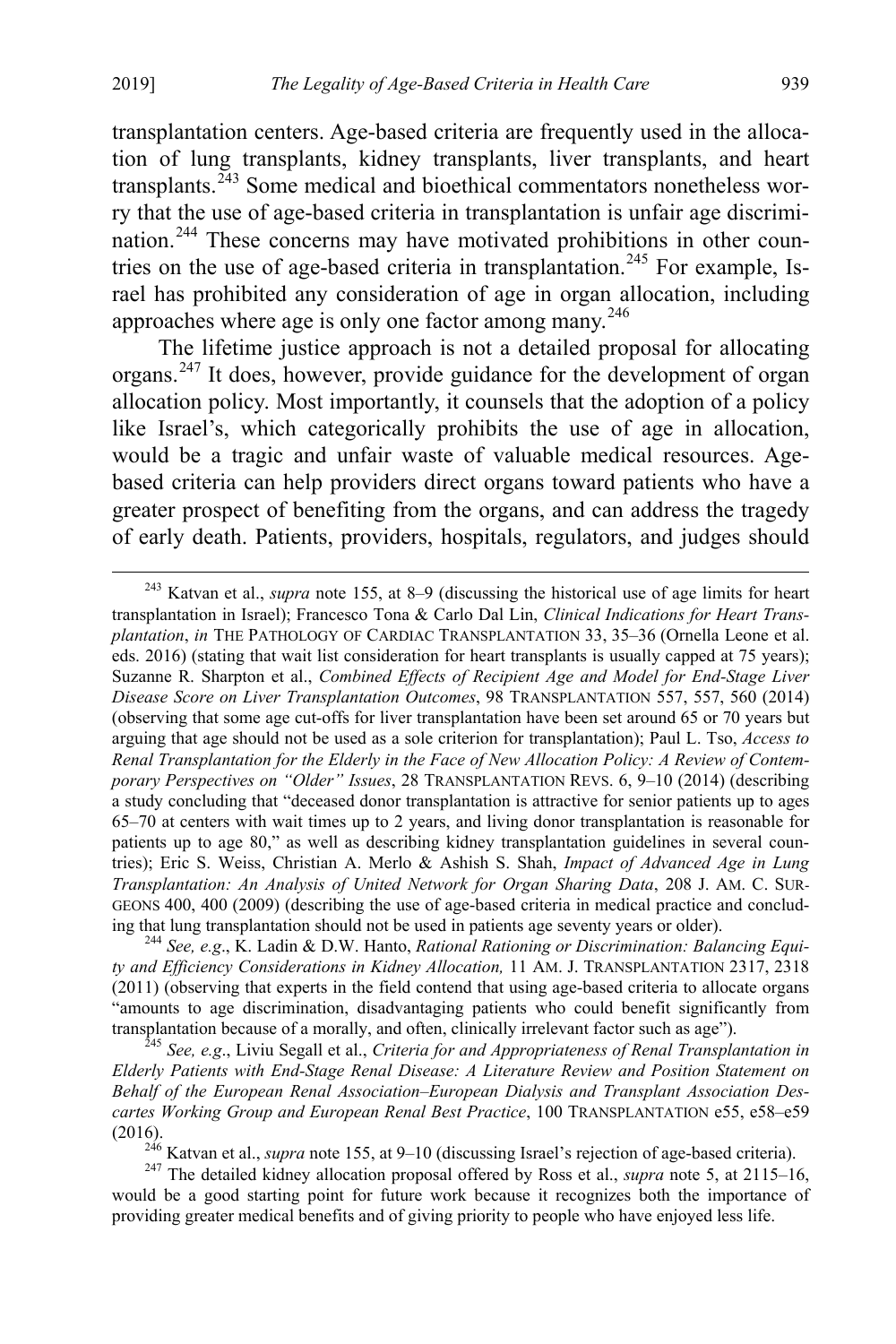all resist the seductive appeal of simplistic anticlassification arguments that describe age as an arbitrary basis for allocating organs.<sup>[248](#page-53-0)</sup> Relevantly for law, this implies that age-based criteria should not be subject to heightened scrutiny, and that judges should be deferential to evidence-based arguments for the relevance of age to outcomes. A normatively appealing approach to transplantation would use age as one eligibility criterion, alongside other criteria that might predict how likely the transplant is to provide the patient with long-term benefit. Another potential criterion—grounded in nonabandonment considerations—would be whether non-transplant alternatives (or the receipt of less healthy organs) would be likely to subject older patients to unacceptable pain, or instead would merely provide them with fewer expected years of life.

The lifetime justice approach also provides grounds for doubt about the high significance that many allocation systems assign to how long a pa-tient has been on a waiting list for an organ.<sup>[249](#page-53-1)</sup> Under the lifetime justice approach, if a child can gain many years of life from an organ and would be consigned to a vastly shortened life without one, she should receive priority over a middle-aged or older person who may have been waiting for a transplant for longer than the child has been alive. Even if the mere passage of time can cement entitlements to what one already has, it should not support a greater entitlement to what one only hopes to receive.<sup>[250](#page-53-2)</sup> A better approach would create an eligibility pool rather than a waiting list, and would then select patients from the pool without regard to waiting time, except when waiting time predicts a patient's prospect of benefit or predicts how badly they will fare without an organ.

# *B. Reproductive Medicine*

<span id="page-53-4"></span>Age-based criteria are common in reproductive medicine. ASRM recommends that "providers should implant embryos in women >50 years only after medical evaluation; and should discourage women >55 years from doing so . . . ."[251](#page-53-3) Many providers use even lower age cutoffs.[252](#page-53-4) Cryopres-

<span id="page-53-0"></span> <sup>248</sup> *Cf.* Areheart, *supra* note [122,](#page-26-7) at 996 (contrasting the easy application of anticlassification with the greater nuance required for antisubordination analysis). <sup>249</sup> *See* Clarke et al., *supra* note [139,](#page-29-6) at 38 (describing and endorsing the view that waiting

<span id="page-53-1"></span>time is an appropriate basis for allocation); *see also* Ross et al., *supra* note [5,](#page-4-6) at 2116 (asserting that "waiting time points have become the primary allocation factor" for deceased-donor kidneys); *cf.* Persad et al., *supra* not[e 154,](#page-32-1) at 424 (criticizing "first-come, first-served" allocation of organs). <sup>250</sup> *Cf.* David A. Super, *A New New Property*, 113 COLUM. L. REV. 1773, 1813 (2013) (dis-

<span id="page-53-3"></span><span id="page-53-2"></span>cussing the "natural sense of the possessor to treat property as her or his own after the passage of some time"). <sup>251</sup> Klitzman, *supra* not[e 6,](#page-4-8) at 217.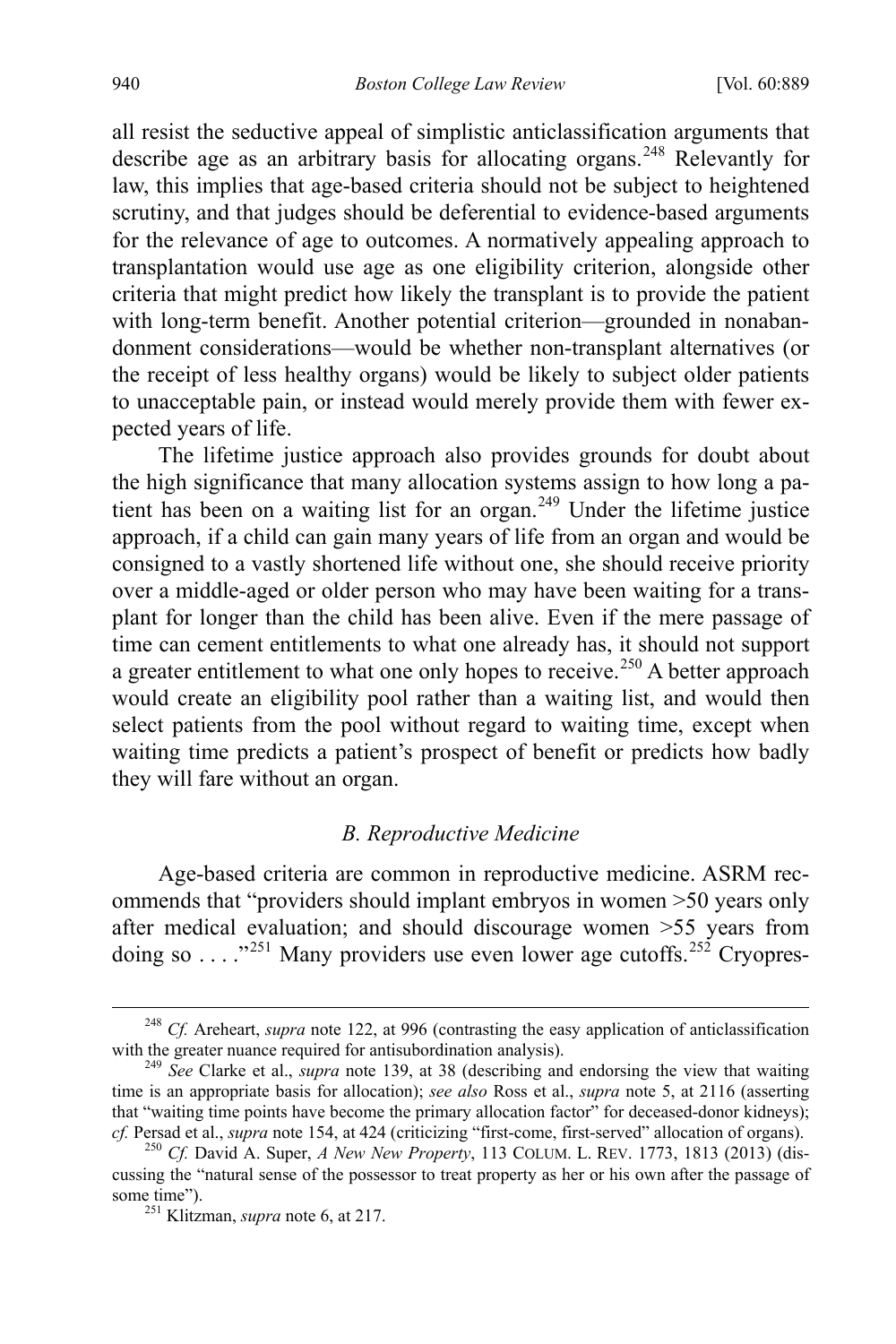ervation procedures are also subject to age limits: practice guidelines recommend against cryopreservation of eggs or ovarian tissue for women over thirty-eight, and only twenty-six percent of providers in a recent survey would provide cryopreservation services to women over forty.<sup>[253](#page-54-0)</sup> Some reproductive clinics also consider the age of all prospective parents—not only the direct patient—when deciding whether to offer treatment.<sup>[254](#page-54-1)</sup> These policies often reflect concerns about children being orphaned:

<span id="page-54-3"></span>By including the father's age in the decision and establishing a maximum cutoff, providers increased the odds that at least one parent would be alive to raise the child. "Generally, their ages have to add up to less than 100. We came up with 100 because we don't want gender bias, but want a parent around to raise the kid"  $\dots$ .  $^{255}$  $^{255}$  $^{255}$ 

Governments also employ age-based criteria when making reimbursement decisions:

In order to begin to balance the costs to insurers, as well as promote the health and safety of both mother and child . . . New Jersey, Rhode Island, New York, and Connecticut have put age restrictions on their insurance mandates. These states recognized that there must be a balance between comprehensive coverage and the costs associated with high risk pregnancies. New Jersey limits coverage for in vitro fertilization to women forty-five or younger. Connecticut limits its coverage to individuals under the age of forty. Rhode Island's coverage is limited to women between twenty-

<sup>&</sup>lt;sup>252</sup> *Id.* at 218 (reporting statement of one physician that age forty-five is the cutoff for women using their own eggs).<br><sup>253</sup> Jacques Donnez et al., *Restoration of Ovarian Activity and Pregnancy After Transplantation* 

<span id="page-54-0"></span>*of Cryopreserved Ovarian Tissue: A Review of 60 Cases of Reimplantation*, 99 FERTILITY & STERIL-ITY 1503, 1504 (2013) (asserting that women over 38 years should be excluded from cryopreservation procedures); ESHRE Task Force on Ethics and Law, *Oocyte Cryopreservation for Age-Related Fertility Loss*, 27 HUM. REPROD. 1231, 1235 (2012) (providing guidelines for cryopreservation); Briana Rudick et al., *The Status of Oocyte Cryopreservation in the United States*, 94 FERTILITY & STERILITY 2642, 2646 (2010) (reporting survey results of providers' likelihood to provide cryopreservation to women ages 38 to 40 years old). *But see* Micah J. Hill & Eric D. Levens, *Elective Egg Freezing: Is 40 Too Old?*, 60 CONTTEMP. OB/GYN 42, 44 (2015) (arguing that well-informed pa-

<span id="page-54-1"></span>tients, even over 40 years of age, should be allowed to freeze their eggs).<br><sup>254</sup> Klitzman, *supra* note [6,](#page-4-8) at 219 ("One physician reported that '[s]ome clinics won't treat<br>you if your combined age is more than 80. Or 90.

<span id="page-54-2"></span><sup>&</sup>lt;sup>255</sup> *Id.* Some providers also consider the prospect of age-related morbidity. *Id.* at 220 (observing that being alive at a later age does not necessarily equate to being "healthy to be an active parent").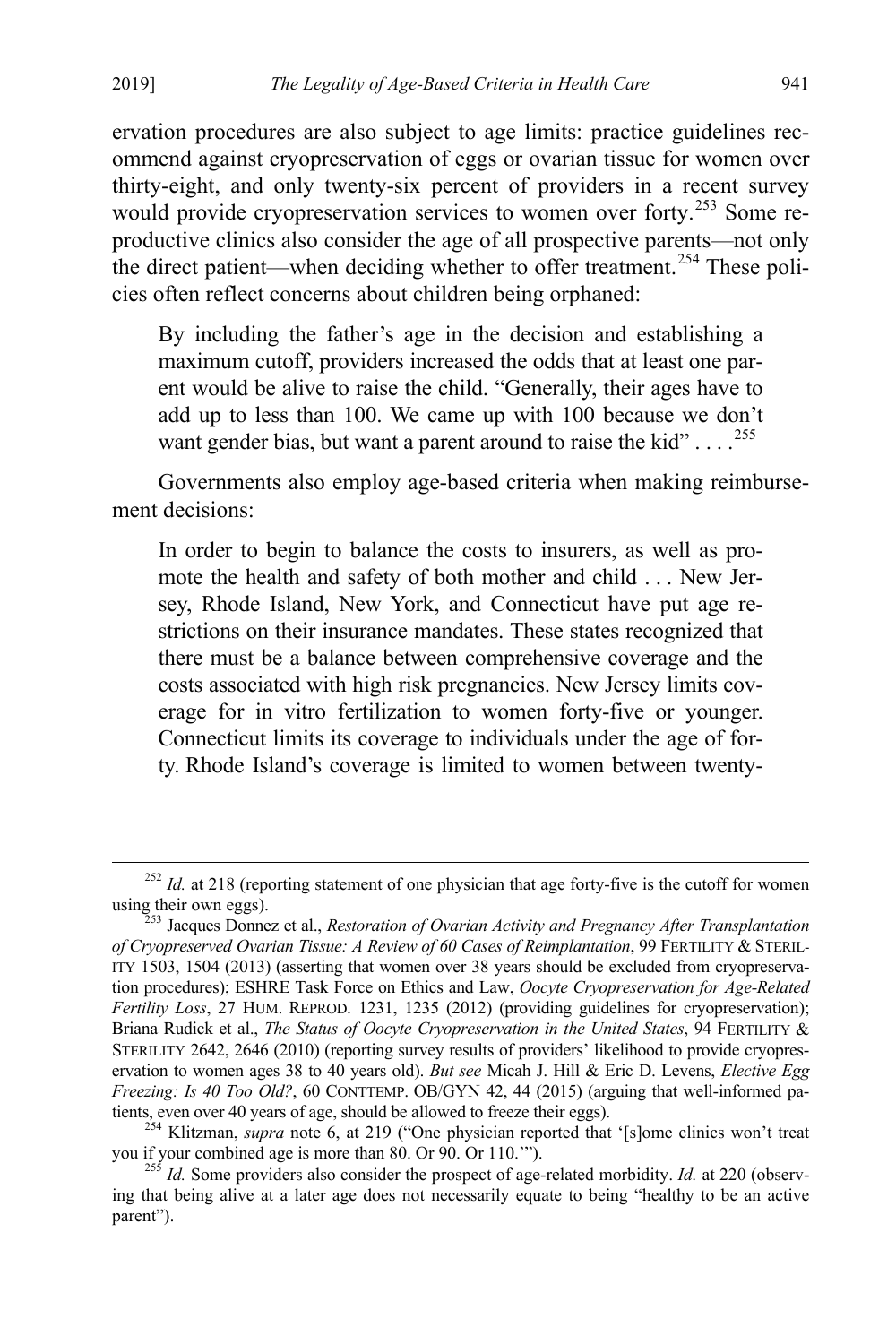<span id="page-55-0"></span>five and forty-two. New York limits its mandate for infertility cov-erage to women between age twenty-one and forty-four.<sup>[256](#page-55-1)</sup>

Many countries that subsidize assisted reproduction similarly set age cutoffs for reimbursement.<sup>[257](#page-55-2)</sup> Although these reimbursement limits do not constitute a strict bar on access to treatment, their major implications for patients' finances make them more than a mere default rule or nudge.

Societal justifications are the most common basis for defensible agebased criteria in reproductive medicine. Even though assisted reproductive treatments—unlike transplantable organs—are not absolutely scarce, the use of these treatments in older patients may be a low-priority use of scarce resources.[258](#page-55-3) Another defensible societal justification, distinctive to assisted reproduction, focuses on concerns about the well-being of the resulting child.<sup>[259](#page-55-4)</sup> These concerns include both risks of genetic abnormality and, as discussed above, being orphaned, being raised by parents who are unable to effectively care for a child, or experiencing the death of a parent during childhood.<sup>[260](#page-55-5)</sup> Assessing the force of these concerns, particularly as regards genetic risks, is complicated by the "non-identity problem"—even if the children of older parents face distinctive risks, these specific children could not have existed with different genetic parents, and are unlikely to have existed with different legal parents; their most likely alternative was not to exist at all.<sup>[261](#page-55-6)</sup> An alternative societal justification, not obviously vulnerable to the non-identity problem, would focus on the burdens imposed on society when children are orphaned, raised by parents who lack capacity, or suffer severe congenital disabilities: we might be able to say that appropriate regulation can make society as a whole better off, even if we cannot say the same for its effects on specific children. Going beyond societal justifications, the most plausible patient-based justification for age-based criteria would be the financial burden on patients who are unlikely to benefit; con-

<span id="page-55-7"></span><span id="page-55-1"></span> <sup>256</sup> Camille M. Davidson, *Octomom and Multi-Fetal Pregnancies: Why Federal Legislation Should Require Insurers to Cover in Vitro Fertilization*, 17 WM. & MARY J. WOMEN & L. 135, 180–81 (2010). Notably, Connecticut has since removed its age restriction due to concerns about age discrimination. See Blake, *supra* note 35, at 269.

<span id="page-55-2"></span><sup>&</sup>lt;sup>257</sup> Eleanor L. Stevenson & Jamie Kanehl, *Utilization of ART Services in Developed Countries and Impact on Cross-Border Reproductive Care, in* FERTILITY AND ASSISTED REPRODUC-TIVE TECHNOLOGY (ART): THEORY, RESEARCH, POLICY AND PRACTICE FOR HEALTH CARE PRACTITIONERS 201, 202 (Eleanor L. Stevenson & Patricia E. Hershberger eds. 2016).<br>
<sup>258</sup> *See*, *e.g.*, Davidson, *supra* note [256,](#page-55-0) at 180.<br>
<sup>259</sup> *See* Klitzman, *supra* not[e 6,](#page-4-8) at 222.<br>
<sup>260</sup> *See id.*<br>
<sup>261</sup> *Id.; see* 

<span id="page-55-6"></span><span id="page-55-5"></span><span id="page-55-4"></span><span id="page-55-3"></span>Cohen*, Regulating Reproduction: The Problem with Best Interests*, 96 MINN. L. REV. 423, 426 (2011) (discussing the "non-identity problem").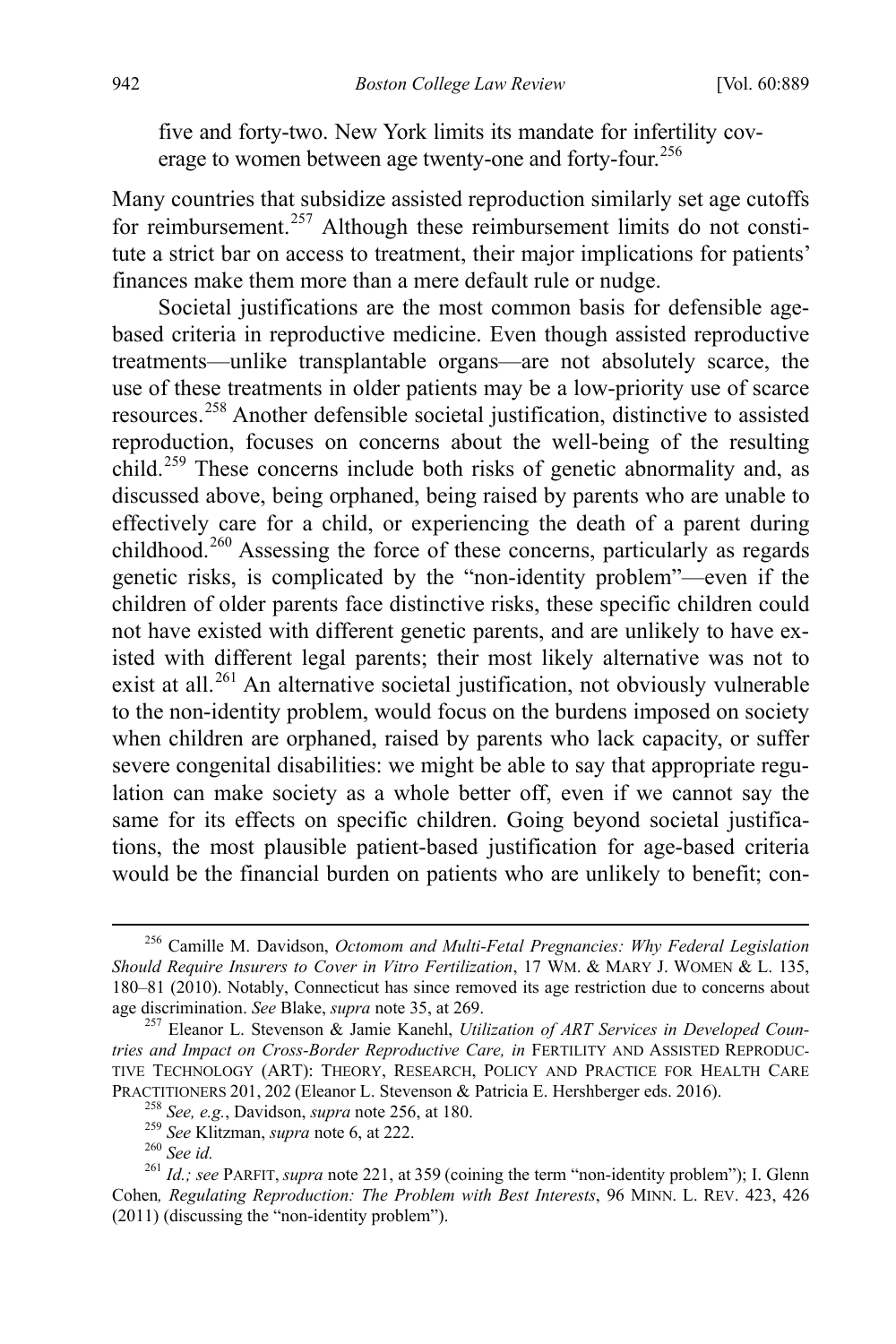cerns about futility, meanwhile, could sometimes support provider-based justifications.<sup>[262](#page-56-0)</sup>

Fears of lawsuits can influence reproductive medicine providers' decisions:

I do not have cutoffs because one clinic's front office received a phone call and the caller said she would like to come in for IVF treatment. The staff member said, ''Well, you're passed our cutoff age—you're 48. The doctors won't treat you.'' The caller was a judge, and filed a federal lawsuit for age discrimination.<sup>[263](#page-56-1)</sup>

Clarifying age discrimination law to differentiate animus and bias from justifications grounded in the legitimate interests of providers, patients, or society might help to clarify providers' obligations and to avoid the practice of defensive medicine. A cutoff age is not obviously objectionable when it is supported by evidence about differential efficacy, rather than by false stereotypes or claims about unnaturalness. Indeed, as I argue in Part II.A, an ex-plicit cutoff age may reduce the risk of implicit bias.<sup>[264](#page-56-2)</sup>

Because assisted reproduction involves procreation, it generates unique legal questions, unrelated to age, that I cannot explore in depth. Although individuals have no established constitutional rights to receive transplants, they do have established constitutional rights to procreate, which might be used to undergird a claim that restrictions on access to reproductive treatment must meet the higher standard of scrutiny associated with restrictions on funda-mental rights.<sup>[265](#page-56-3)</sup> But it is unclear whether the heightened scrutiny already

<span id="page-56-0"></span> <sup>262</sup> *See* Klitzman, *supra* note [6,](#page-4-8) at 217; Note, *Assessing the Viability of a Substantive Due Process Right to in Vitro Fertilization,* 118 HARV. L. REV. 2792, 2811 (2005) (raising concerns about financial exploitation of patients). Compared to transplantation*,* the physical risks of reproductive medicine are minimal. *See* ESHRE Task Force, *supra* note [253,](#page-54-3) at 1233. <sup>263</sup> Klitzman, *supra* note [6,](#page-4-8) at 221. A search of legal databases uncovered no material related

<span id="page-56-1"></span>to this lawsuit; perhaps Klitzman's survey respondent mistook a threat of suit for a filed suit. *See*  Judy E. Stern et al., *Attitudes on Access to Services at Assisted Reproductive Technology Clinics: Comparisons with Clinic Policy*, 77 FERTILITY & STERILITY 537, 540 (2002) (stating that "the decision not to offer a service to an individual or couple because of their advanced age may invite legal action under state or federal laws that prohibit age discrimination in other contexts"); G. William Bates & Susanne R. Bates, *Infertility Services in a Managed Care Environment*, 8 CUR-RENT OPINION OBSTETRICS & GYNECOLOGY 300, 302 (1996) (observing that in an Illinois health insurance policy, "[n]o age cut-off was established so as not to create an issue of age discrimination").<br>
<sup>264</sup> See supra notes 97–119 and accompanying text.

<span id="page-56-3"></span><span id="page-56-2"></span><sup>&</sup>lt;sup>265</sup> Deborah L. Forman, *When "Bad" Mothers Make Worse Law: A Critique of Legislative Limits on Embryo Transfer*, 14 U. PA. J.L. & SOC. CHANGE 273, 284 (2011) (questioning whether limits on reproductive treatment restrict fundamental rights to procreate); Kimberly M. Mutcherson, *Procreative Pluralism*, 30 BERKELEY J. GENDER L. & JUST. 22 (2015) (arguing that "the fundamental right to procreate as protected by the Constitution includes a fundamental right to use assisted repro-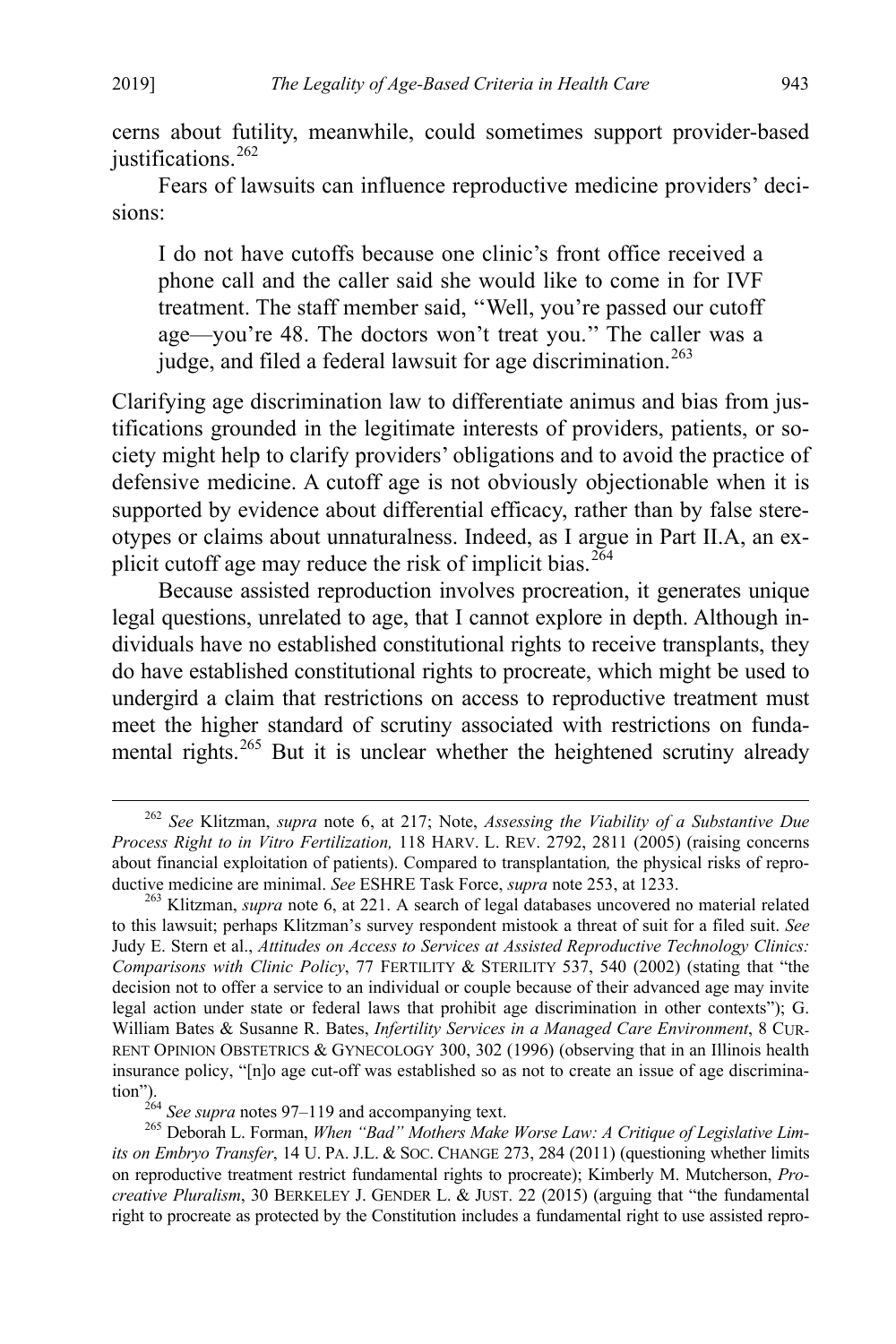required where fundamental rights are at stake would be further intensified by the use of age-based criteria, given that age-based criteria do not warrant heightened scrutiny on their own.<sup>[266](#page-57-0)</sup> Meanwhile, because assisted reproduction produces a child, the "best interests" of that child could serve as a coun-terweight to an older patient's asserted right to procreate.<sup>[267](#page-57-1)</sup>

# *C. Screening Tests*

The United States Preventive Services Task Force (USPSTF), which makes expert recommendations about screening tests, frequently uses age-based criteria in its recommendations.<sup>[268](#page-57-2)</sup> This likely reflects both the impossibility of basing decisions about whether to provide screening tests—which provide detailed information about patients' health risks—on detailed preexisting knowledge of patient health status, and the easy accessibility of patients' age to both patients and providers. The USPSTF's recommendations are not directly legally binding; however, the ACA's regulations incorporate the USPSTF's recommendations, and private parties also rely on them.<sup>[269](#page-57-3)</sup> Perhaps for these reasons, a revision to the USPSTF's mammography guidelines recommending an age-based exclusion of younger women was highly controversial, with the ACA directing federal programs to ig-nore the recommendations.<sup>[270](#page-57-4)</sup> As with transplantation and reproductive medicine, concerns about legal liability—including liability for discrimination—are likely to discourage the use of age-based criteria, even when tests may be ineffective or harmful for older adults. $271$ 

A distributive justice approach is consistent with patient-based and provider-based rationales for using age-based criteria that appeal to the risk of overdiagnosis and overtreatment following screening, as well as the risk

<span id="page-57-3"></span>Aids, 53 HARV. J. ON LEGIS. 6[21,](#page-7-6) 655 & n. 245, 668 (2016).<br>
<sup>270</sup> See 42 U.S.C.A. § 300gg-12(a)(5) (West 2019); Persad, *supra* note 21, at 125 & n.27.<br>
<sup>271</sup> Renee Twombly, *Preventive Services Task Force Recommends Agai* 

 $\overline{a}$ 

duction"); *cf.* J.R. v. Utah, 261 F. Supp. 2d 1268, 1279 (D. Utah 2002) (suggesting that a statute that purported to prevent access to or "prohibit use of gestational surrogacy as a procreative method" would be legally infirm). <sup>266</sup> *But see* Kohn, *supra* not[e 72,](#page-17-0) at 273–75. 267 *See* Klitzman, *supra* note [6,](#page-4-8) at 220; ESHRE Task Force, *supra* note [253,](#page-54-3) at 1233. *But see* 

<span id="page-57-1"></span><span id="page-57-0"></span>Cohen, *supra* note [261,](#page-55-7) at 426 (arguing that a best interests analysis is inapplicable in cases where the child could not have existed otherwise). <sup>268</sup> *See* U.S. PREVENTIVE SERVS. TASK FORCE, *supra* note [7](#page-4-7) (recommending age-based crite-

<span id="page-57-2"></span>ria for aortic aneurysm, cervical cancer, colorectal cancer, diabetes, gonorrhea, HIV, and lung cancer screening). <sup>269</sup> *See* Mary Helen McNeal, *Say What? The Affordable Care Act, Medicare, and Hearing* 

<span id="page-57-5"></span><span id="page-57-4"></span>*After Age 75*, 100 J. NAT'L CANCER INST. 1571, 1571 (2008) (observing that "some physicians predict that the USPSTF's revised guideline will generally be ignored—particularly by urologists—for a variety of reasons, including fears of age discrimination").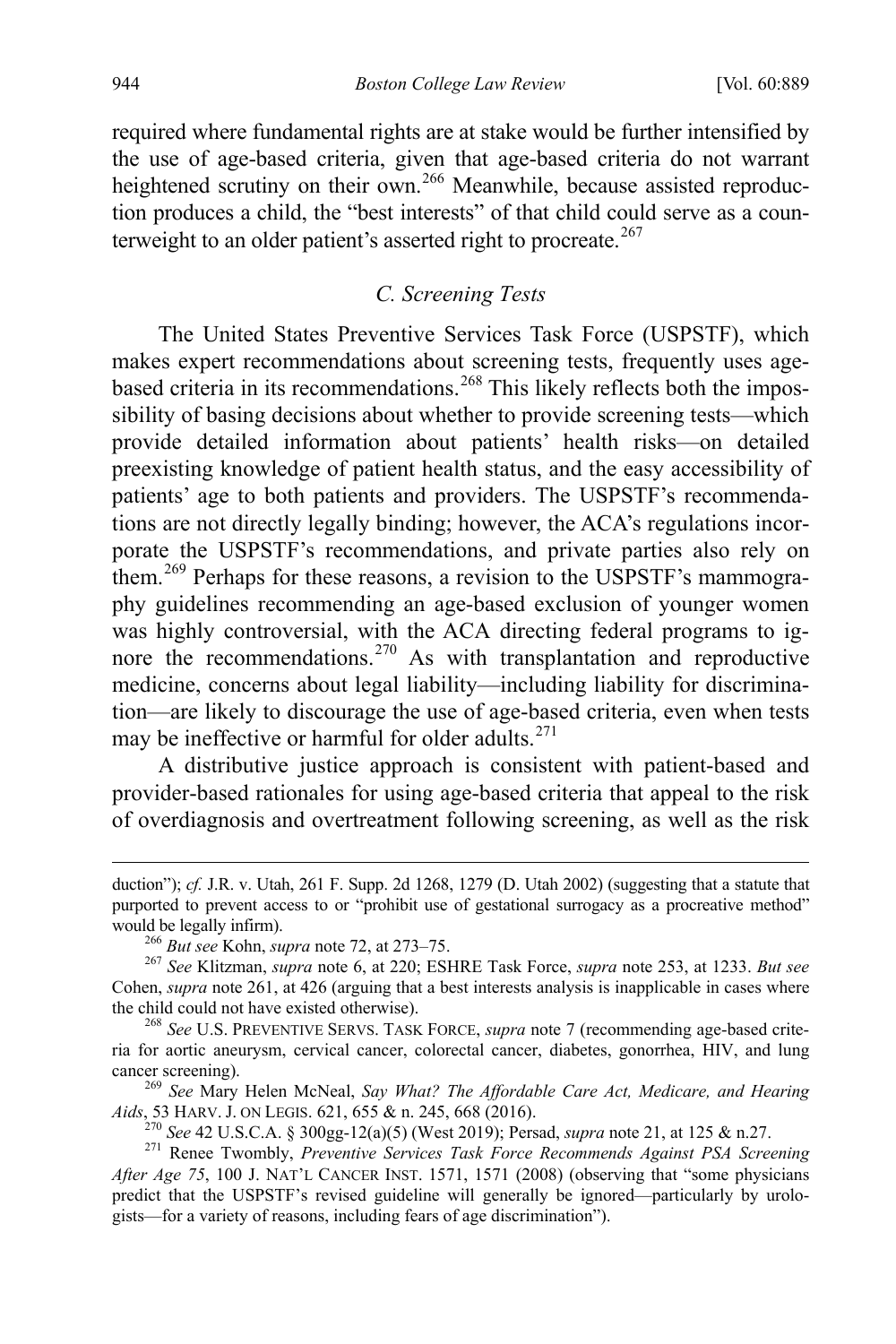of direct harm from screening itself.<sup>[272](#page-58-1)</sup> Screening older patients may be a net harm to them, and may implicate providers in the infliction of harm. Using age-based criteria when making screening decisions is also consistent with societal rationales that appeal to resource stewardship—screening older patients may impose high costs on the public fisc while producing few benefits, or consume resources and physician time that could be used to screen patients who are more likely to benefit. $273$ 

# <span id="page-58-0"></span>*D. Clinical Research*

Clinical trials of experimental interventions frequently exclude older adults.[274](#page-58-3) Although the obligations involved in the researcher-participant relationship are different from those involved in the physician-patient relationship, recent scholarly literature has criticized the use of age-based exclusion criteria on the basis that they unfairly exclude older people from the benefit of research innovations.[275](#page-58-4) Meanwhile, Daniel Callahan has argued for reducing clinical research spending on diseases suffered primarily by older patients.<sup>[276](#page-58-5)</sup>

The lifetime justice approach, in contrast to both of these approaches, supports neither the elimination of age-based criteria nor the categorical exclusion of older people from clinical trials. Rather, it supports stratifying older patients into "elderly-specific" trials; although such stratification has raised concerns about discrimination, it has also helped older patients ac-cess better-tailored care.<sup>[277](#page-58-6)</sup> Elderly-specific trials recognize that older patients are not similarly situated to younger patients, and have genuinely different needs and ethical entitlements, but nonetheless have a claim to benefit from research.

<span id="page-58-1"></span> <sup>272</sup> *See* SHANNON BROWNLEE, OVERTREATED 142–74 (2010); *see also* Govind Persad, *Health Theater*, 48 LOY. U. CHI. L.J. 585, 594–600 (2016) (discussing harms caused by health screenings).<br><sup>273</sup> See Persad, *supra* not[e 272,](#page-58-0) at 591–94, 618–21.<br><sup>274</sup> Williams, *supra* note [50,](#page-13-5) at 23.<br><sup>275</sup> See, e.g., Sandra J. Carnahan, *Medicare's Coverage with Study Participation Policy: Clin-*

<span id="page-58-4"></span><span id="page-58-3"></span><span id="page-58-2"></span>*ical Trials or Tribulations?*, 7 YALE J. HEALTH POL'Y L. & ETHICS 229, 260 (2007) (noting that clinical trial data "cannot be generalized to the over-sixty-five (Medicare) population as a whole" due to exclusion of older people from clinical trials); Williams, *supra* note 50, at 23.

<span id="page-58-5"></span><sup>&</sup>lt;sup>276</sup> DANIEL CALLAHAN, WHAT PRICE BETTER HEALTH? HAZARDS OF THE RESEARCH IMPERATIVE 72 (2006).

<span id="page-58-6"></span><sup>&</sup>lt;sup>277</sup> Aminah Jatoi et al., *Should Elderly Non-Small-Cell Lung Cancer Patients Be Offered Elderly-Specific Trials? Results of a Pooled Analysis from the North Central Cancer Treatment Group*, 23 J. CLINICAL ONCOLOGY 9113, 9114, 9118 (2005) (considering the argument that "[if] elderly cancer patients are recruited to cancer clinical trials that specify advanced age as an eligibility criterion," this could "constitute yet another form of unjustified age discrimination," but ultimately concluding that "elderly-specific trials are providing quality care to elderly cancer patients and are helping to define optimal care").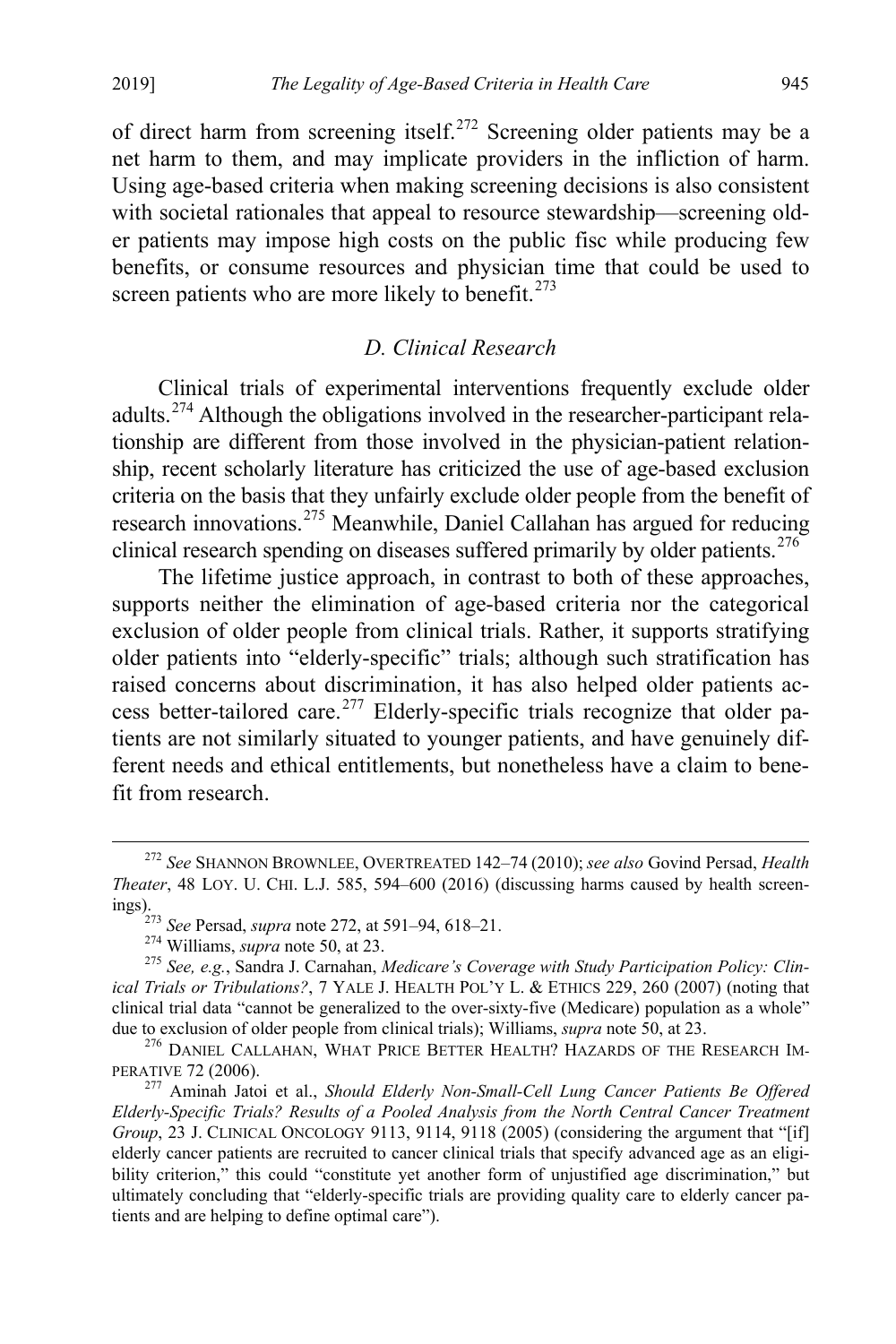# <span id="page-59-0"></span>*E. Health Insurance*

Moving from medical practice and research to health care financing, whether health insurers should be permitted to use age-based criteria to set premiums has been a prominent issue in the public debate over the future of the ACA. It prohibits plans offered on the state or federal marketplaces from varying their premiums on the basis of age by more than a three to one ratio.[278](#page-59-1) The changes proposed as part of a 2017 Republican repeal effort would have raised the ratio permitted by regulation to five to one, although other repeal proposals would have eliminated the regulation entirely.<sup>[279](#page-59-2)</sup> The proposed changes were castigated as an "age tax" and were unpopular in polls.[280](#page-59-3) Popular criticisms of the repeal proposals have typically employed simplified anticlassificationist rhetoric. As an example, Senator Chris Murphy described the practice of "charging older people more" for health insurance as part of why one repeal proposal was an "intellectual and moral gar-bage truck fire."<sup>[281](#page-59-4)</sup> I largely agree with Senator Murphy's assessment of the repeal proposals, but disagree with his anticlassificationist reasoning. Under the lifetime justice approach, age-based criteria that disadvantage older patients compared to younger ones, such as age rating, can sometimes be normatively justified.

Nonetheless, bringing the broader structure of the health care system into view demonstrates the plausibility of Senator Murphy's overall verdict. Those who qualify for Medicare at sixty-five pay a comparatively low pre-mium thereafter for health insurance.<sup>[282](#page-59-5)</sup> The repeal proposals would create a strange cliff-like premium structure, where premiums rise sharply in late middle age and then suddenly plummet at sixty-five. The burdens of such a structure would fall most severely not on the oldest people, but on those between fifty-five and sixty-five.<sup>[283](#page-59-6)</sup> Accordingly, even if it marginally improved equity between the young and the middle-aged, a five to one or un-

<span id="page-59-2"></span><span id="page-59-1"></span><sup>278</sup> 42 U.S.C.A. § 300gg(a)(1)(A)(iii). <sup>279</sup> Jane Sung & Olivia Dean, *Impact of Changing the Age Rating Limit for Health Insurance Premiums*, 23 AARP PUB. POL'Y INST. SPOTLIGHT 1 (Feb. 2017), http://www.aarp.org/content/ dam/aarp/ppi/2017-01/Final\_Spotlight\_Age\_Rating\_Feb7.pdf [https://perma.cc/UR65-KRSP]. <sup>280</sup> *See* Caldwell, *supra* not[e 1;](#page-3-2) Memorandum from Save My Care to Interested Parties, Health

<span id="page-59-3"></span>Care Polling in Nevada, Alaska and West Virginia (June 19, 2017), http://www.savemycare.org/ wp-content/uploads/2017/06/Health-Care-Polling.pdf [https://perma.cc/GZ4X-CEN6] (reporting poll results on the popularity of the American Health Care Act in Nevada, Alaska, and West Vir-<br>ginia).<br><sup>281</sup> See Savransky, *supra* note 16.

<span id="page-59-6"></span><span id="page-59-5"></span><span id="page-59-4"></span><sup>282</sup> See Medicare Costs At a Glance, MEDICARE.GOV, https://www.medicare.gov/your-medicarecosts/medicare-costs-at-a-glance [https://perma.cc/YM6V-VKB6] (listing the costs of different Medicare plans). <sup>283</sup> Sung & Dean, *supra* note [279,](#page-59-0) at 1.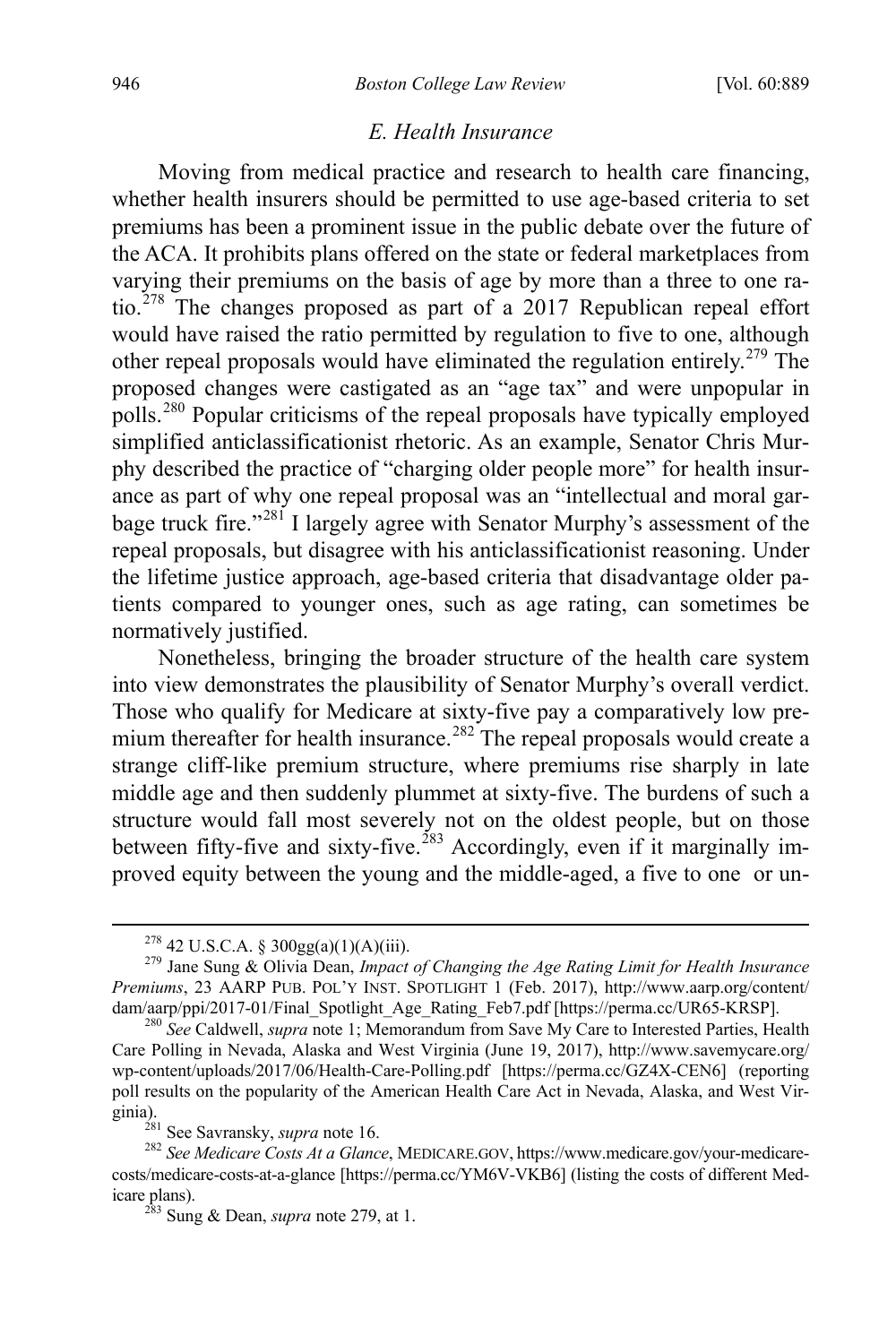limited ratio would seriously violate equity between the middle-aged and the old. Correlations between life expectancy and economic and educational advantage, as well as between race and life expectancy, make this problem even more pressing.<sup>[284](#page-60-0)</sup> As an example, the repeal proposal would have heavily burdened people in economically deprived southern West Virginia, eastern Kentucky, and South Dakota counties where life expectancy at birth is less than sixty-nine years of age, who would pay both high insurance premiums and Medicare taxes without surviving long enough to receive many Medicare benefits; in contrast, people in the wealthy DC suburbs, where life expectancy at birth is over eighty, would be likely to survive past the "cliff" of high premiums and receive substantial Medicare benefits.<sup>[285](#page-60-1)</sup>

<span id="page-60-6"></span>The lifetime justice approach also has implications for "Medicare for All" proposals.<sup>[286](#page-60-2)</sup> It suggests that, within Medicare for All, premiums for younger participants should be lower than those for middle-aged participants, which should in turn be lower than those for older participants. This would have both the salutary effect of encouraging younger people to join the system (thereby shoring up its actuarial foundations and protecting younger people from catastrophic expenses), and the normatively desirable effect of preventing early death and medical deprivation among younger people by easing their access to affordable health care.<sup>[287](#page-60-3)</sup> Although some have speculated that age rating constitutes age discrimination,  $288$  there is no case law reaching this conclusion, and many states explicitly permit insurers to vary premiums based on age.<sup>[289](#page-60-5)</sup> That the ACA permits a three to one difference in premiums

<span id="page-60-0"></span><sup>&</sup>lt;sup>284</sup> *Cf.* Olshansky et al., *supra* note [241](#page-51-4) (discussing correlations between life expectancy and various dimensions of advantage).

<span id="page-60-1"></span><sup>&</sup>lt;sup>285</sup> Laura Dwyer-Lindgren et al., *Inequalities in Life Expectancy Among US Counties, 1980 to 2014: Temporal Trends and Key Drivers*, 177 JAMA INTERNAL MED. 1003, 1006–07 (2017) (providing comparative life expectancy data); *cf.* Clark C. Havighurst & Barak D. Richman, *Distributive Injustice(s) in American Health Care*, 69 L. & CONTEMP. PROBS. 7, 48 (2006) (arguing that people with lower incomes receive less value from Medicare because of their shorter life

<span id="page-60-2"></span>expectancies).<br><sup>286</sup> See Mary Leto Pareja, *Inviting Everyone to the ACA (Risk) Pool Party: Using Advanceable, Income-Based Tax Credits to Subsidize Purchases*, 20 FLA. TAX REV. 551, 559 n.22 (2017) (discussing Medicare for All). 287 *Cf.* Tom Baker & Peter Siegelman, *Tontines for the Invincibles: Enticing Low Risks into* 

<span id="page-60-3"></span>*the Health-Insurance Pool with an Idea from Insurance History and Behavioral Economics*, 2010 WIS. L. REV. 79, 96–97 (proposing a lottery-like program to increase enrollment of younger in-

<span id="page-60-4"></span>sureds). <sup>288</sup> *See, e.g.*, Harold S. Luft, *On the Use of Vouchers for Medicare,* 62 MILBANK Q. 237, <sup>241</sup>

<span id="page-60-5"></span><sup>&</sup>lt;sup>289</sup> Ronen Avraham et al., *Understanding Insurance Antidiscrimination Laws*, 87 S. CAL. L. REV. 195, 259 & n.156, 264 (2014) (reporting that 36 states and the District of Columbia permit the use of age in health insurance, 13 impose some restrictions, and only New York prohibits its use).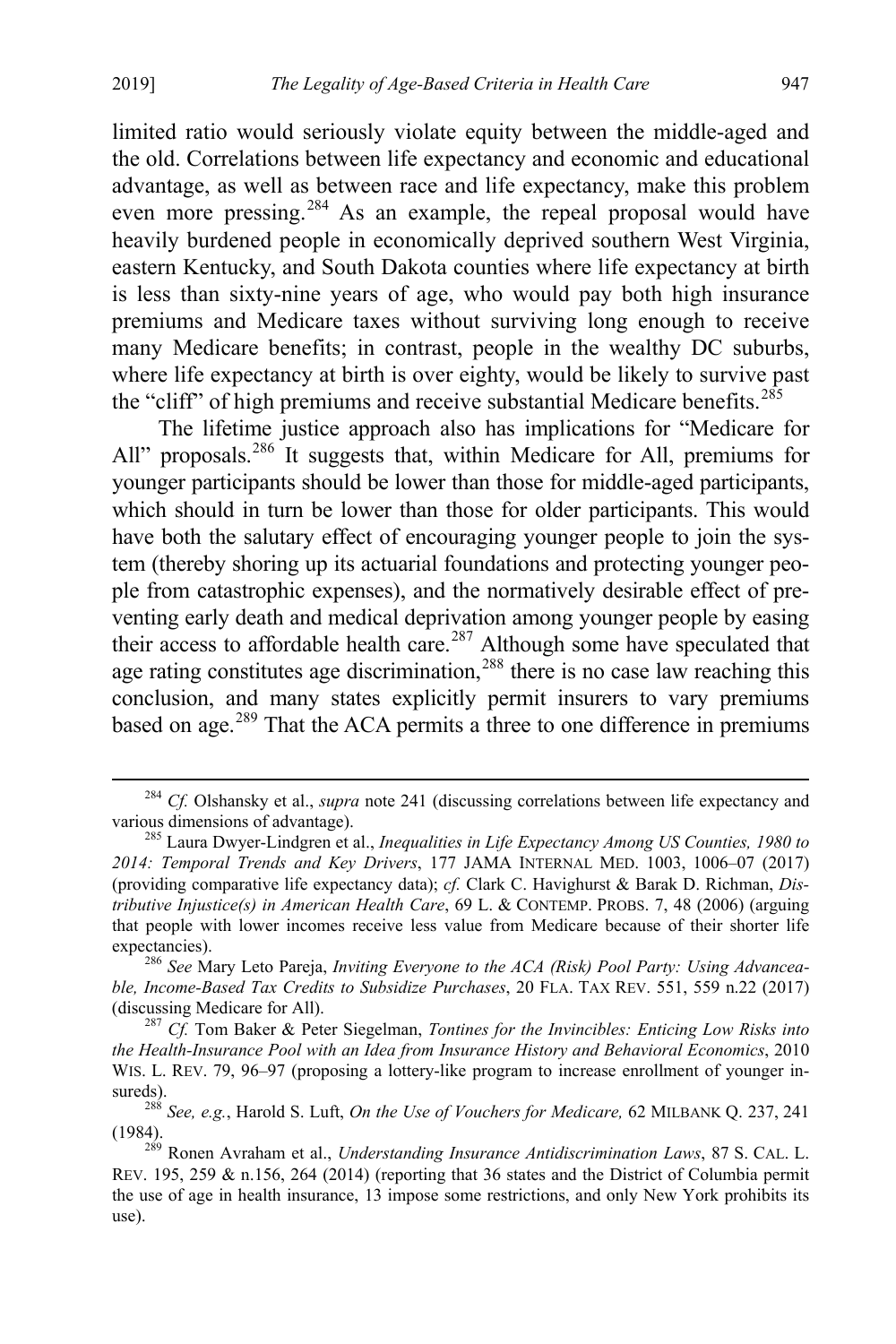between older and younger customers further suggests that some differentia-tion by age is legally allowable.<sup>[290](#page-61-1)</sup>

More generally, the lifetime justice approach highlights a challenge in designing a program like Medicare equitably, namely that insurance is typically designed to indemnify people against the consequences of *bad* luck. Automobile insurance compensates you if your car is totaled in an accident. Homeowners' insurance compensates you if your house is destroyed in a tornado. In contrast, old-age insurance programs like Medicare compensate people when they experience the *good* luck of living long enough to need health care at eighty-five or ninety-five. Medicare's current design therefore makes it similar to a hypothetical insurance program that pays out only after a good event happens—for instance, insurance against one's income dropping below the median level that kicks in only after one's income rises above the median. Such an insurance program is normatively dubious, because it protects the well-off while doing nothing for the worse-off.<sup>291</sup> Regardless of whether age-rating is used, lowering the age cutoff for access to Medicare—as Medicare for All does—helps to address this problem.

#### <span id="page-61-0"></span>**CONCLUSION**

I have argued that the law neither does nor should adopt a general skepticism toward age-based criteria. The law, however, also should not leave unchallenged the operation of genuinely invidious age bias. Rather, the law should understand the use of age-based criteria as a way of fairly distributing the important good of years of life. I have proposed an account of how that good should be distributed and have applied my approach to several contexts where age-based criteria are currently in use. I hope that some readers who balk at details of the lifetime justice approach have nevertheless come to see the plausibility of a distributive justice approach to age-based criteria, and that the taxonomy I have provided is useful even to readers who disagree entirely with my conclusions.

One goal of this project is to assist those—including judges, administrators, and legislators, as well as providers and private individuals—who are involved in evaluating age-based criteria. Beyond this aim, the lifetime justice approach I propose can serve as a springboard for future research in law, ethics, and social science. Though I have not discussed how the lifetime justice approach might apply to administrative and legislative decisions regarding the social determinants of health, such as decisions about

<sup>290</sup> *See* 45 C.F.R. § 147.102(a)(1)(iii) (2019). *But see* Blake, *supra* not[e 35,](#page-10-0) at 269–70. 291 *Cf.* Havighurst & Richman, *supra* note [285,](#page-60-6) at 48–49 (arguing that people with lower

<span id="page-61-2"></span><span id="page-61-1"></span>incomes receive less value from Medicare because of their shorter life expectancies).